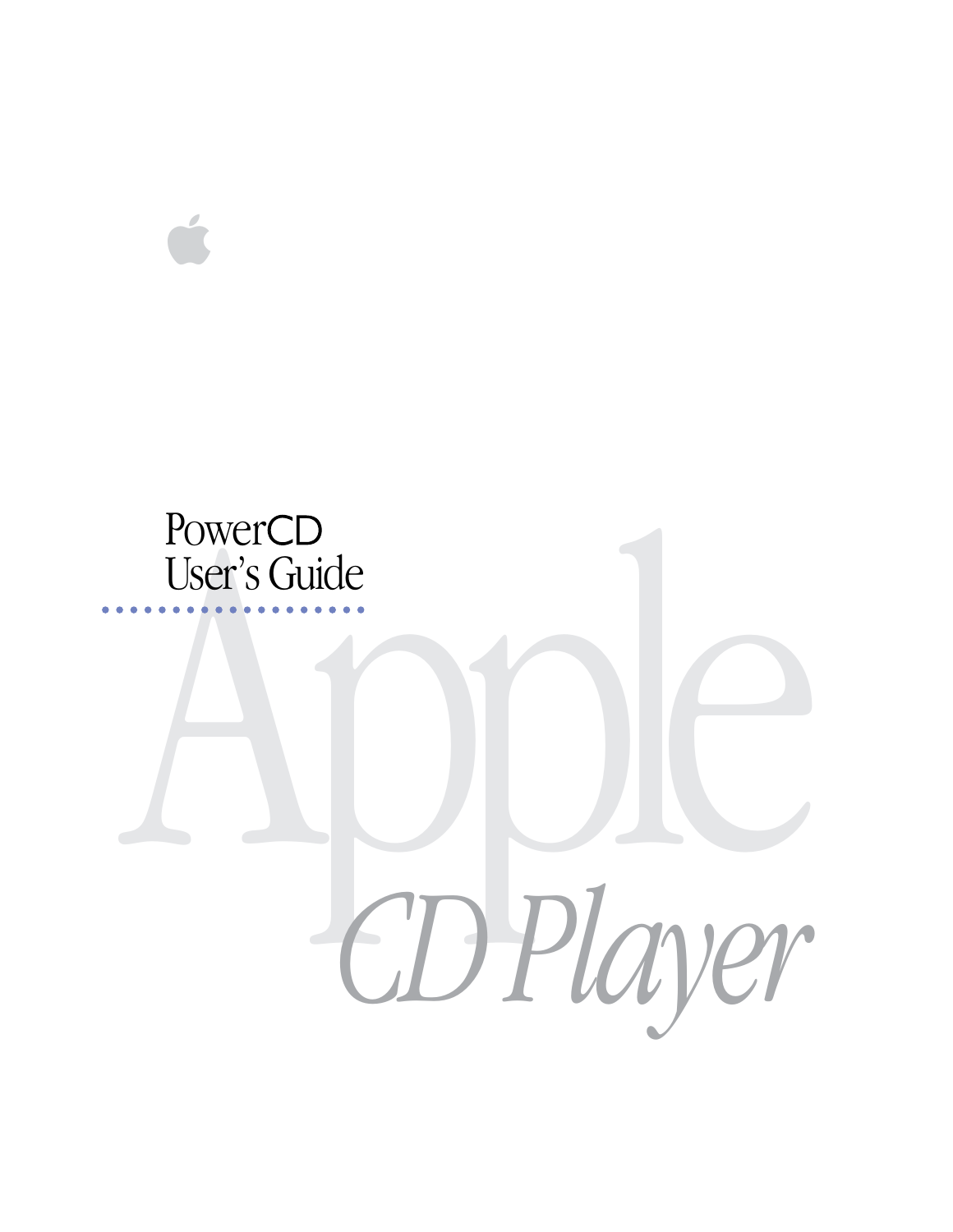#### $\bullet$  Apple Computer, Inc.

This manual and the software described in it are copyrighted, with all rights reserved. Under the copyright laws, this manual or the software may not be copied, in whole or part, without written consent of Apple, except in the normal use of the software or to make a backup copy of the software. The same proprietary and copyright notices must be affixed to any permitted copies as were affixed to the original. This exception does not allow copies to be made for others, whether or not sold, but all of the material purchased (with all backup copies) may be sold, given, or loaned to another person. Under the law, copying includes translating into another language or format.

You may use the software on any computer owned by you, but extra copies cannot be made for this purpose.

The Apple logo is a trademark of Apple Computer, Inc., registered in the U.S. and other countries. Use of the "keyboard" Apple logo (Option-Shift-K) for commercial purposes without the prior written consent of Apple may constitute trademark infringement and unfair competition in violation of federal and state laws.

Every effort has been made to ensure that the information in this manual is accurate. Apple is not responsible for printing or clerical errors.

© Apple Computer, Inc., 1993 20525 Mariani Avenue Cupertino, CA 95014-6299 (408) 996-1010

Apple, the Apple logo, Macintosh, and QuickTime are trademarks of Apple Computer, Inc., registered in the U.S. and other countries.

PowerCD is a trademark of ZCI, Inc., Dallas, Texas.

Kodak and Photo CD are trademarks of Eastman Kodak Company.

Simultaneously published in the United States and Canada.

Mention of third-party products is for informational purposes only and constitutes neither an endorsement nor a recommendation. Apple assumes no responsibility with regard to the performance or use of these products.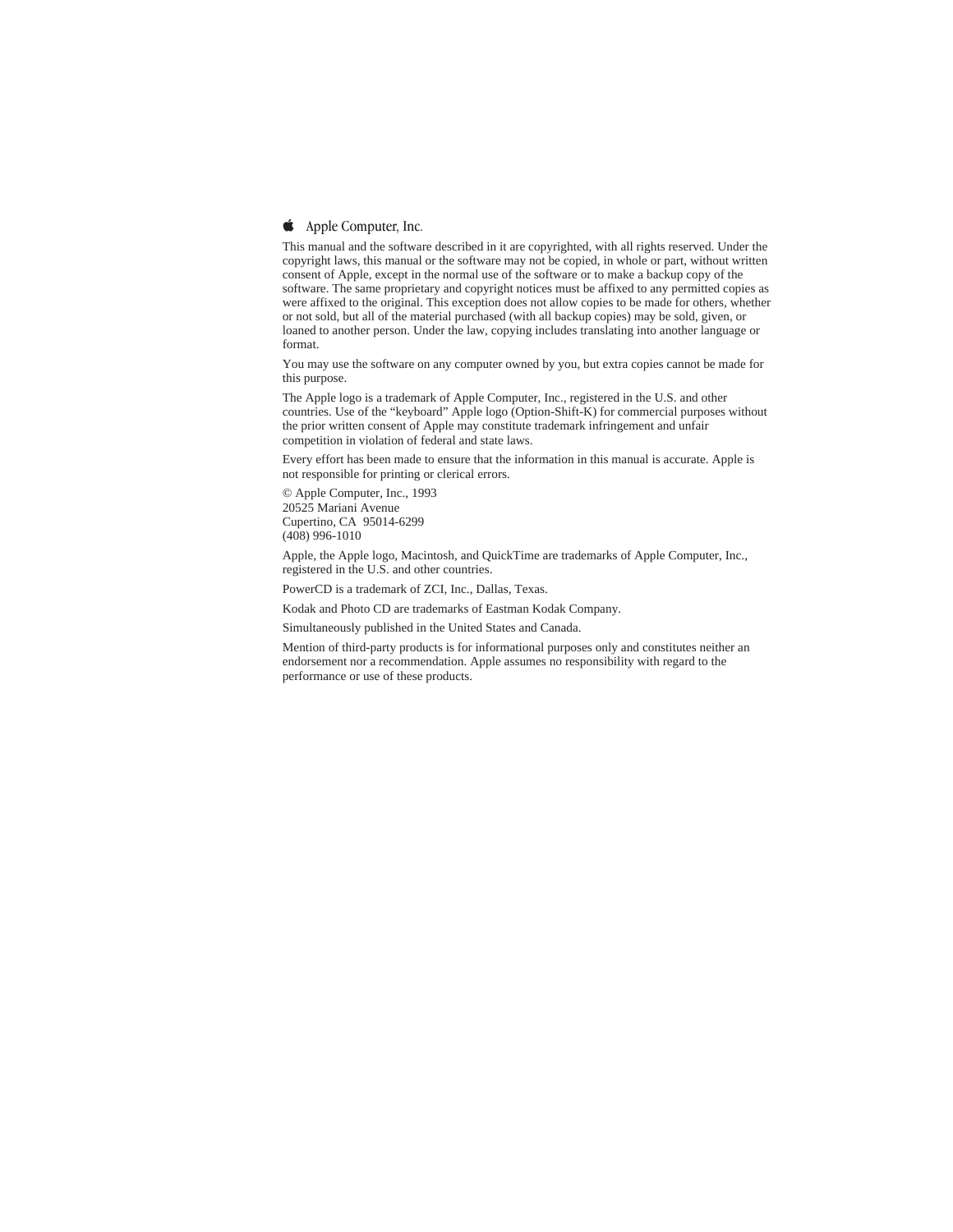

Radio and television interference vi Laser information vii

**1 PowerCD at a glance 1**

Front view 2 Rear view 3 The remote control 4 The message display 6

## **2 Setting up 7**

Attaching the base 8 Attaching the power adapter 9 Connecting to a television 9 Connecting to stereo speakers or headphones 11 Connecting to a Macintosh computer 12 Turning power on or off 16 Loading and unloading discs 16 Viewing the *Introducing PowerCD* disc 17 Using batteries 18 Care and handling 19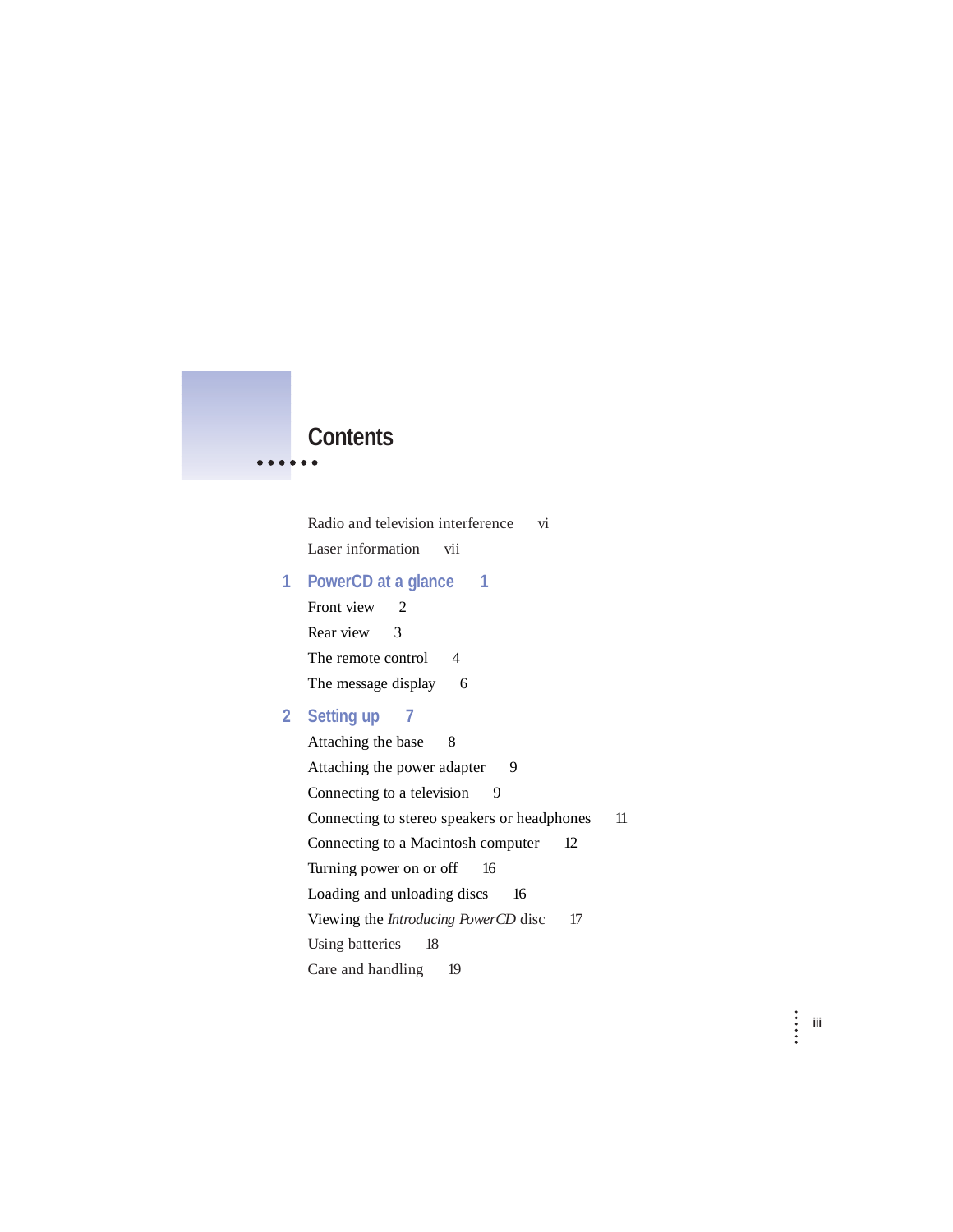# **3 Types of compact discs you can use 21** CD-ROM discs 22 Photo CD<sub>s</sub> 23 Audio CDs 23

### **4 Using Photo CDs with a Macintosh computer 25**

Using Photo CD images on your Macintosh 25 Viewing the contents of a Photo CD 26 Viewing several images in sequence 30 Setting preferences for how Photo CD images are displayed 31 Copying images from a Slide Show 33

#### **5 Using Photo CDs with a television 35**

Using your PowerCD with both a television and a computer 35 Photo CD basics 36 Showing pictures automatically 37 Composing pictures on the screen 38 Programming sequences of your favorite pictures 40 Viewing the original unedited versions of pictures 41

#### **6 Playing audio CDs 43**

Audio CD basics 44 Programming a sequence of audio tracks 45 Playing audio for a specified period of time 47 Playing audio CDs with a Macintosh computer 48

**iv C ONTENTS**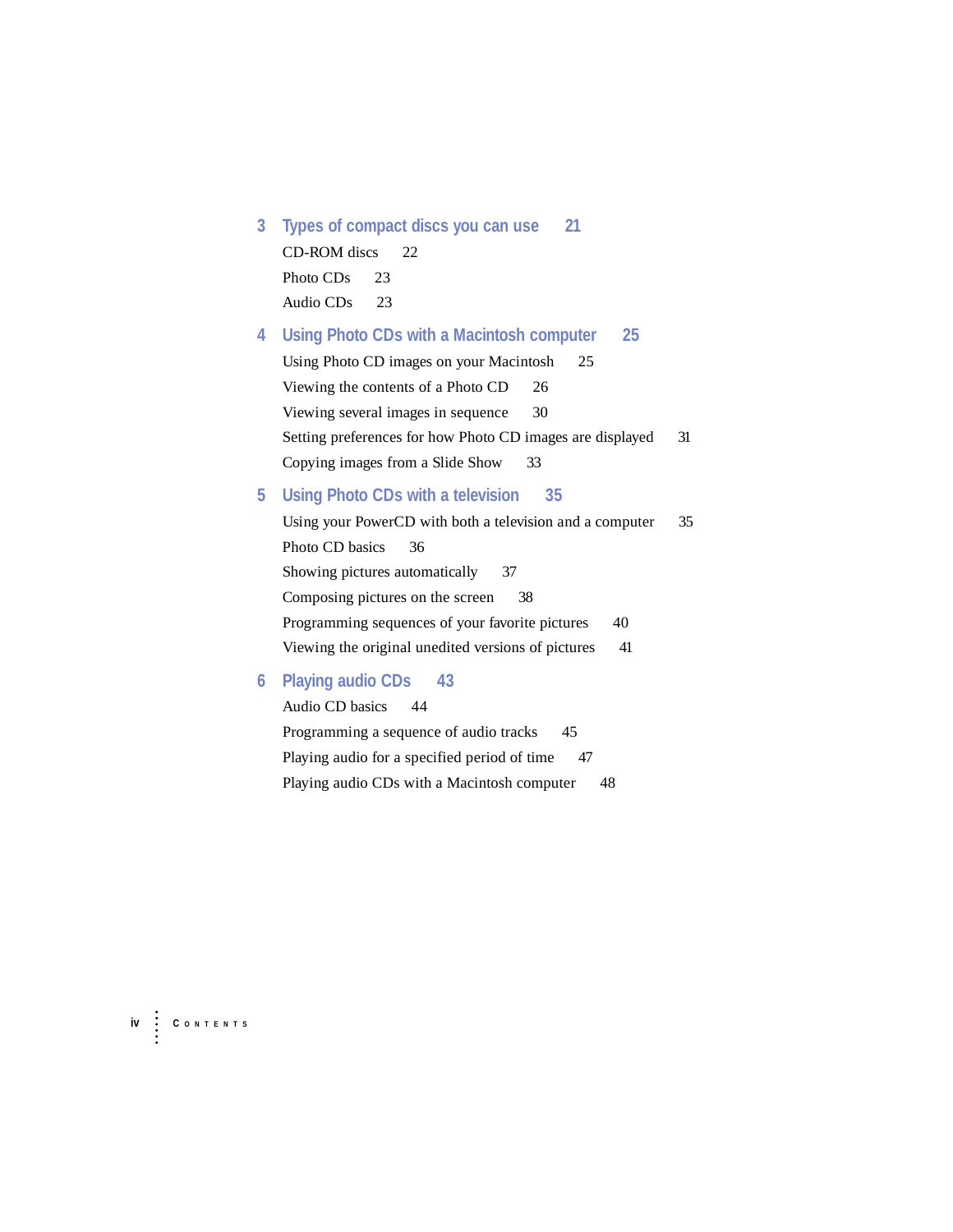# **7 Managing the PowerCD player's memory 49**

Deleting the program for a disc 50 Deleting the entire contents of your PowerCD's memory 50

**8 Troubleshooting 51**

General problems 52 Problems viewing Photo CDs on TV 52 Audio problems 53 Problems using your PowerCD with a Macintosh 53

**9 Technical specifications 57**

**Index 63**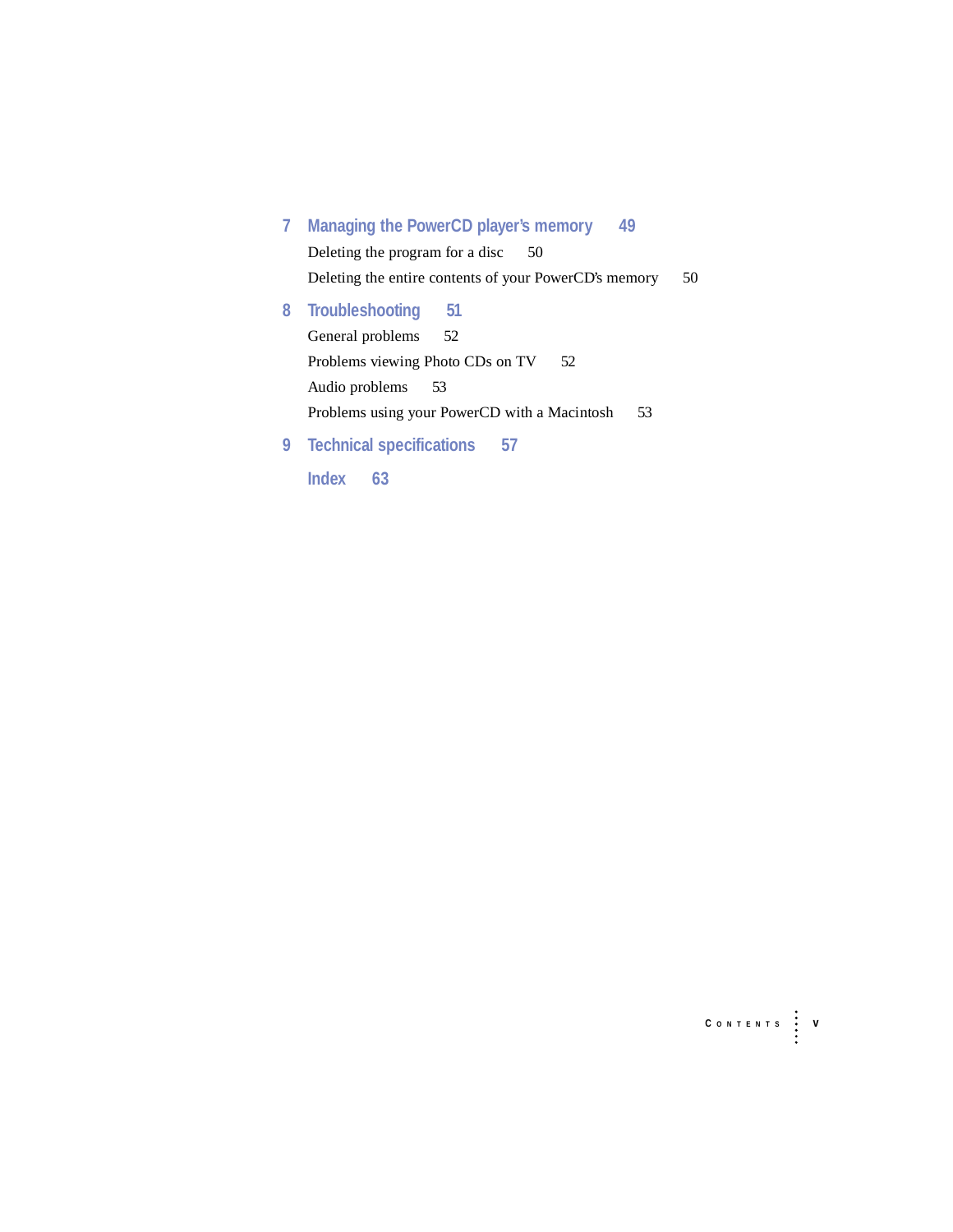#### **Important**

This equipment has been tested and found to comply with the limits for a Class B digital device in accordance with the specifications in Part 15 of FCC rules. See instructions if interference to radio or television reception is suspected.

#### **Radio and television interference**

The equipment described in this manual generates, uses, and can radiate radio-frequency energy. If it is not installed and used properly—that is, in strict accordance with Apple's instructions—it may cause interference with radio and television reception.

This equipment has been tested and found to comply with the limits for a Class B digital device in accordance with the specifications in Part 15 of FCC rules. These specifications are designed to provide reasonable protection against such interference in a residential installation. However, there is no guarantee that interference will not occur in a particular installation.

You can determine whether your computer system is causing interference by turning it off. If the interference stops, it was probably caused by the computer or one of the peripheral devices.

If your computer system does cause interference to radio or television reception, try to correct the interference by using one or more of the following measures:

- m Turn the television or radio antenna until the interference stops.
- m Move the computer to one side or the other of the television or radio.
- m Move the computer farther away from the television or radio.
- m Plug the computer into an outlet that is on a different circuit from the television or radio. (That is, make certain the computer and the television or radio are on circuits controlled by different circuit breakers or fuses.)

If necessary, consult your authorized Apple dealer or an experienced radio/television technician for additional suggestions. You may find helpful the following booklet, prepared by the Federal Communications Commission: *Interference Handbook* (stock number 004-000-00345-4). This booklet is available from the U.S. Government Printing Office, Washington, DC 20402.

#### **Important**

Changes or modifications to this product not authorized by Apple Computer, Inc., could void the FCC Certification and negate your authority to operate the product.

This product was tested for FCC compliance under conditions that included the use of shielded cables and connectors between system components. It is important that you use shielded cables and connectors to reduce the possibility of causing interference to radios, television sets, and other electronic devices. For Apple peripheral devices, you can obtain the proper shielded cables from your authorized Apple dealer. For non-Apple peripheral devices, contact the manufacturer or dealer for assistance.

*DOC Class B Compliance* This digital apparatus does not exceed the Class B limits for radio noise emissions from digital apparatus set out in the radio interference regulations of the Canadian Department of Communications.

*Observation des normes—Classe B* Le présent appareil numérique n'émet pas de bruits radioélectriques dépassant les limites applicables aux appareils numériques de la Classe B prescrites dans les règlements sur le brouillage radioélectrique édictés par le Ministère des Communications du Canada.

 $\ddot{\cdot}$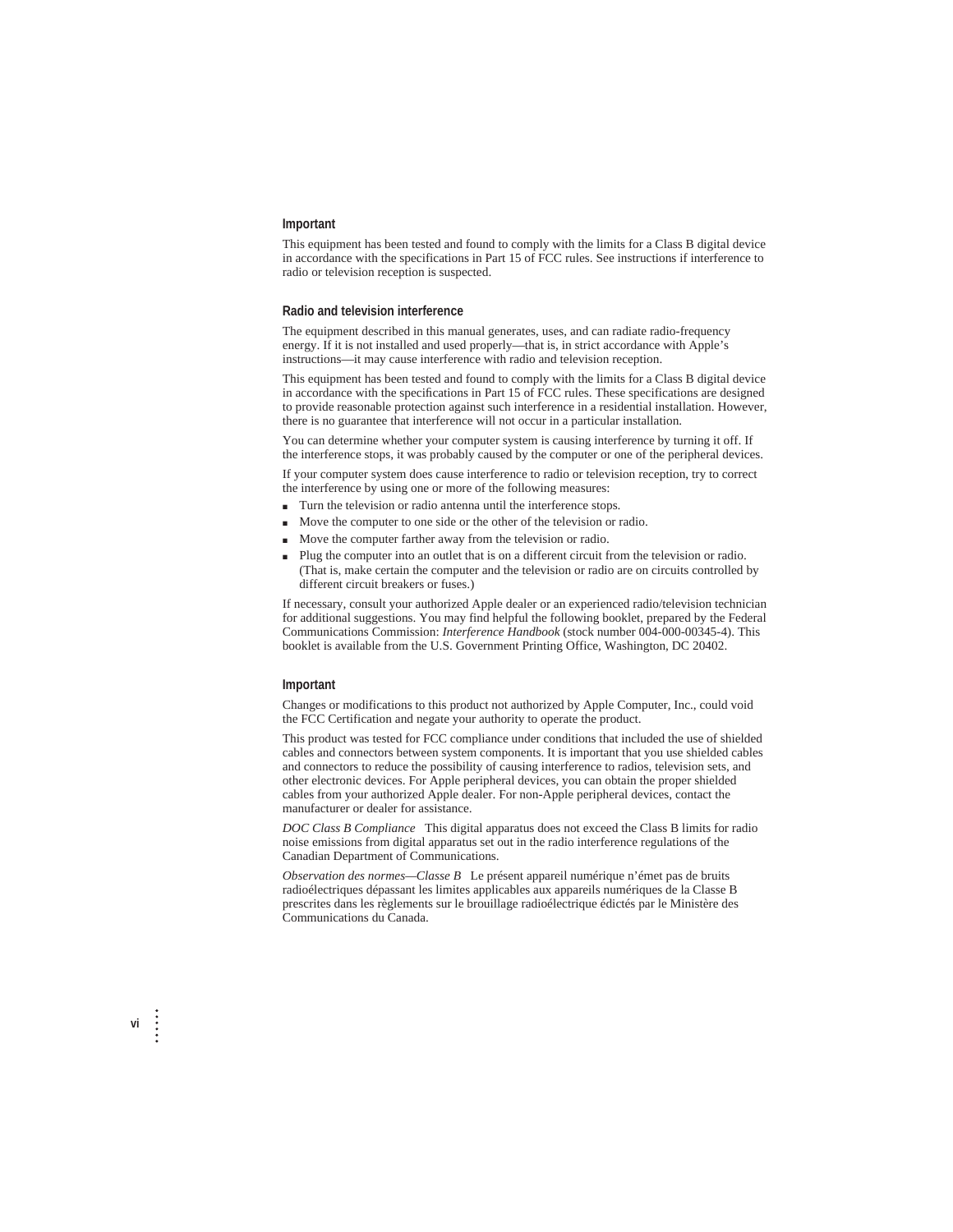#### 情報処理装置等電波障害自主規制について

この装置は、第二種情報装置(住宅地域又はその隣接した地域において使 用されるべき情報装置)で住宅地域での電波障害防止を目的とした情報処 理装置等電波障害自主規制協議会 (VCCI) 基準に適合しております。

しかし、本装置をラジオ、テレビジョン受信機に近接してご使用になると、 受信障害の原因となることがあります。

取扱説明書に従って正しい取り扱いをしてください。

**WARNING** Making adjustments or performing procedures other than those specified in your equipment's manual may result in hazardous exposure.

**WARNING** Do not attempt to disassemble the cabinet containing the laser. The laser beam used in this product is harmful to the eyes. The use of optical instruments, such as magnifying lenses, with this product increases the potential hazard to your eyes. For your safety, have this equipment serviced only by an authorized Apple service provider.

Your CD player is a Class 1 laser product. The Class 1 label, located on the back of the product, indicates that the player meets minimum safety requirements. A service warning label is inside the player.

Class 1 label

| ASER RADIATION                                                                               |
|----------------------------------------------------------------------------------------------|
| WHEN OPEN, DO NOT STARE INTO BEAM                                                            |
| NVISIBLE LASER RADIATION WHEN OPEN.                                                          |
| AVOID DIRECT EXPOSURE TO BEAM                                                                |
| AVATTAESSA JA SUOJALUKITUS OHITETTAESSA OLET<br>ALTTIINANAKYMÄTTÖMÄÄLLE LASERSÄTEILYLLE. ALA |
| KATSO SATEESEEN                                                                              |
| OSYNLIG LASERSTRÅLNING NÄR DENNA DEL ÄR ÖPPNAD                                               |
| OCH SPARREN AR URKOPPLAD. BETRAKTA EJ STRALEN                                                |

Service warning label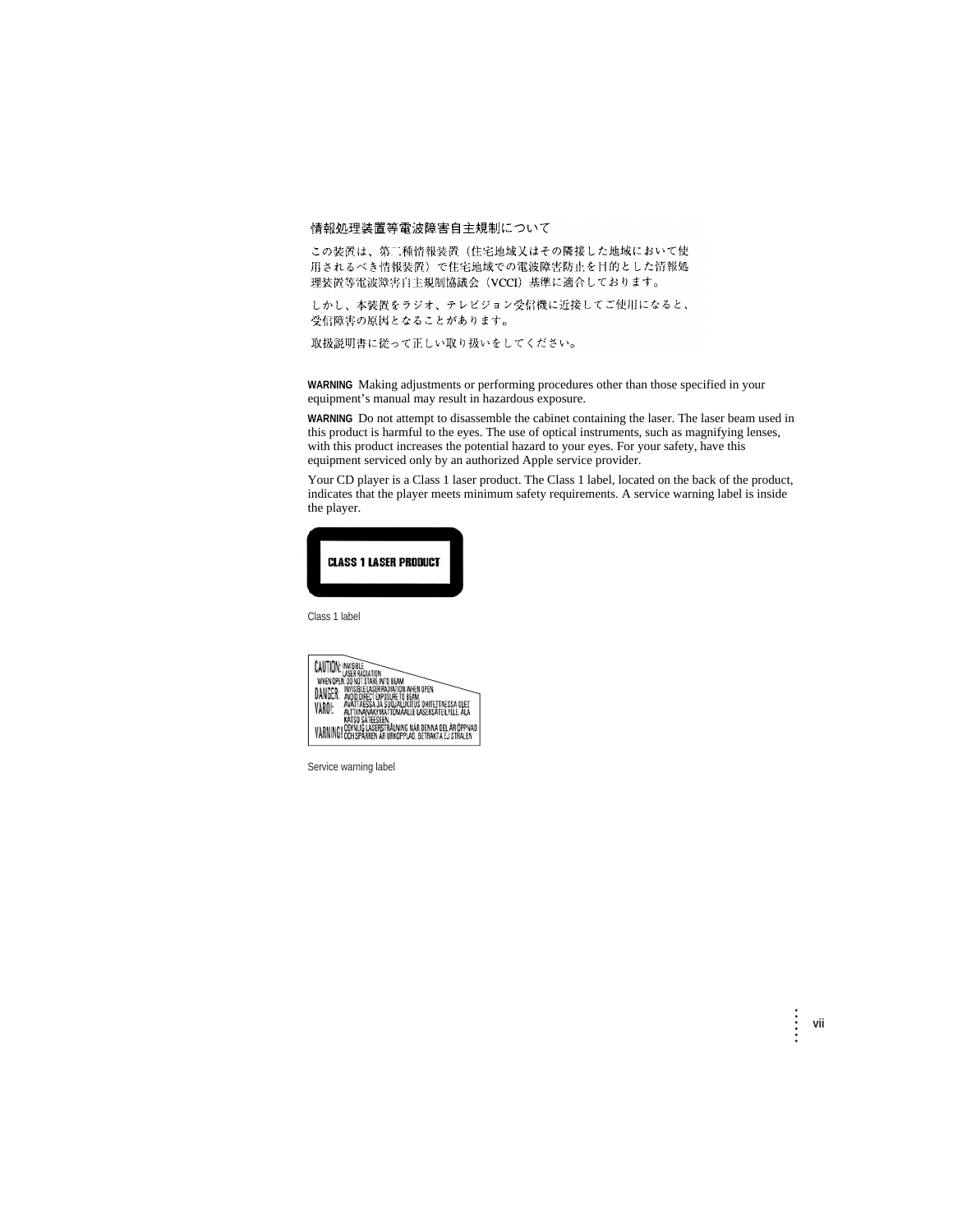

# **In this chapter**

- $\blacksquare$  Front view
- $\blacksquare$  Rear view
- $\blacksquare$  The remote control
- $\blacksquare$  The message display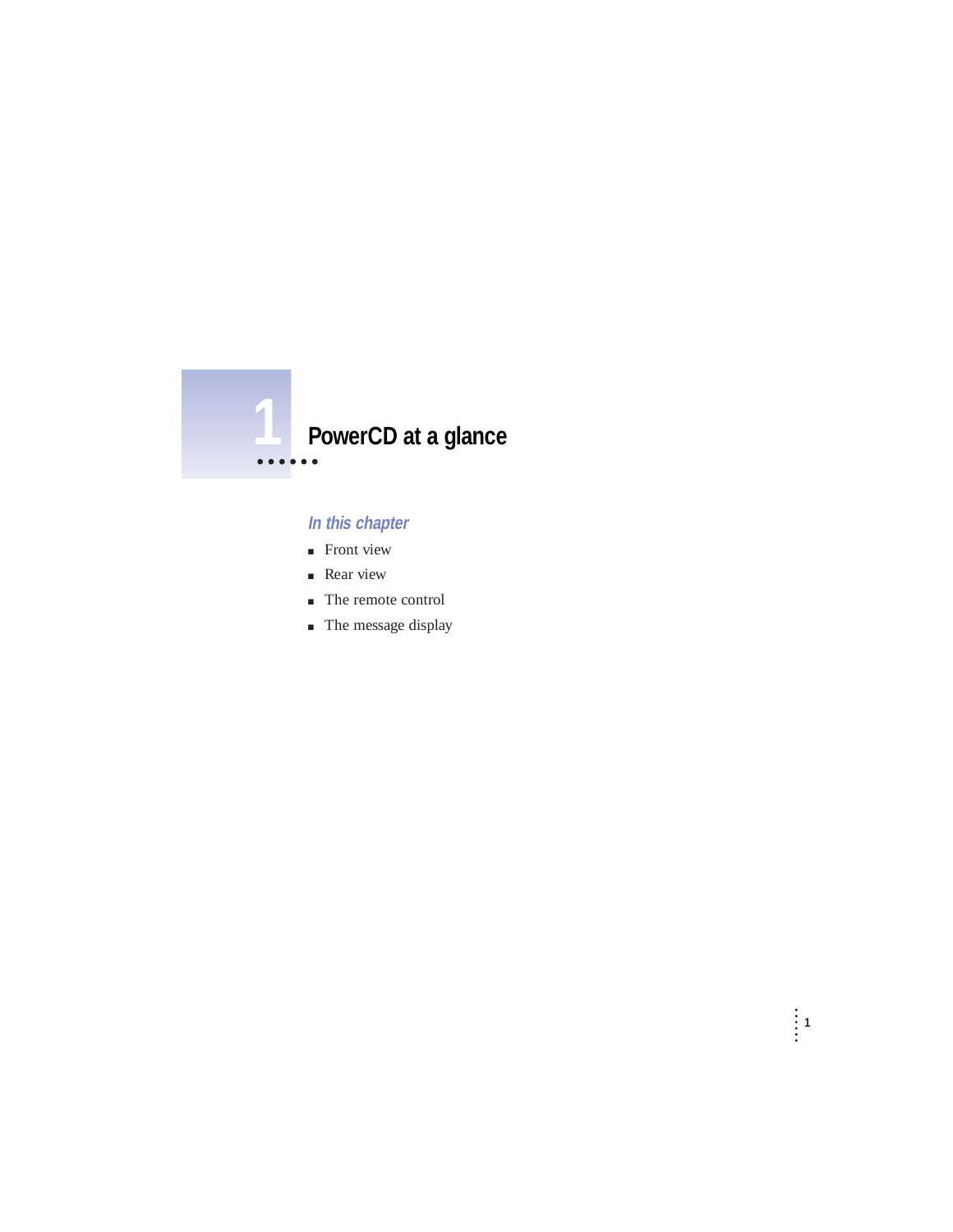## **Front view**



**\***For an explanation of these buttons, see "The Remote Control" section later in this chapter.

**2 C HAPTER O N E**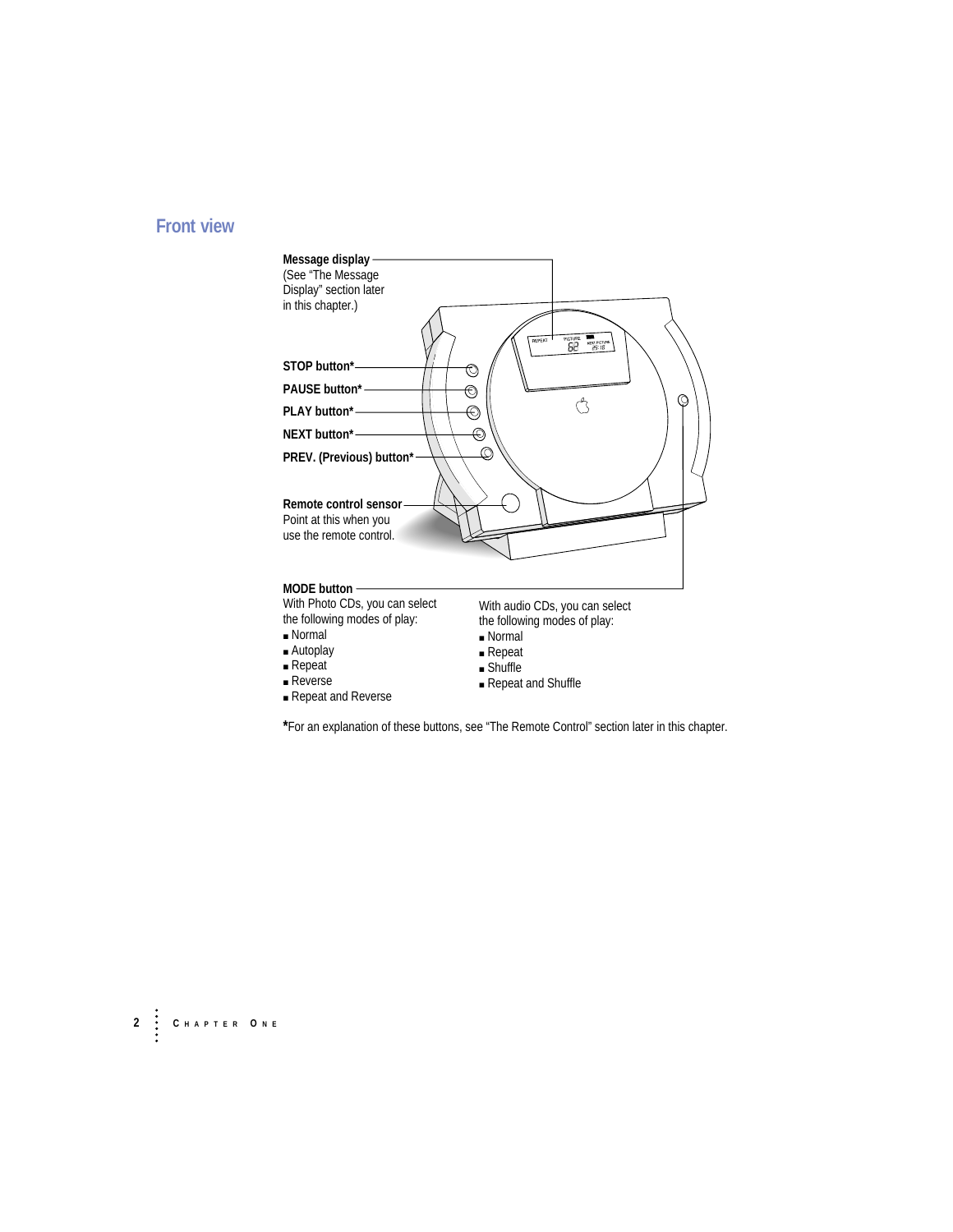## **Rear view**

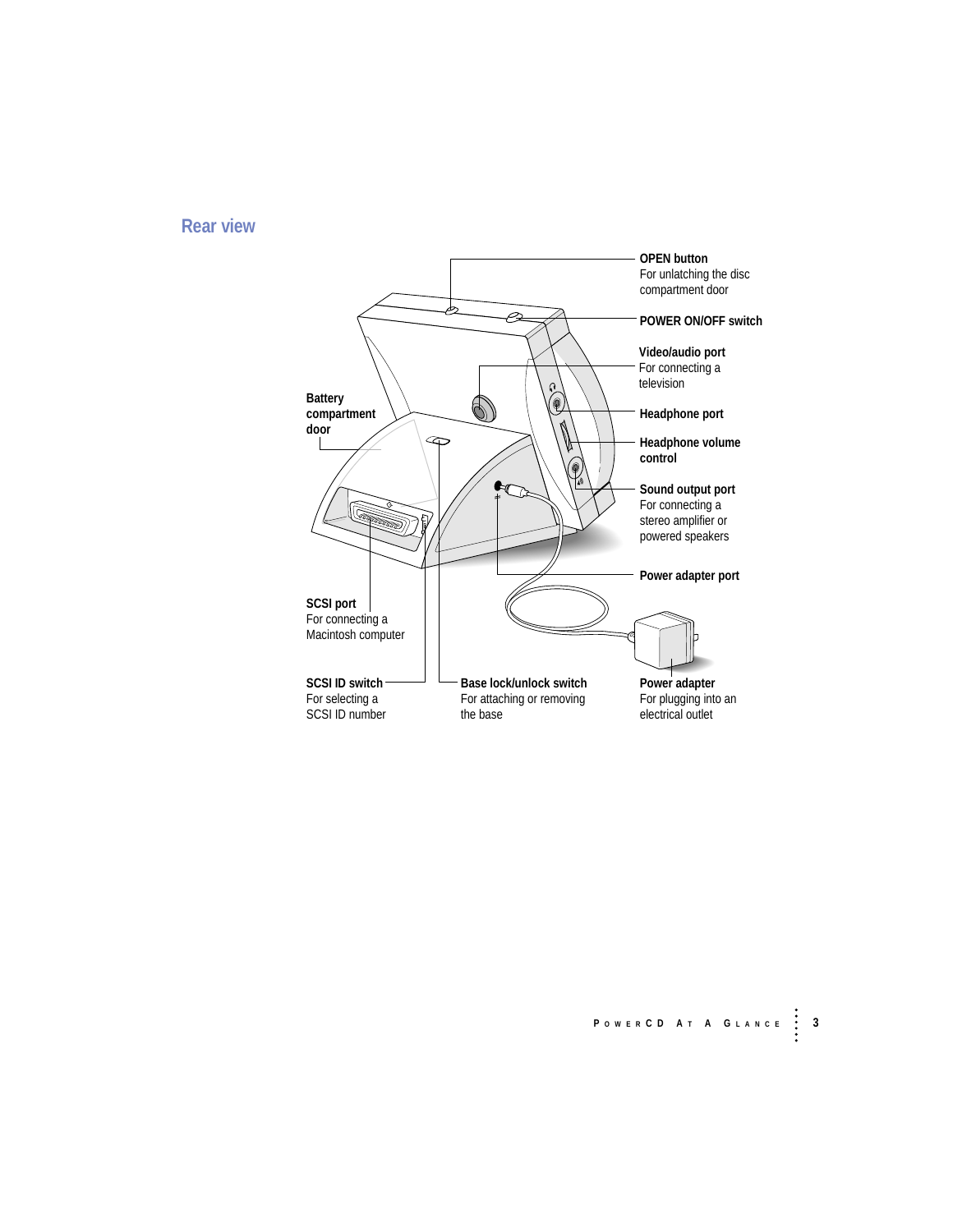# **The remote control**

PROG. STORE INSERT SKIP FTS/FPS EDIT **123 4 5 6 9 9 9** SHUFFLE **0** REPEAT REV. PLAY AMS AUTO PLAY PAUSE PREV. PLAY NEXT STOP FULL NORMAL ROTATE ROTATE FRAME ZOOM  $\begin{picture}(60,6) \put(0,0){\vector(0,1){10}} \put(15,0){\vector(0,1){10}} \put(15,0){\vector(0,1){10}} \put(15,0){\vector(0,1){10}} \put(15,0){\vector(0,1){10}} \put(15,0){\vector(0,1){10}} \put(15,0){\vector(0,1){10}} \put(15,0){\vector(0,1){10}} \put(15,0){\vector(0,1){10}} \put(15,0){\vector(0,1){10}} \put(15,0){\vector(0,1){10}} \put(15,0){\vector(0,$  $\overline{\mathbb{C}^2}$ 

For more information about using the remote control, see Chapters 5-7.

# **4 C HAPTER O N E**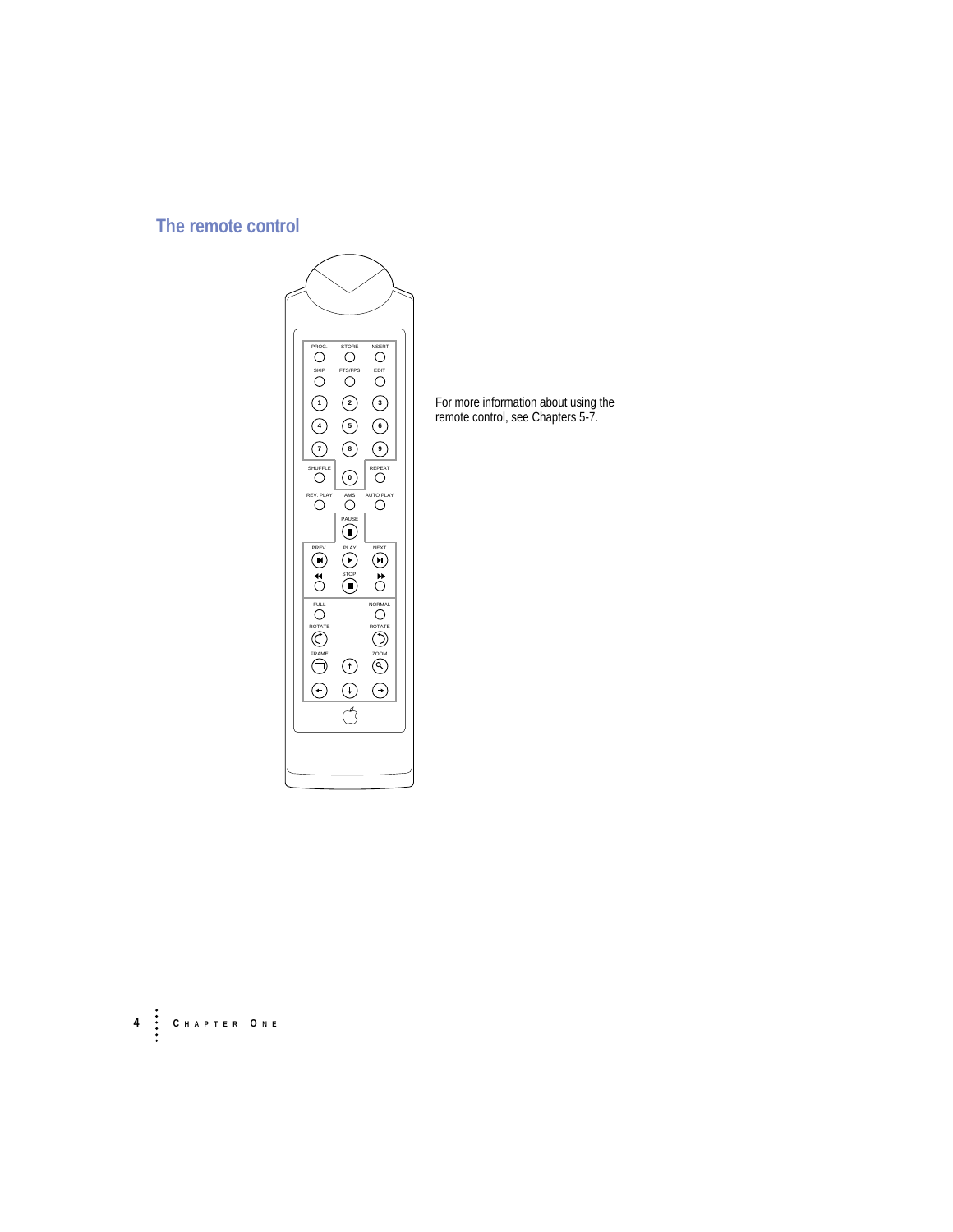#### **Buttons on the remote control**

|                                             | Arrows ( $\iff$ <b>Duo</b> ) Move a picture or the frame up, down, left, or right.                                                                                                                              |  |  |
|---------------------------------------------|-----------------------------------------------------------------------------------------------------------------------------------------------------------------------------------------------------------------|--|--|
| AMS                                         | (Automatic Music Scan) Plays the first ten seconds of each track on an audio CD.                                                                                                                                |  |  |
| <b>AUTOPLAY</b>                             | Displays pictures in an automatically advancing slide show. You can also select<br>the duration of each picture.                                                                                                |  |  |
| <b>INSERT</b>                               | Inserts a picture in front of the current picture in a programmed sequence.                                                                                                                                     |  |  |
| <b>EDIT</b>                                 | Selects the length of time that an audio CD will be played.                                                                                                                                                     |  |  |
| <b>FRAME</b>                                | Shows the area of the picture that will be enlarged when you press ZOOM.                                                                                                                                        |  |  |
| <b>FTS/FPS</b>                              | With Photo CDs, turns FPS (Favorite Picture Selection) on and off. (FPS is on until<br>you turn it off.) With audio CDs, turns FTS (Favorite Track Selection) on and off.<br>(FTS is off until you turn it on.) |  |  |
| <b>FULL</b>                                 | Shows an entire picture on a small scale surrounded by a black background.                                                                                                                                      |  |  |
| <b>NEXT</b>                                 | Selects the next picture or audio track. With Photo CDs, holding down NEXT<br>scans quickly forward through a sequence of pictures.                                                                             |  |  |
| <b>NORMAL</b>                               | Shows a normal-sized picture. (The picture takes up the entire screen, and some<br>portions of the picture are hidden.)                                                                                         |  |  |
| Numbers (0-9)                               | Select a specific picture or audio track. With portfolio Photo CDs, use numbers to<br>choose options from on-screen menus.                                                                                      |  |  |
| <b>PAUSE</b>                                | Pauses a sequence of pictures or an audio track. Pressing PAUSE a second time<br>resumes play.                                                                                                                  |  |  |
| <b>PLAY</b>                                 | Displays a picture or begins playing an audio CD.                                                                                                                                                               |  |  |
| PREV.                                       | (Previous) Selects the previous picture or audio track. With Photo CDs, holding<br>down PREV scans quickly backward through a sequence of pictures.                                                             |  |  |
| PROG.                                       | (Program) Places an audio track in a programmed sequence of tracks. (Or, if the<br>track is already in the program, PROG. removes the track from the program.)                                                  |  |  |
| <b>REPEAT</b>                               | Plays the picture sequence continuously.                                                                                                                                                                        |  |  |
| REV. PLAY                                   | (Reverse Play) Plays a picture sequence or audio tracks in reverse order.                                                                                                                                       |  |  |
| <b>ROTATE</b>                               | Turns a picture clockwise or counterclockwise.                                                                                                                                                                  |  |  |
| Scan $(44 \rightharpoonup \rightharpoonup)$ | Holding down a Scan button searches quickly (either forward or backward)<br>through a sequence of pictures or audio tracks.                                                                                     |  |  |
| <b>SHUFFLE</b>                              | Plays audio tracks in random order.                                                                                                                                                                             |  |  |
| <b>SKIP</b>                                 | Deletes a picture from a programmed sequence. With audio CDs, deletes a<br>program from the player's memory.                                                                                                    |  |  |
| <b>STOP</b>                                 | Stops playing a sequence of pictures or an audio track. With portfolio Photo CDs,<br>displays the main menu.                                                                                                    |  |  |
| <b>STORE</b>                                | Saves any changes you make to a picture or program. With audio CDs, saves a<br>programmed sequence of audio tracks in the player's memory.                                                                      |  |  |
| <b>ZOOM</b>                                 | Enlarges a portion of a picture.                                                                                                                                                                                |  |  |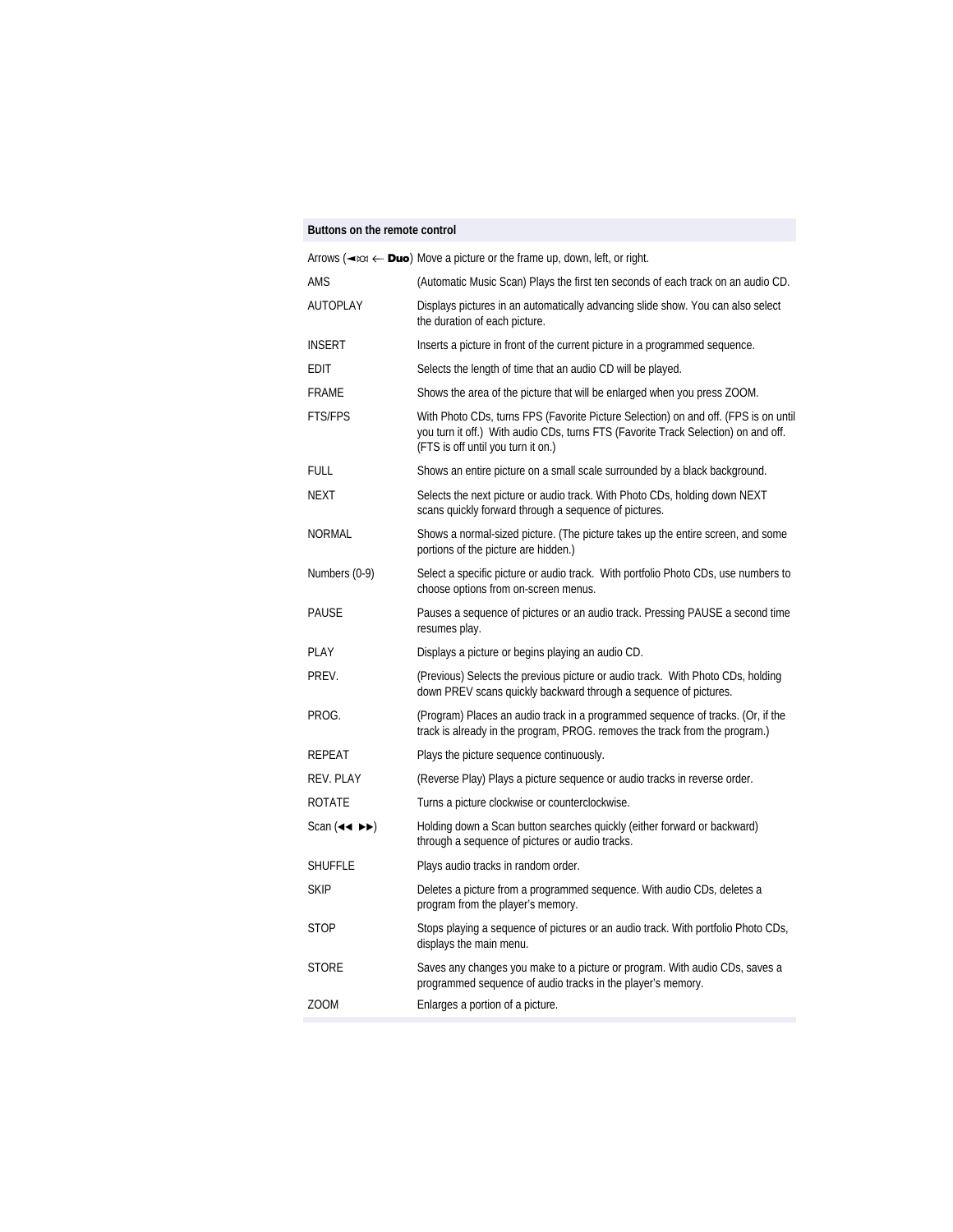## **The message display**

## **Messages for Photo CDs**



**6 C HAPTER O N E**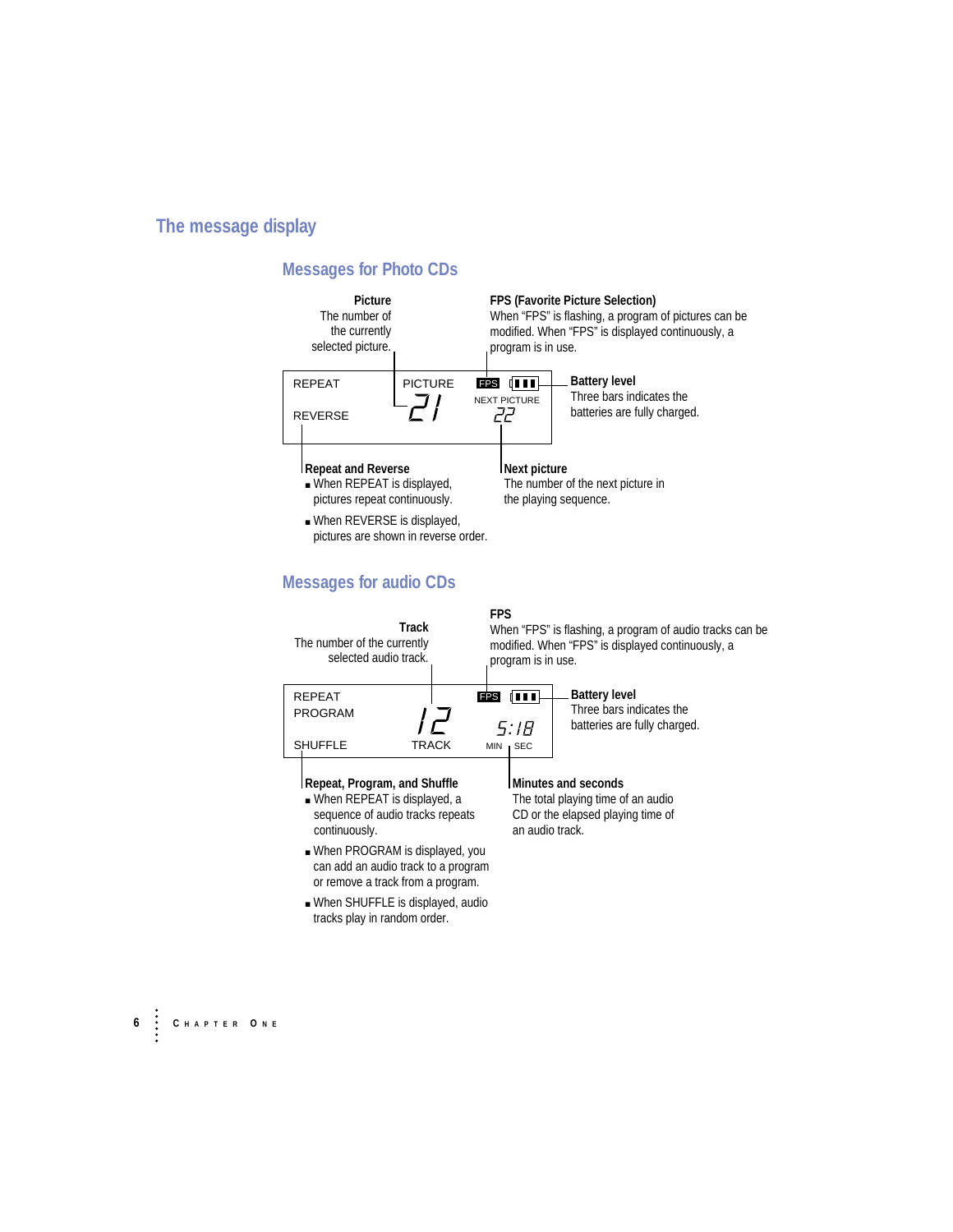

## **In this chapter**

- Attaching the base
- m Attaching the power adapter
- $\blacksquare$  Connecting to a television
- $\blacksquare$  Connecting to stereo speakers or headphones
- **Connecting to a Macintosh computer**
- m Loading and unloading discs
- m Viewing the *Introducing PowerCD* disc
- **m** Using batteries
- Care and handling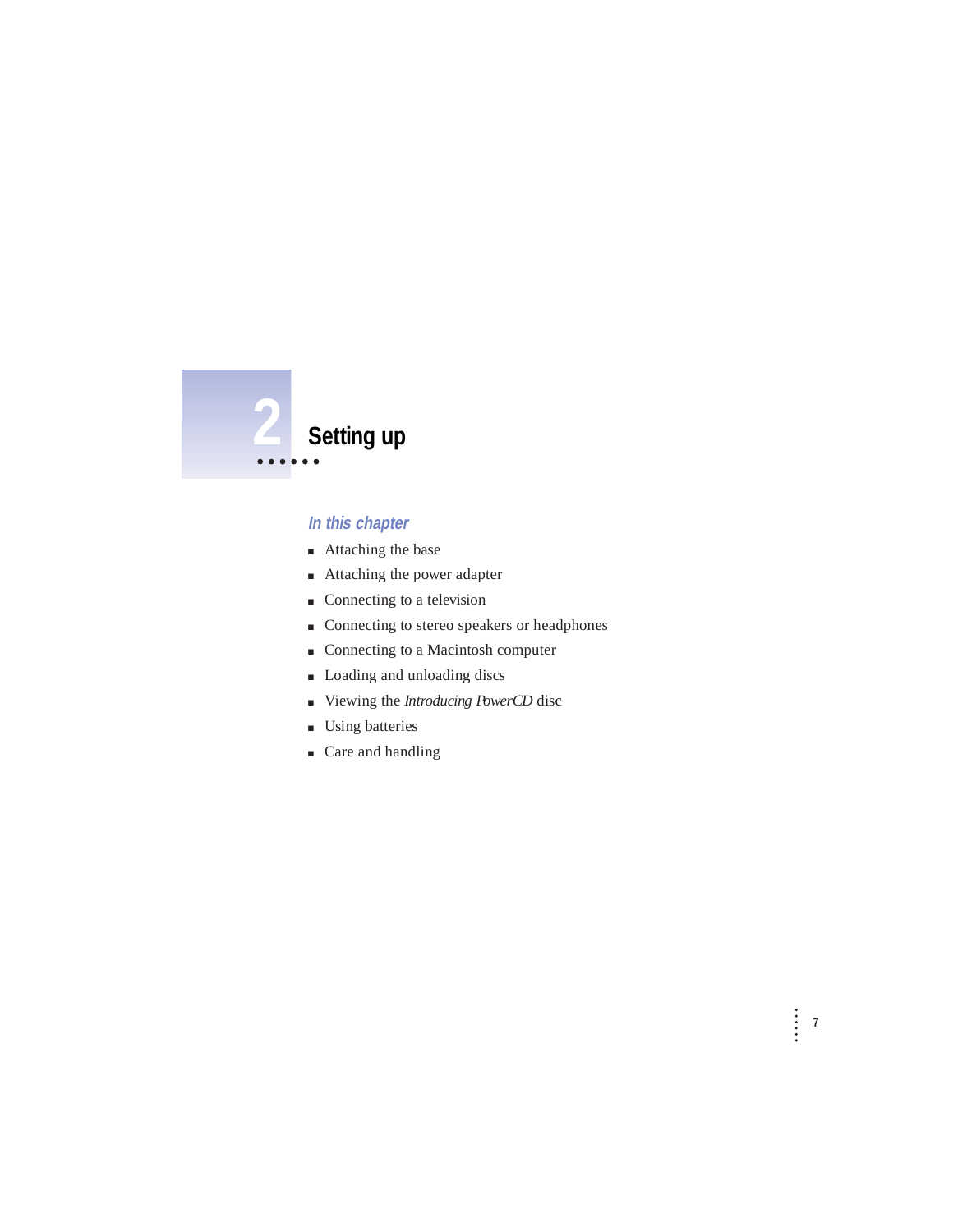# **Attaching the base**

**1 Attach the base to the back of the player.**



**2 Slide the switch on the base to the locked position.**



#### **3 Place the PowerCD on a level surface.**

Avoid blocking the vents on the PowerCD or on any other piece of equipment, such as a television or computer monitor.

# **8 C HAPTER T W O**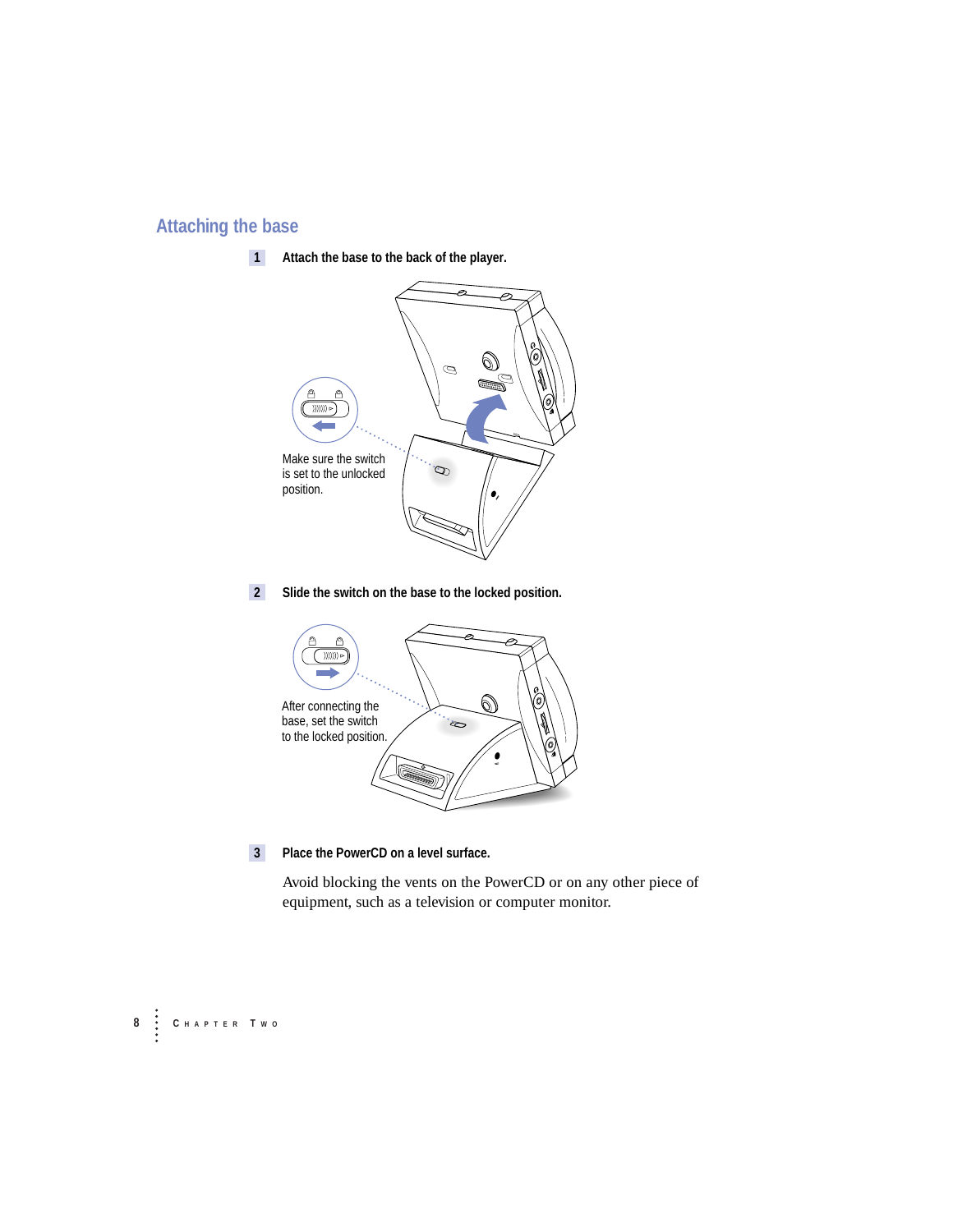### **Attaching the power adapter**

■ **To plug your PowerCD into an electrical outlet, connect the power adapter to the socket on the side of the base.**

## **Connecting to a television**

## **Do you have what you need?**

You connect your player to a television using the video/audio cable (included with the player). The cable has three RCA phono plugs. (The yellow plug is for video, the white plug is for the left audio channel, and the red plug is for the right audio channel.)

If your equipment requires a different type of connector—such as an S-Video connector, a BNC connector, an RF connector, or an audio connector—you can purchase an appropriate adapter at an electronics store.









RCA phono plug S-Video connector BNC connector RF connector Audio connector

.<br>al-nh

**IMPORTANT** Before connecting equipment to your PowerCD, be sure all equipment is turned off.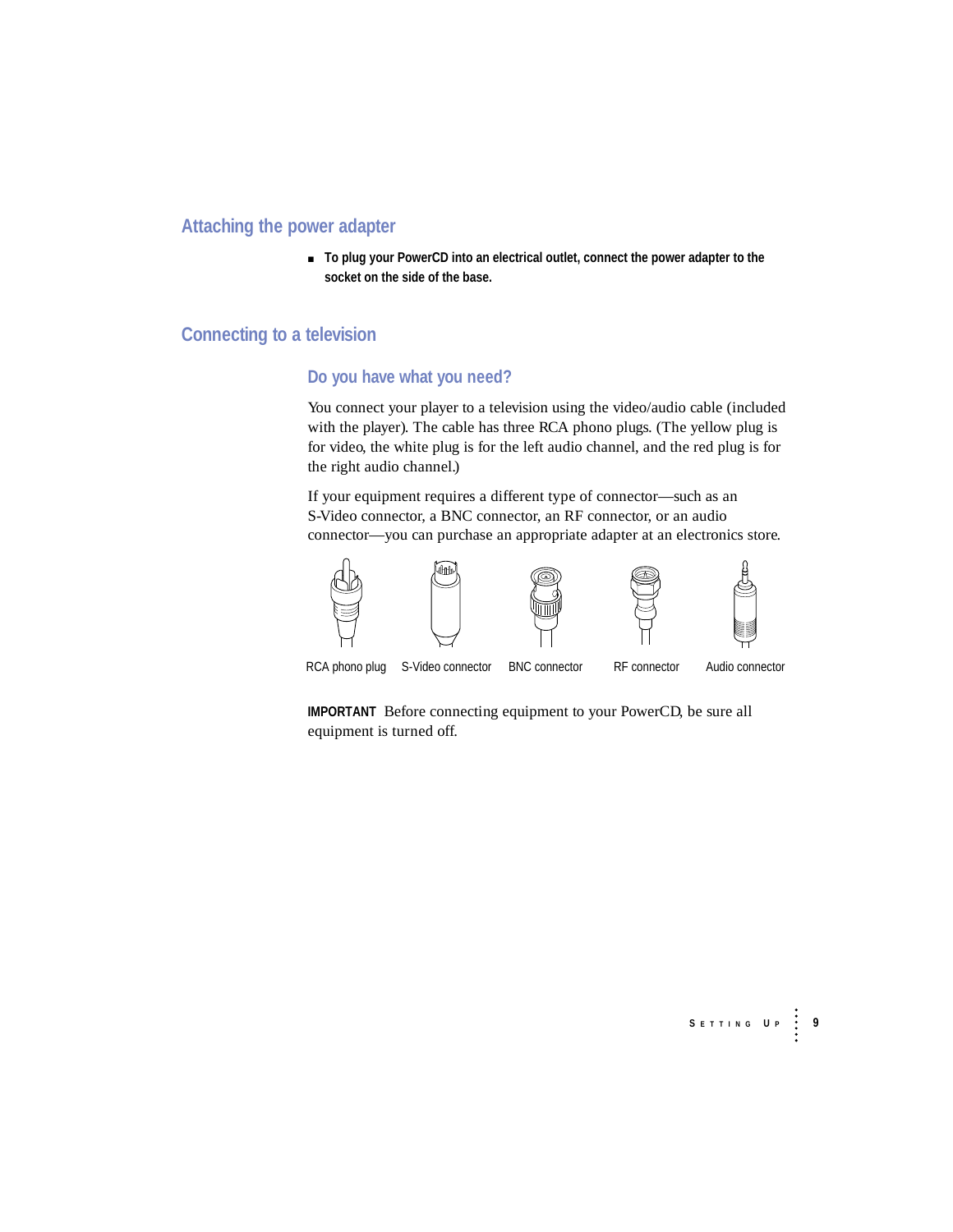# **Connecting directly to a television**



# **Connecting to a VCR and television**



# **Connecting to a television and stereo amplifier**



**10 C HAPTER T W O**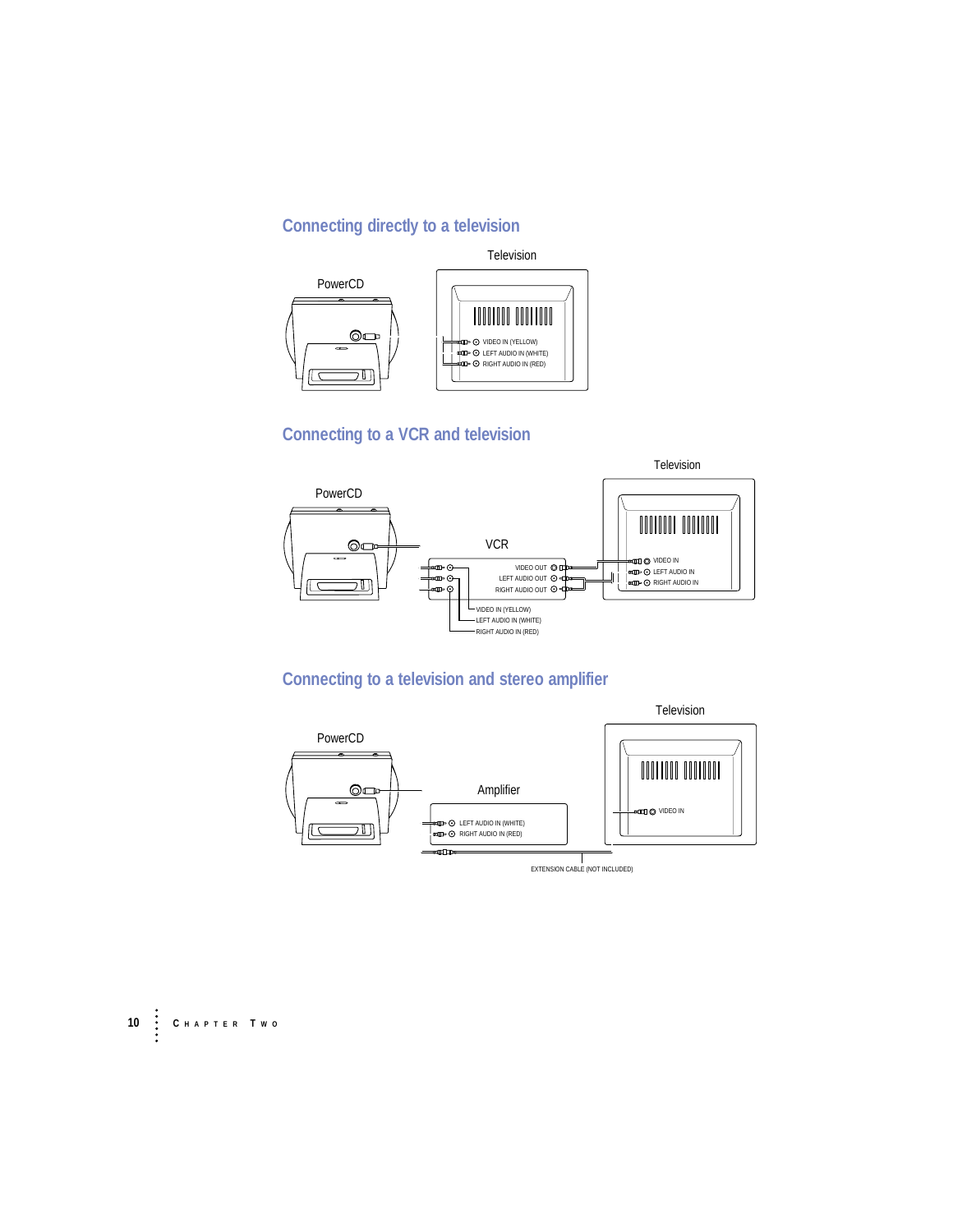# **Connecting to a television using an RF remodulator**



### **Turning on your television**

After you have connected your PowerCD:

- **1 Turn on your PowerCD by pressing the On/Off switch on the top of the player.**
- **2 If your PowerCD is also connected to a personal computer, make sure the computer is turned off.**
- **3 Turn on your television and tune it to the appropriate channel for video input.**

You should see a blue screen.

# **Connecting to stereo speakers or headphones**



Do not connect an amplifier or powered speakers to the headphone port.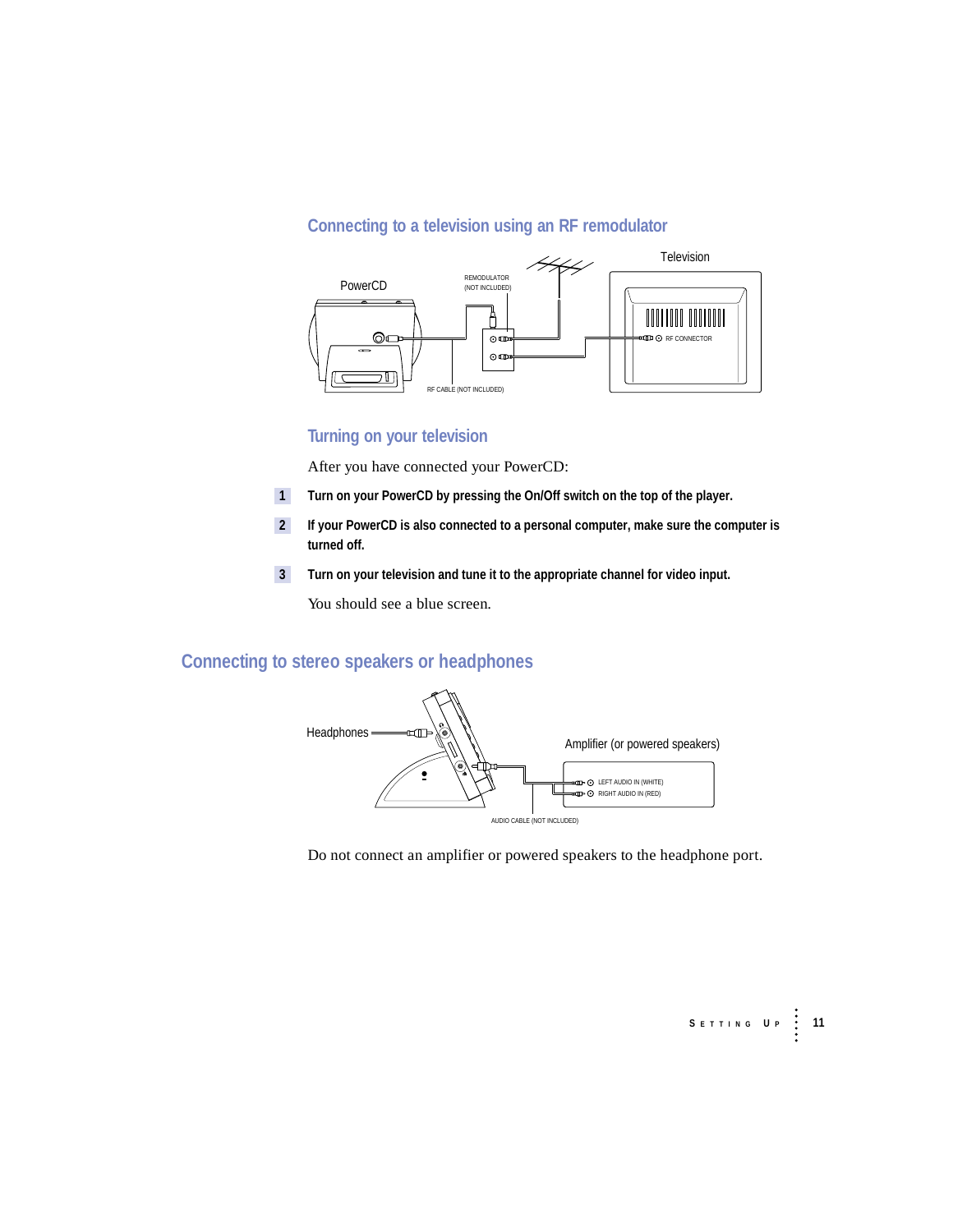## **Connecting to a Macintosh computer**

By connecting your PowerCD to a Macintosh computer, you can use CD-ROM discs, Photo CDs, and audio CDs on your Macintosh.

#### **Do you have what you need?**

To use your PowerCD with a Macintosh computer, you need a Macintosh with system software version 6.0.7 or later.

You connect your PowerCD to a Macintosh using a SCSI (Small Computer Systems Interface) cable. See the diagrams in this section to determine the type of cable you need. If you do not have a SCSI cable, you can purchase one at a computer supply store.

If you want to connect your PowerCD to a chain of SCSI devices, you will also need a SCSI terminator.

**IMPORTANT** Before connecting your PowerCD, be sure to turn off the power on both your PowerCD and your computer.

#### **Connecting directly to the computer**



**12 C HAPTER T W O**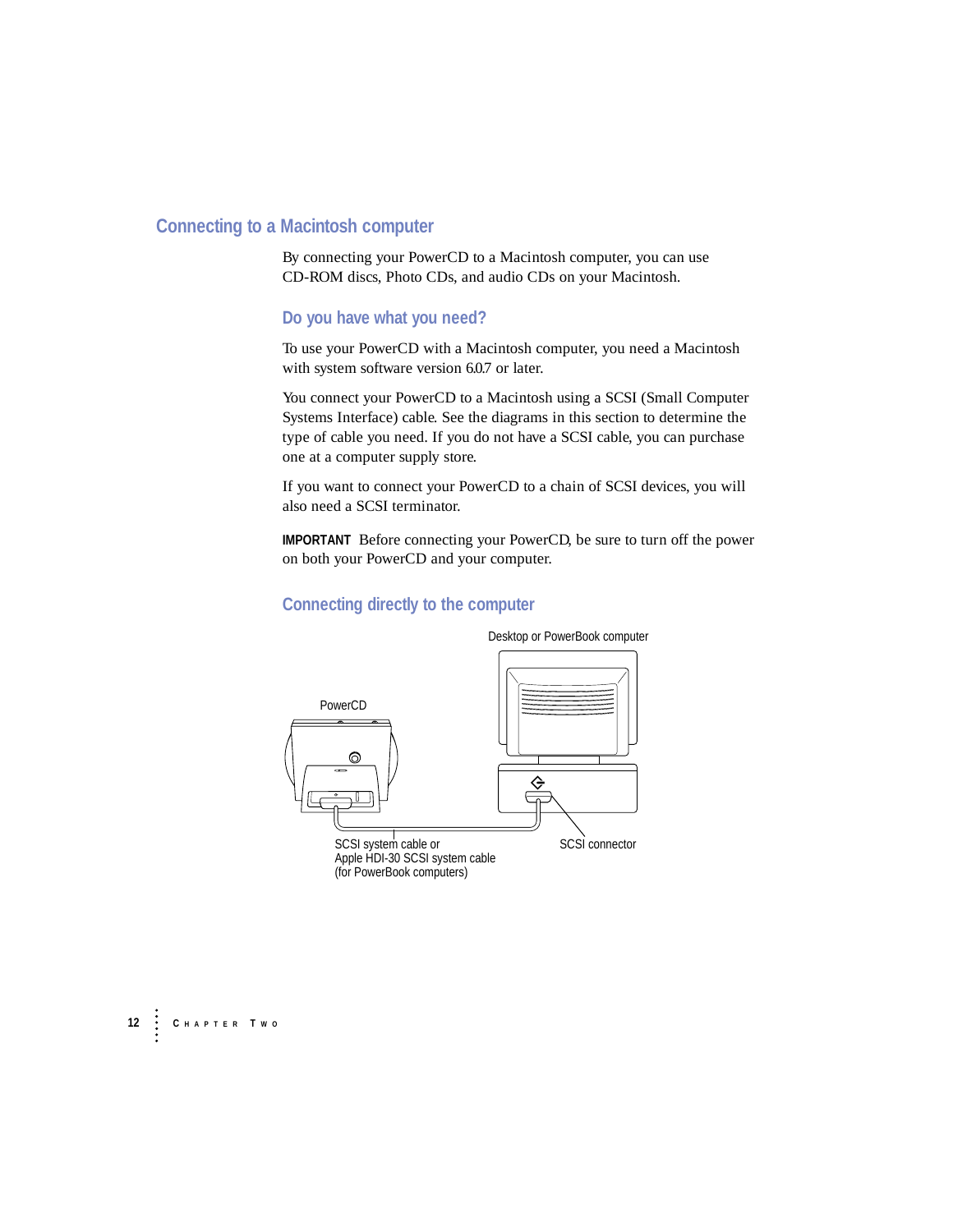# **Connecting to a chain of SCSI devices**

If you connect your PowerCD to a chain of SCSI devices, your PowerCD must be the last device on the chain.

#### **Connecting to a chain of devices attached to a desktop computer**





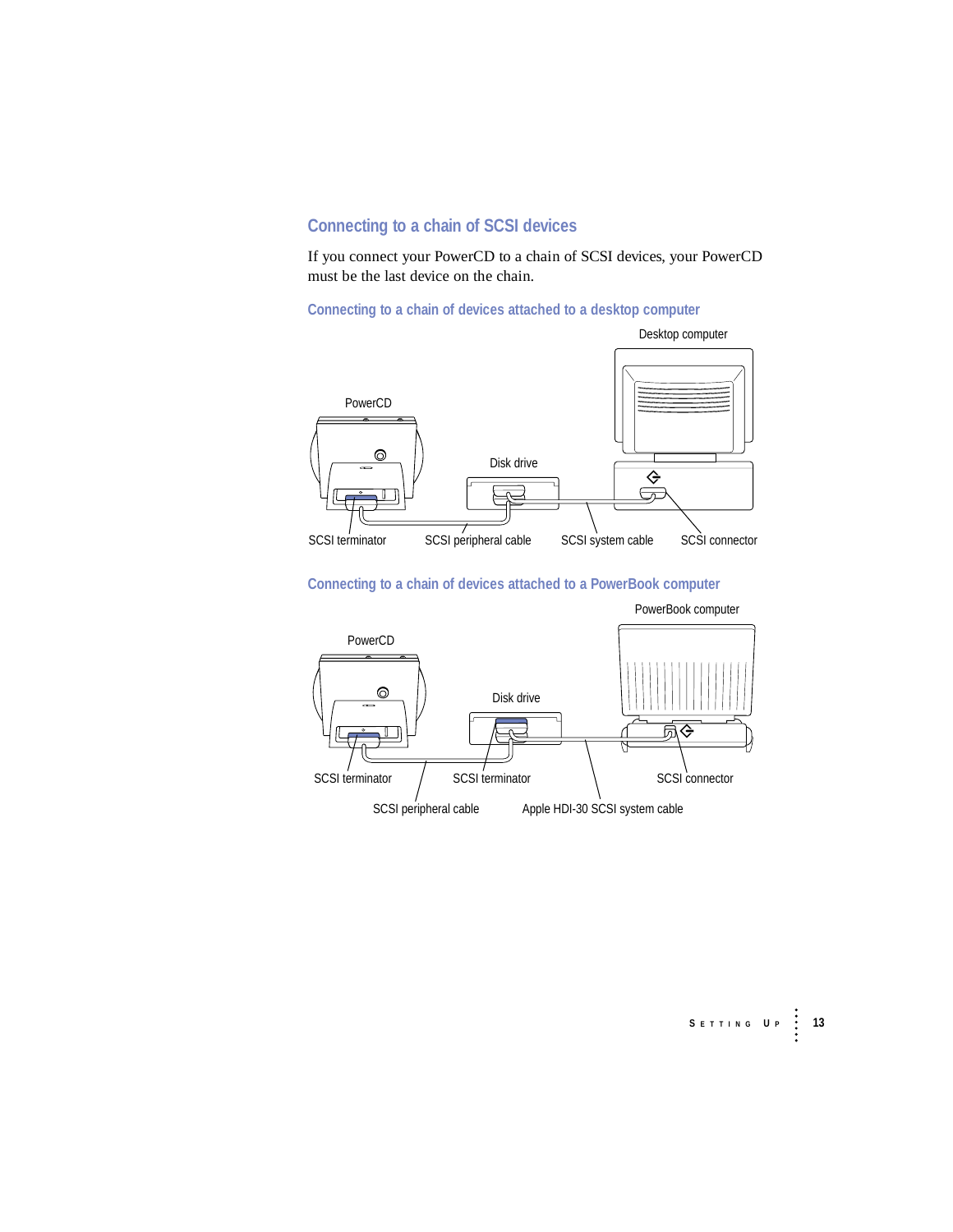# **Setting the SCSI ID number**

Each device in a chain of SCSI devices must have a unique ID number that distinguishes it from other devices on the chain. The SCSI ID number of your PowerCD is preset to 3. If another external device on the chain has the ID 3, you can change the SCSI ID number by pressing either of the small buttons above or below the number. Don't use the number 0 if your computer has a built-in hard disk.

لا **3** SCSI ID number  $\bullet$ If you need to change the SCSI ID number, press one of these buttons.

**14 C HAPTER T W O**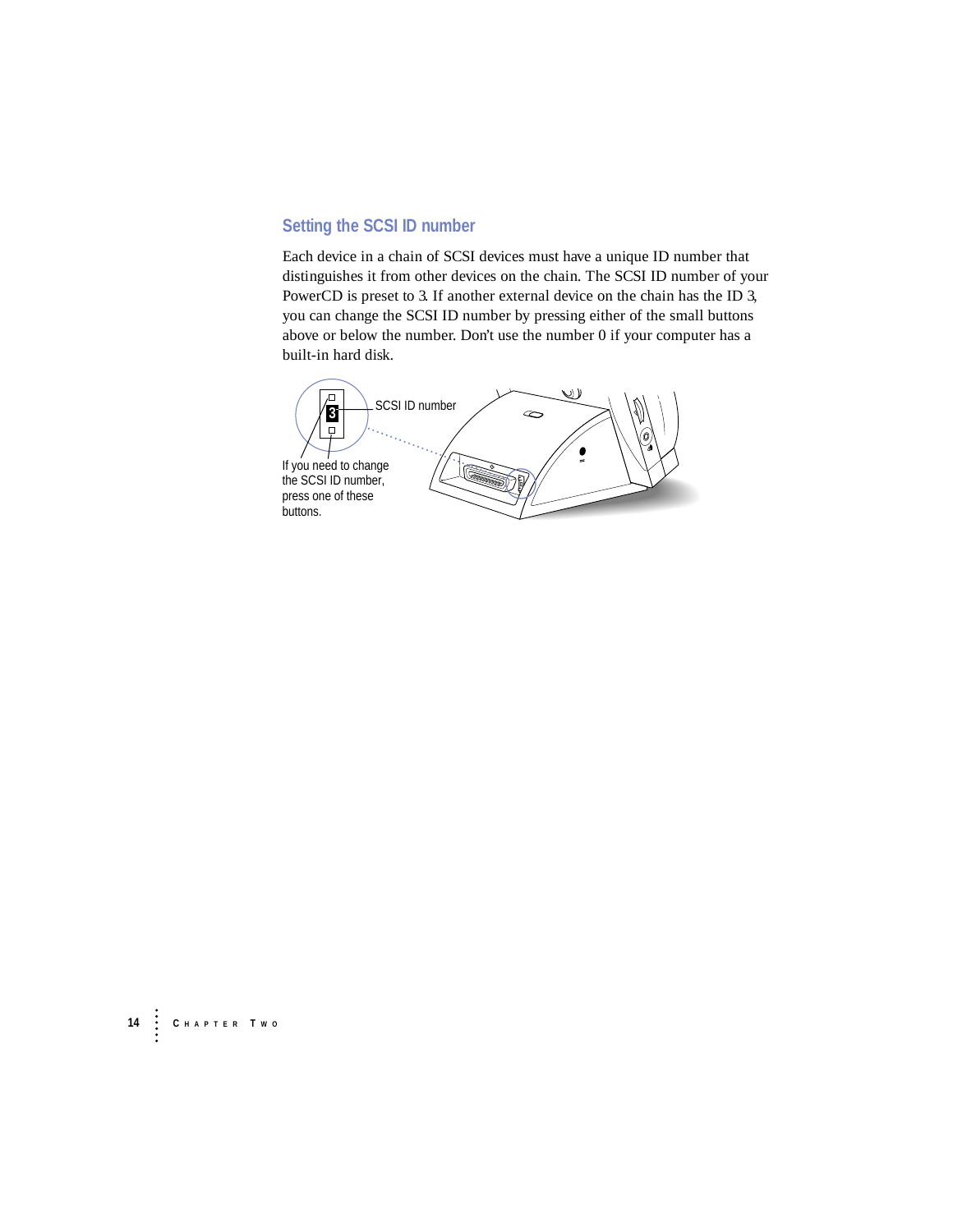#### **Turning on the computer**

You should turn on your PowerCD (and any other peripheral devices) before turning on your computer.

#### **Installing the PowerCD software on a Macintosh computer**

To use your PowerCD with a Macintosh computer, you'll need to install software onto your computer's hard disk.

- **1 Turn on your Macintosh.**
- **2 Insert the floppy disk labeled PowerCD Setup into your computer's floppy disk drive.**
- **3 Double-click the disk icon to open it.**
- **4 Double-click the Installer icon to open it.**

A screen appears welcoming you to the Installer.

**5 Click OK.**

The Easy Install screen appears.

|                     | <b>Easy Install</b>                                                        |                    |
|---------------------|----------------------------------------------------------------------------|--------------------|
|                     | <b>Click Install to install</b><br>• PowerCD setup software<br>• QuickTime | Install            |
| Name of the disk on | on the hard disk named                                                     |                    |
| which software will | $\Box$ Macintosh HD                                                        |                    |
| be installed        |                                                                            | E ject Disk        |
|                     |                                                                            | <b>Switch Disk</b> |
|                     |                                                                            | Customize          |
|                     | Help                                                                       | Quit               |

**S ETTING U <sup>P</sup> 15**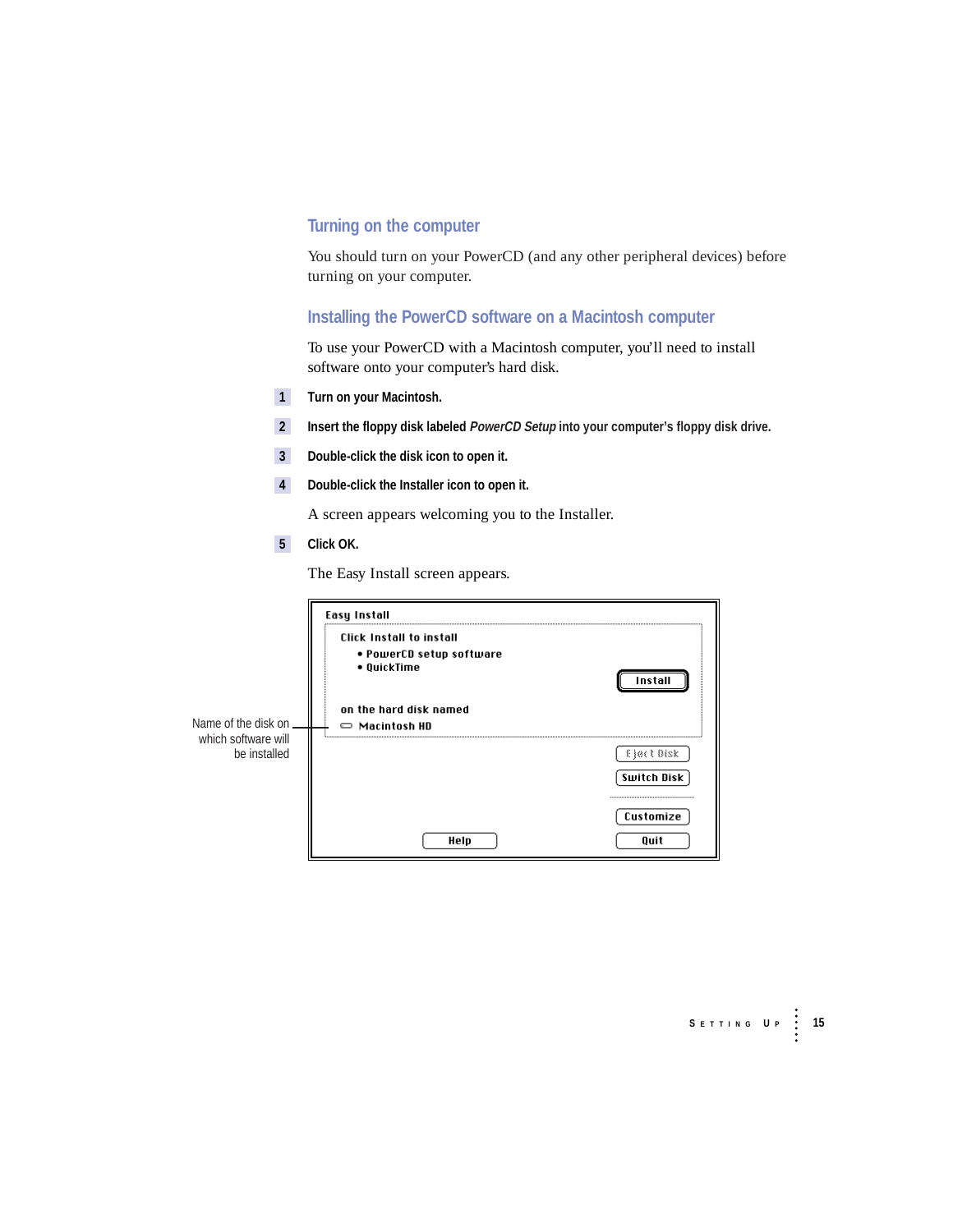**6 Make sure the hard disk named in the box is the one on which you want to install the PowerCD software.**

If it's not, click the Switch Disk button until the name of the correct disk appears.

**7 Click Install.**

Messages appear on the screen describing the progress of the installation.

- **8 When you see a message asking you to insert the QuickTime disk, insert the disk.**
- **9 When you see a message asking you to insert the PowerCD Setup disk, insert the disk.**
- **10 When you see a message saying that installation was successful, click Restart.**

Your Macintosh restarts. The computer can now use discs in your PowerCD.

### **Turning power on or off**

■ To turn power on or off, press the on/off switch on the top of your PowerCD.

When you turn power on, the message display lights up. (If you are running your PowerCD on batteries, the message display dims after ten seconds. The message display will light up again when you press any key on either the player or the remote control.)

**IMPORTANT** Power is available in the CD player even when the player is switched off. If you need to remove all power to the player, be sure to unplug the power cord and remove the batteries.

## **Loading and unloading discs**

#### **Loading a disc**

- **1 Press the Open button on the top of your PowerCD.**
- **2 Pull open the disc compartment door.**
- **3 If you're opening the door for the first time, remove the foam packing insert.**

# **16 C HAPTER T W O**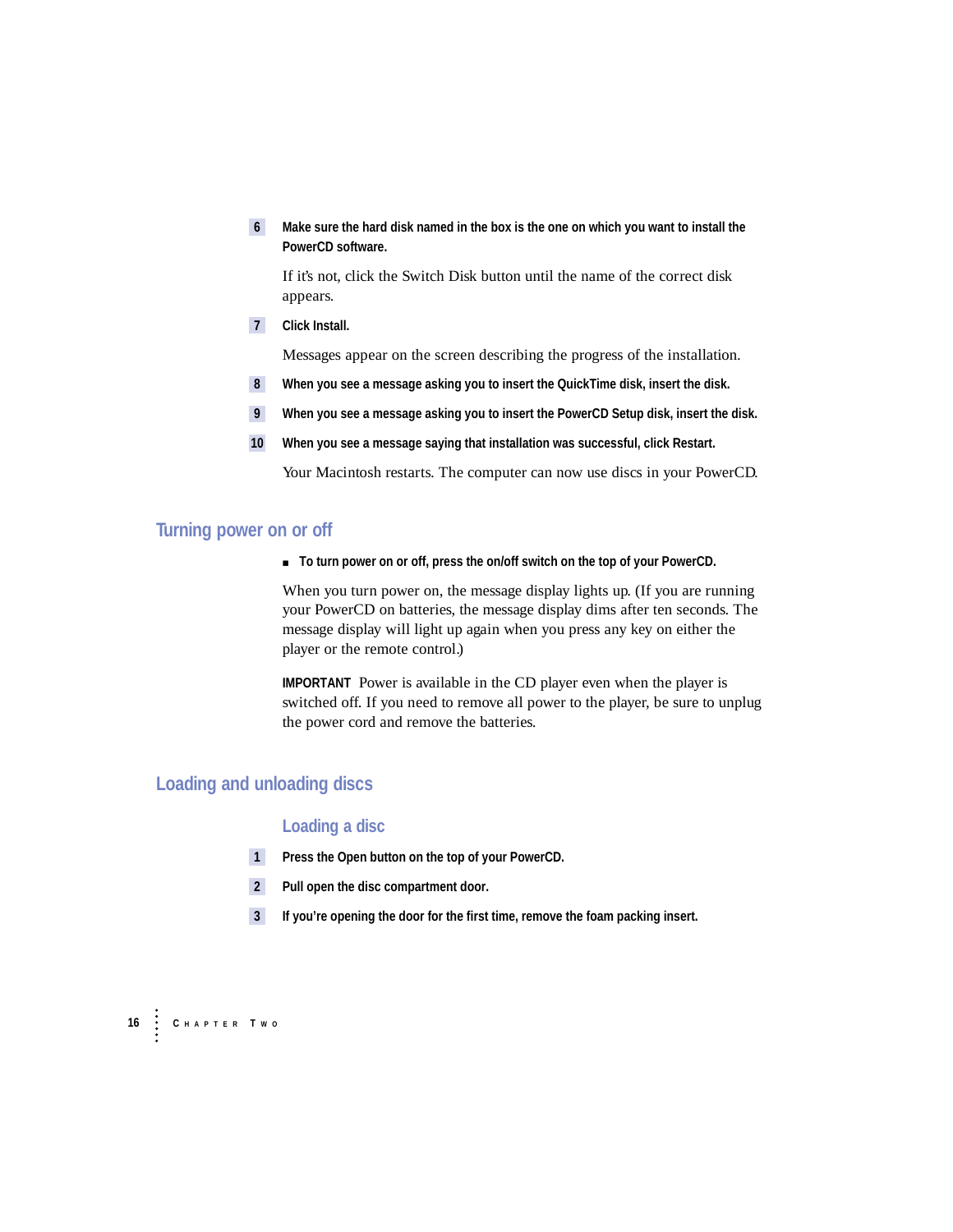#### **4 Slide the disc into the door with the label side of the disc facing out.**



**5 Close the door.**

#### **Unloading a disc**

If you're using a CD-ROM disc on a Macintosh computer, drag the disc icon to the Trash before removing the disc from the player.

# **Viewing the Introducing PowerCD disc**

A good way to become familiar with your PowerCD is to view the *Introducing PowerCD* disc. The disc demonstrates ways to use your PowerCD and includes some sample Photo CD images.

■ **To view the disc on a television connected to your PowerCD, simply load the disc into the player.** 

The program begins automatically.

If your PowerCD is connected only to a computer, you can't view the program, but you can use the Photo CD images on the disc. For instructions on how to view Photo CDs on a Macintosh, see Chapter 4.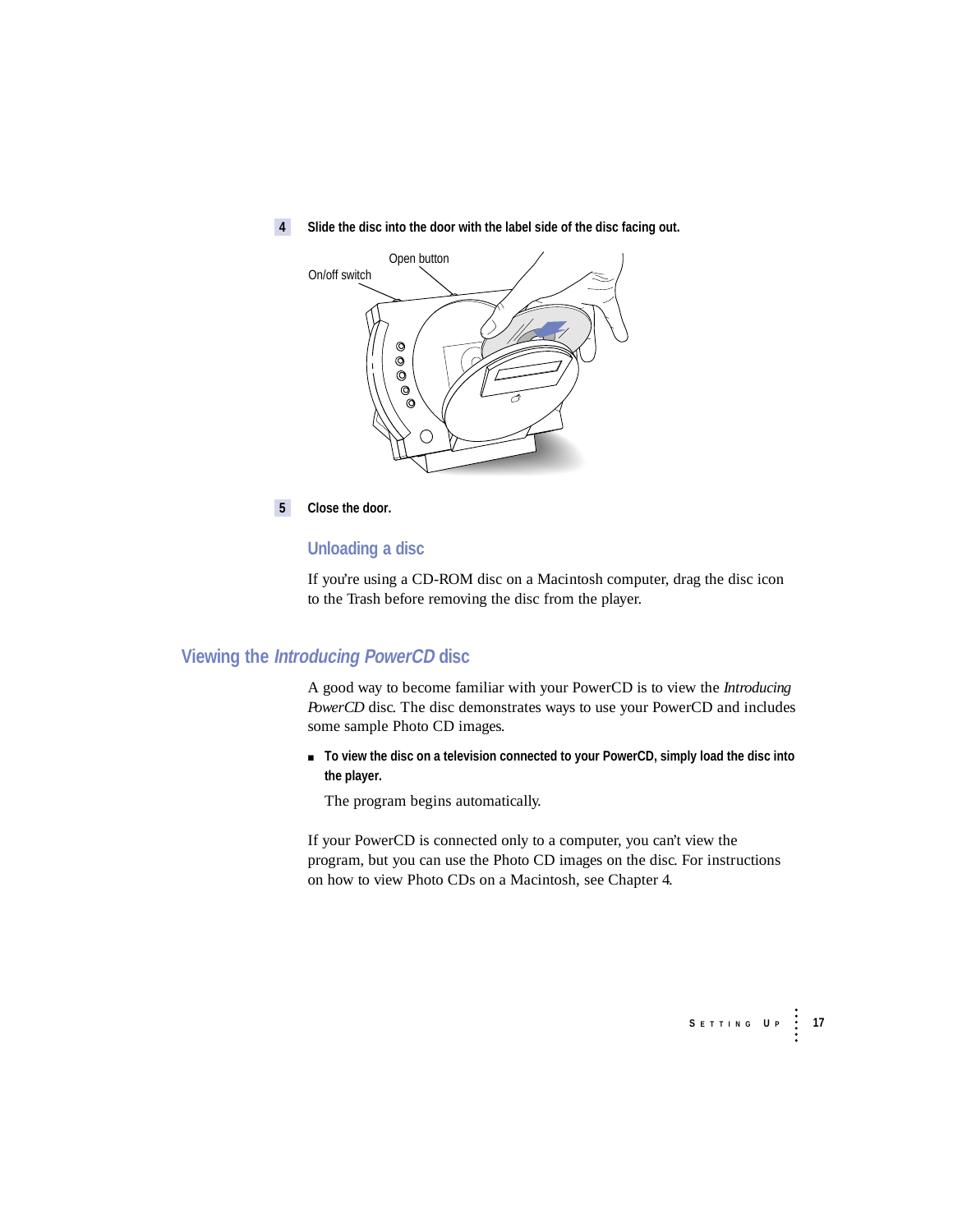## **Using batteries**

#### **Inserting batteries in the player**

■ To use your PowerCD on batteries, insert eight AA-size batteries (not included). You can run your PowerCD on batteries for about one hour.



**WARNING** Follow these safety instructions to avoid battery leakage, damage to your player, and potential fire hazard:

- m Follow the safety instructions that came with your batteries.
- m Make sure not to insert any batteries backwards.
- m Your PowerCD was designed for use with AA-cell alkaline and NiCad (nickel-cadmium) batteries only. For information about other types of batteries, consult your dealer.
- Do not mix different types of batteries. Use eight alkaline batteries or eight NiCad batteries, but do not combine alkaline and NiCad batteries.
- $\blacksquare$  Do not mix old and new batteries.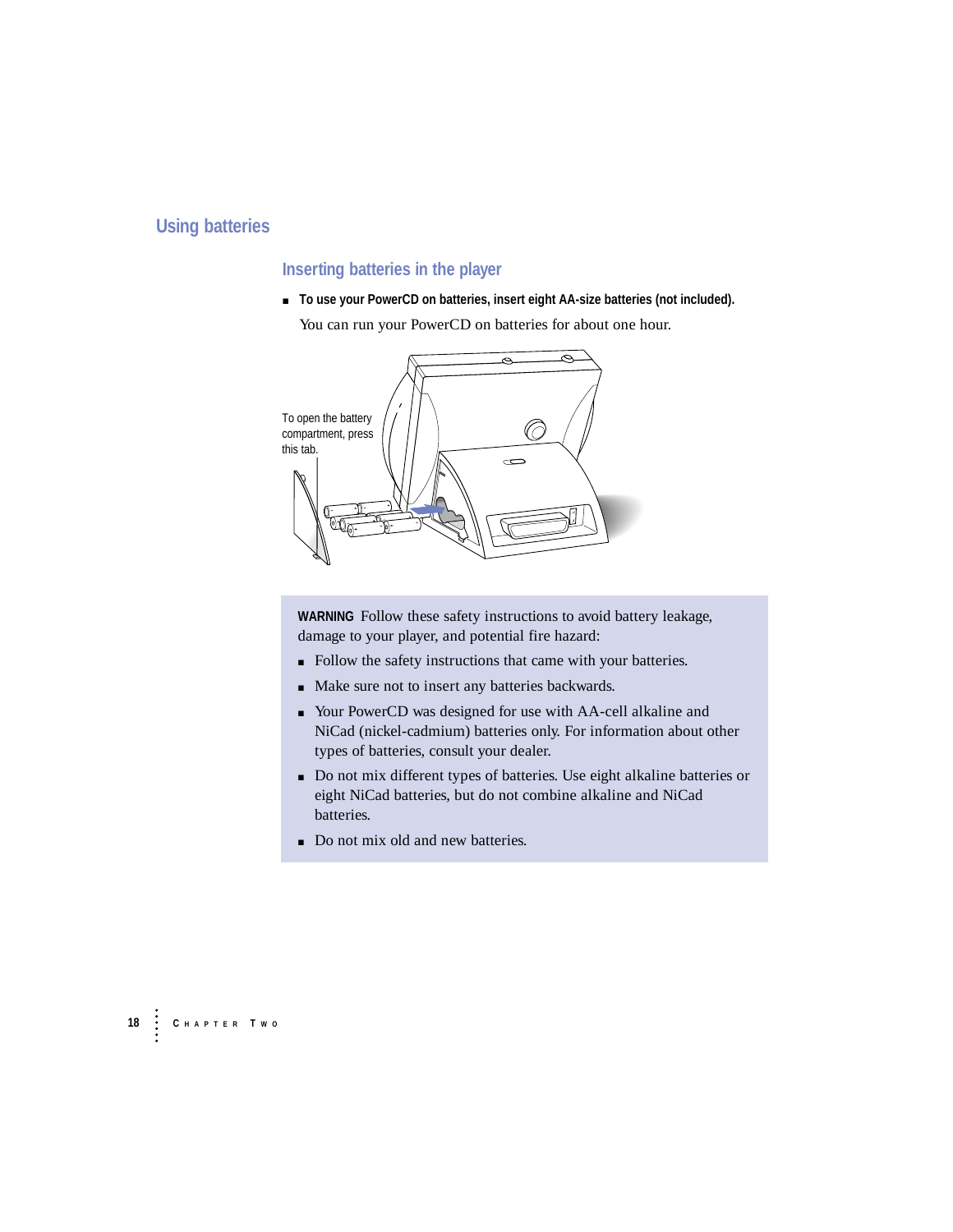### **Inserting batteries in the remote control**

- **1 Open the battery compartment by placing your thumbnail in the curved slot and squeezing.**
- **2 Insert two AAA batteries.**



## **Care and handling**

- Do not leave the disc compartment door open, because dust could get on the lens inside the player. If you need to clean the lens, see your dealer for a lens cleaner. Do not wipe the lens with a paper towel or other abrasive surface.
- m When transporting your player, replace the foam packing insert in the disc compartment. Never transport your player with a disc inside of it.
- m Hold a disc by the edges, or by one edge and the center hole. Do not touch the disc surface.



**S ETTING U <sup>P</sup> 19**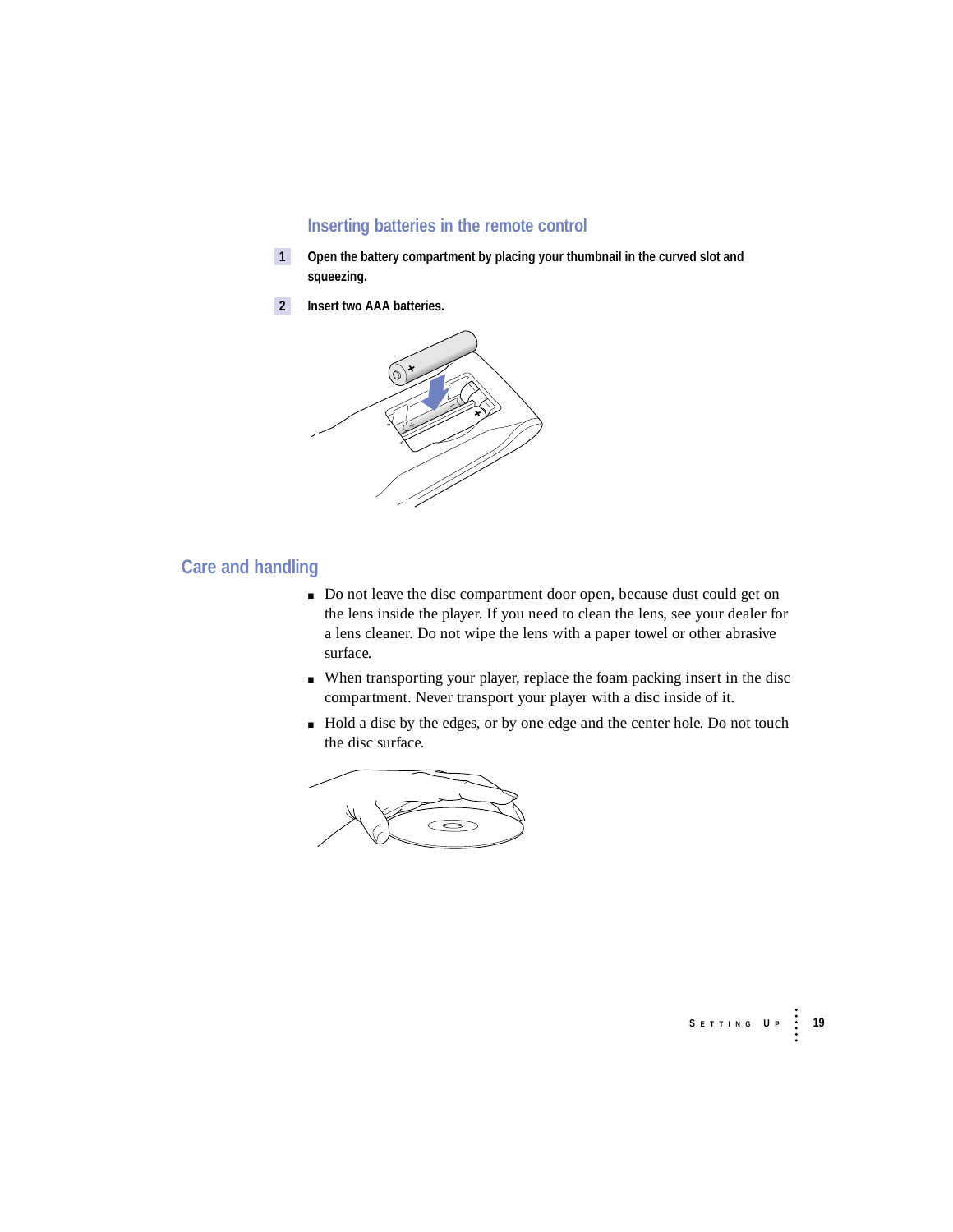m To avoid damage to your CDs, keep these points in mind:



m To clean discs, wipe the shiny surface with a soft cloth, working in straight lines from center to edge. Do not use any form of cleaning agent.



**WARNING** Electrical equipment may be hazardous if misused. Operation of this product or similar products must always be supervised by an adult. Do not allow children access to the interior of any electrical product and do not permit them to handle cables.

**20 C HAPTER T W O**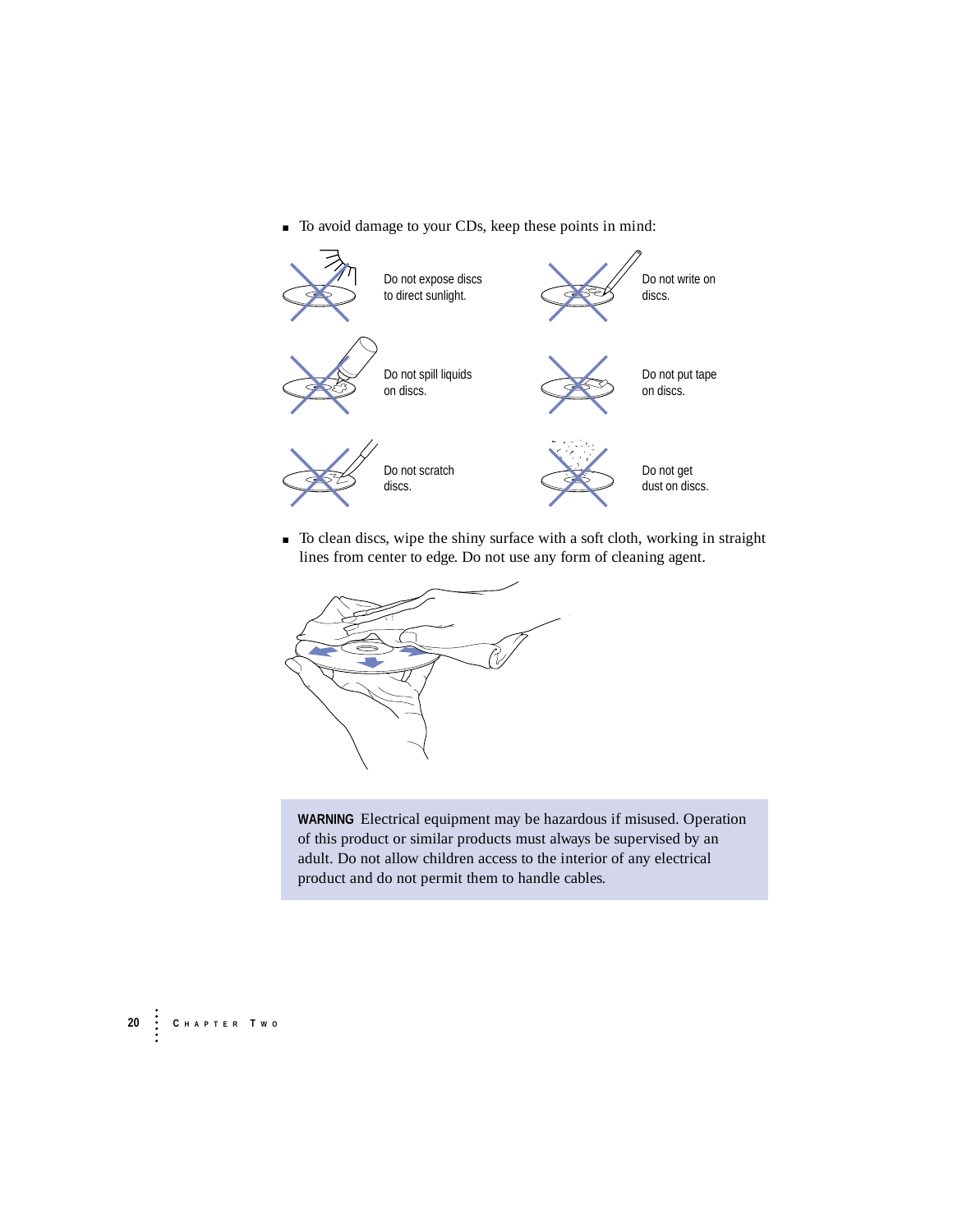

# **3 Types of compact discs you can use**

# **In this chapter**

- **CD-ROM** discs
- Photo CD<sub>s</sub>
- Audio CDs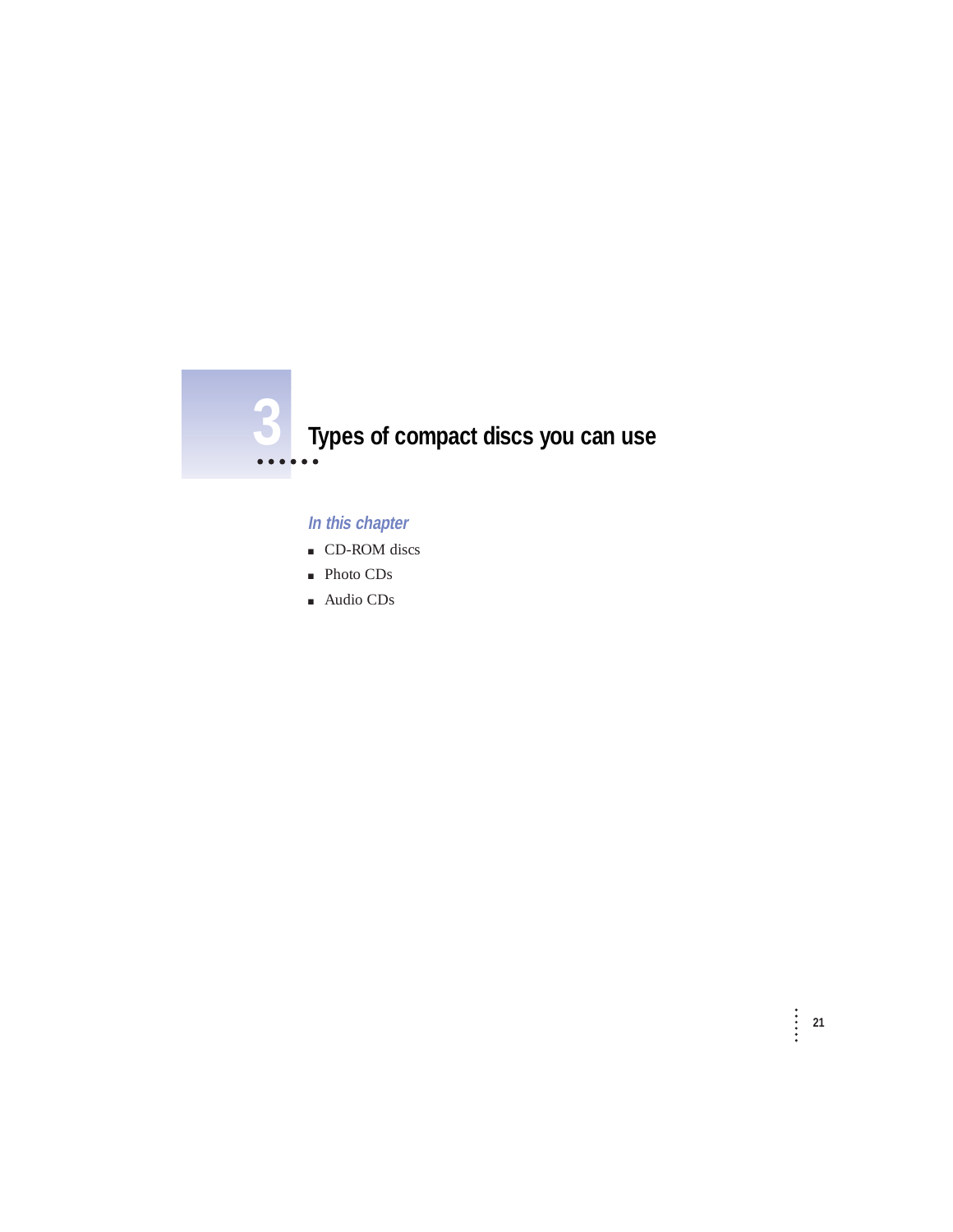#### **CD-ROM discs**

If you connect your PowerCD to a Macintosh computer, you can use CD-ROM discs.

#### **What is CD-ROM?**

A CD-ROM disc is like a huge, locked floppy disk. A CD-ROM disc gives you access to large amounts of information, however, you cannot save information onto CD-ROM discs. ROM stands for "read-only memory," which means that you cannot "write" information onto CD-ROM discs.

A wide selection of CD-ROM discs is available for education, entertainment, and business. One disc can hold over 650 megabytes of information—the equivalent of 270,000 pages of text, up to eight hours of speech or music (depending on the sound quality), hundreds of high-resolution color images, or a combination of text, sound, and graphics.

#### **File formats**

Not all CD-ROM discs store information in the same way. Your computer must be able to understand the file format in order to use the disc.

Macintosh computers can use CD-ROM discs with these standard file formats:

- m HFS (Hierarchical File System)—the standard file format used by the Macintosh.
- m ISO 9660—the International Standards Organization's file format for CD-ROM discs. This format has been adopted by many CD manufacturers to make their discs compatible with a variety of computers. It is also the format used by Photo CD discs.
- m The High Sierra format, which is part of the ISO 9660 format.

Your PowerCD can also work with the CD-ROM XA file format if you install the necessary software on your Macintosh. To find out the availability of software for additional file formats, contact the publisher of the disc you want to use.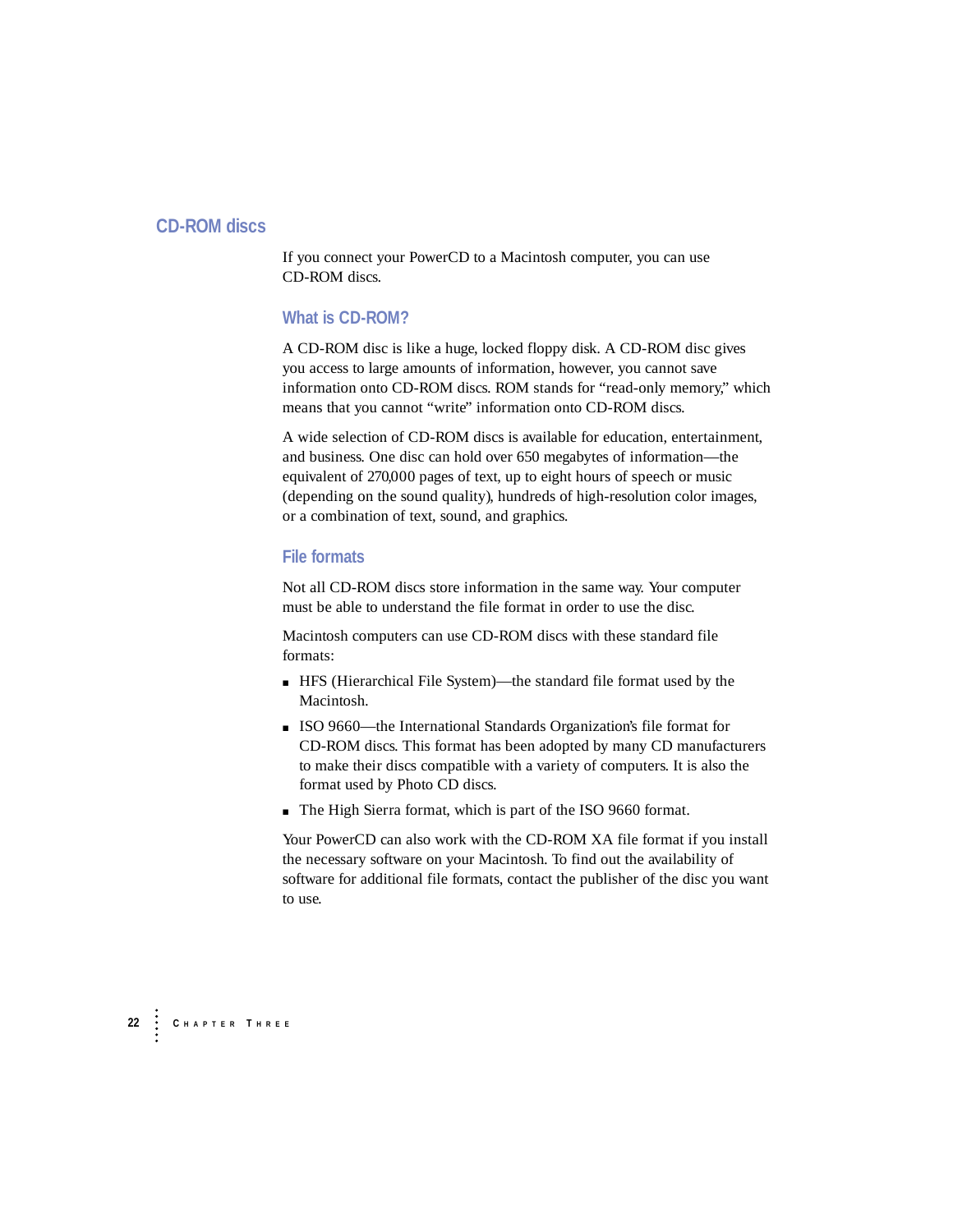## **Photo CDs**

Photo CDs contain digitized photographs. To obtain a photo CD of your own photographs, you give standard film to a photoprocessor who has a Kodak Photo CD system.

The photofinisher develops your film, digitizes the photographs, and returns a Photo CD to you containing your Photo CD images. A single Photo CD can hold approximately 100 images.

You can take a Photo CD back to your photofinisher and have more photos added until the disc is full. (However, some other CD-ROM drives cannot read these "multisession" discs.)

### **Portfolio CDs**

Portfolio CDs are commercially available Photo CD titles that you can purchase. They often include audio as well. For instance, you might purchase a Photo CD version of a book. Images on a portfolio Photo CD are meant to be viewed in a pre-programmed order.

### **Audio CDs**

Your PowerCD can play audio CDs through headphones or speakers. For more information, see Chapter 6.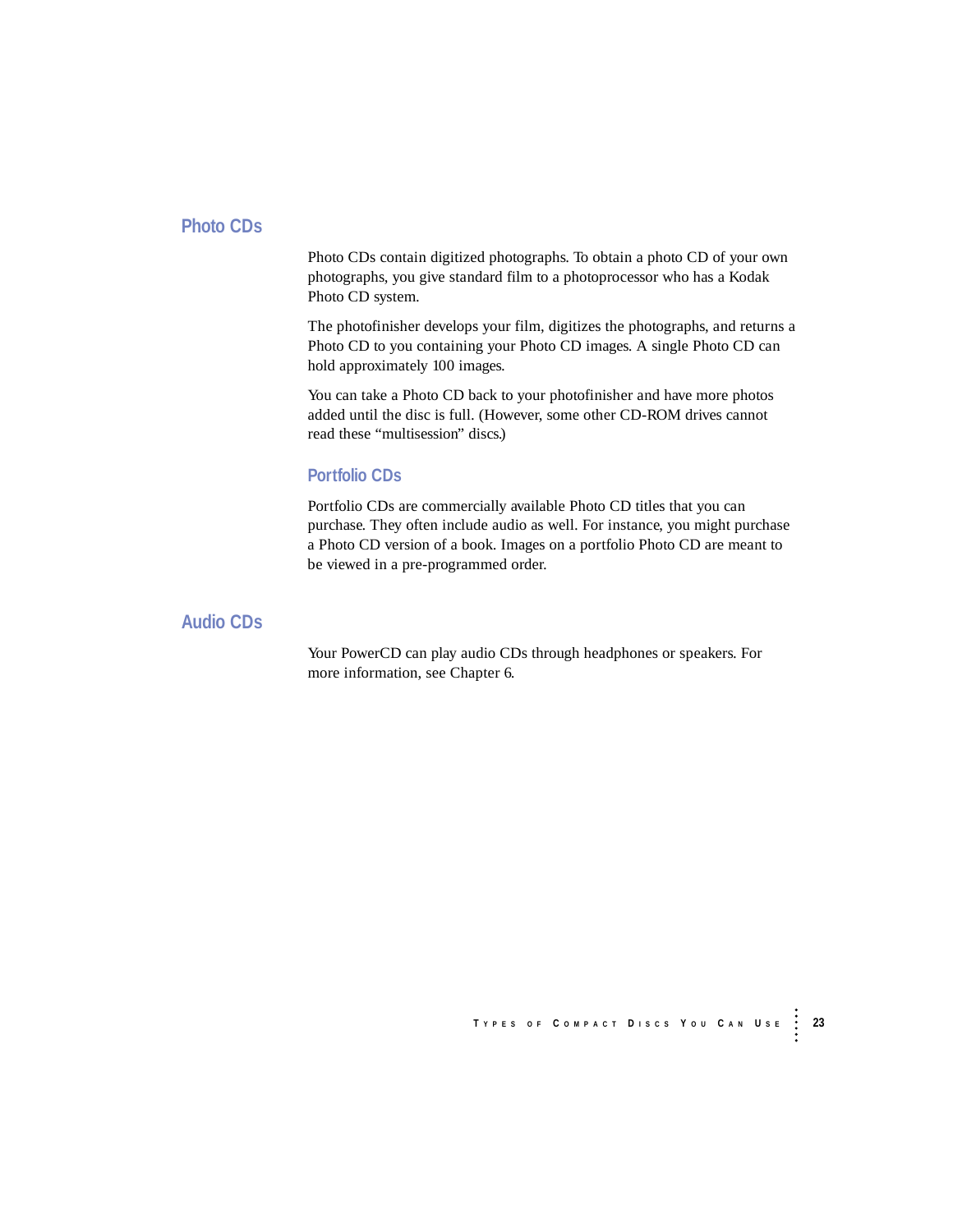

# **4 Using Photo CDs with a Macintosh computer**

### **In this chapter**

- **u** Using Photo CD images on your Macintosh
- m Viewing the contents of a Photo CD
- m Viewing several images in sequence
- m Setting preferences for how Photo CD images are displayed
- Copying images from a Slide Show

## **Using Photo CD images on your Macintosh**

You can use your computer to open and view Photo CD images. You can copy and save them, print them, paste them into word-processing documents or other documents that accept graphics, and edit them using graphics applications. You can also view your Photo CD images as a slide show.

Photo CD images are an excellent source of graphics for desktop publishing, multimedia presentations, business documents, and professional-quality graphic design.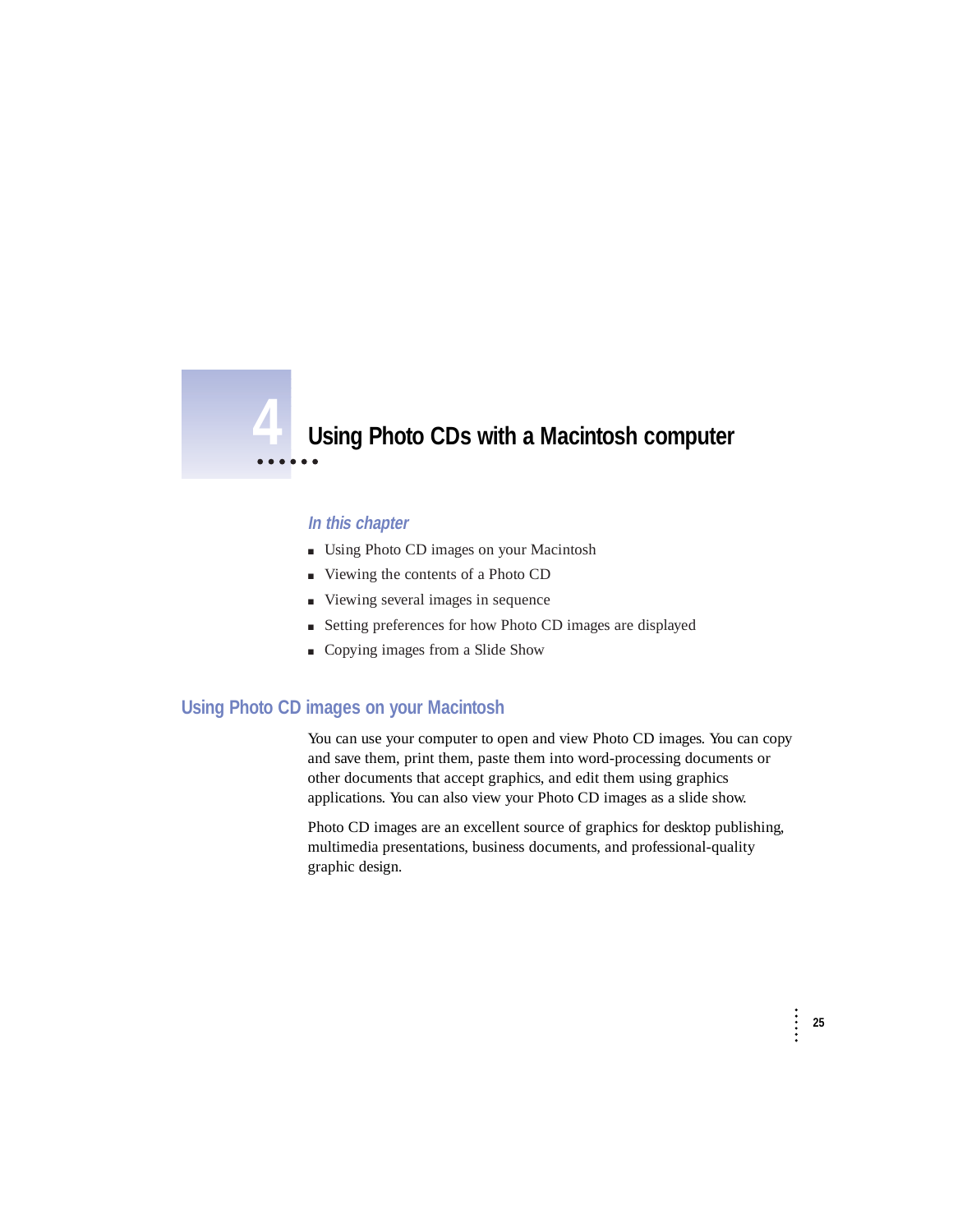#### **Do you have what you need?**

To use your PowerCD with a Macintosh, you should have the following software in the System Folder on your computer's hard disk:

- PowerCD extension
- **Foreign File Access extension**
- **Apple Photo Access extension**
- **High Sierra File Access extension**
- **ISO 9660 File Access extension**
- QuickTime extension

This software is automatically installed when you install the PowerCD Setup software. If you haven't already installed this software, follow the instructions in "Installing the PowerCD Setup Software on a Macintosh Computer" in Chapter 2.

## **Viewing the contents of a Photo CD**

To view images on a Photo CD, follow these steps:

#### **1 Open the disc compartment door and load the CD.**

The first time you insert a Photo CD disc, a message appears telling you the system is creating custom Photo CD icons. You can click Stop if you want to save time by using standard document icons instead. After several seconds, an icon for the Photo CD disc appears on the desktop.



The disc name appears with the letters "PCD" and an identifying number supplied by the photoprocessor. You cannot change the name of the disc.

# **26 C HAPTER F OUR**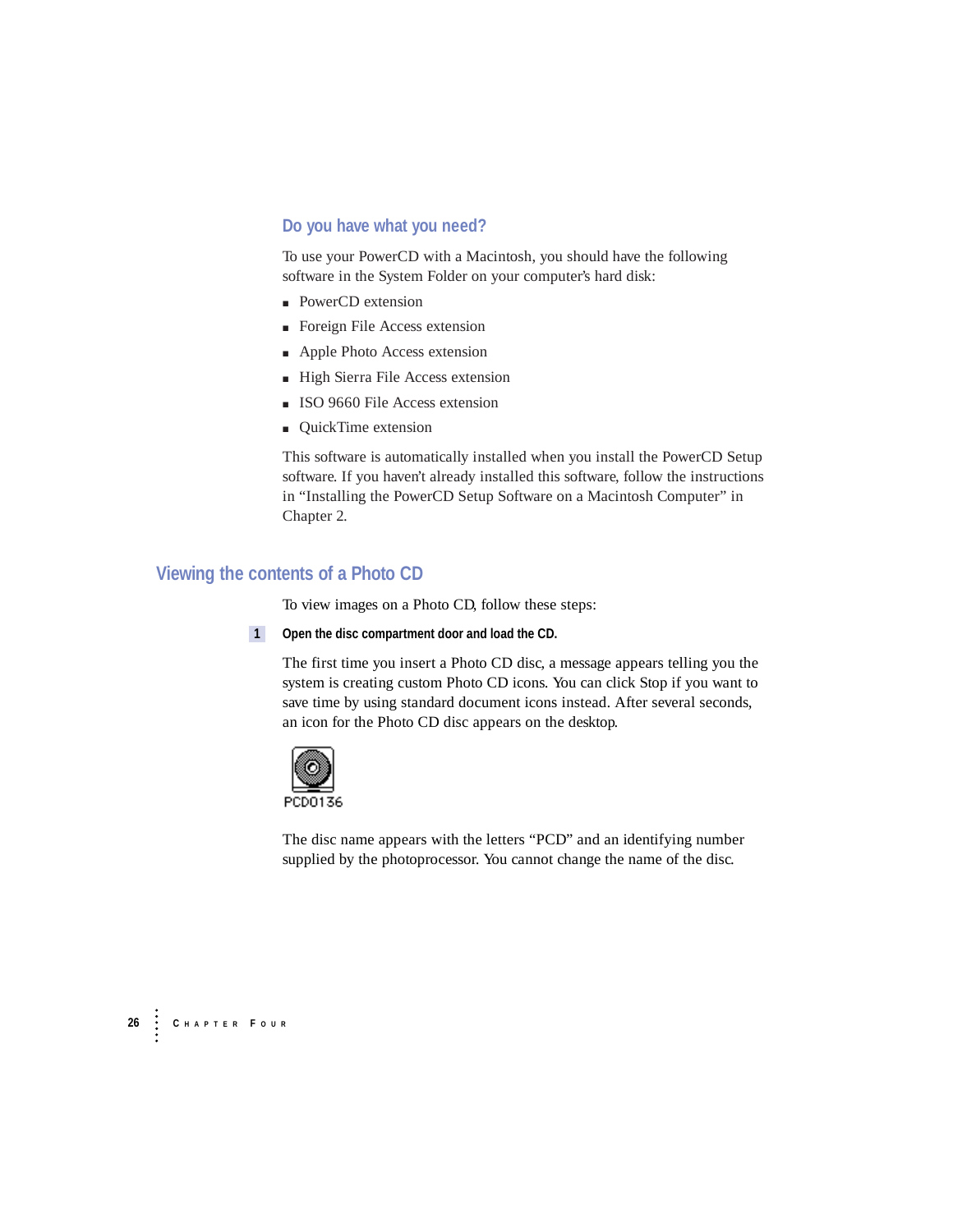#### **2 Double-click the disc icon to open it.**

A window appears with a QuickTime movie named Slide Show, the Slide Show Viewer, and a Photos folder.



#### **3 Double-click the Photos folder to open it.**

The Photos folder contains Photo CD images recorded at five different resolutions.



The higher the image resolution, the more detail it has, and the more storage space it takes.

High-resolution images can contain as much as 18 MB (megabytes) of data for one photograph. However, depending on your computer's screen resolution or printer's printing resolution, you may not be able to view or print the graphic at such high resolution.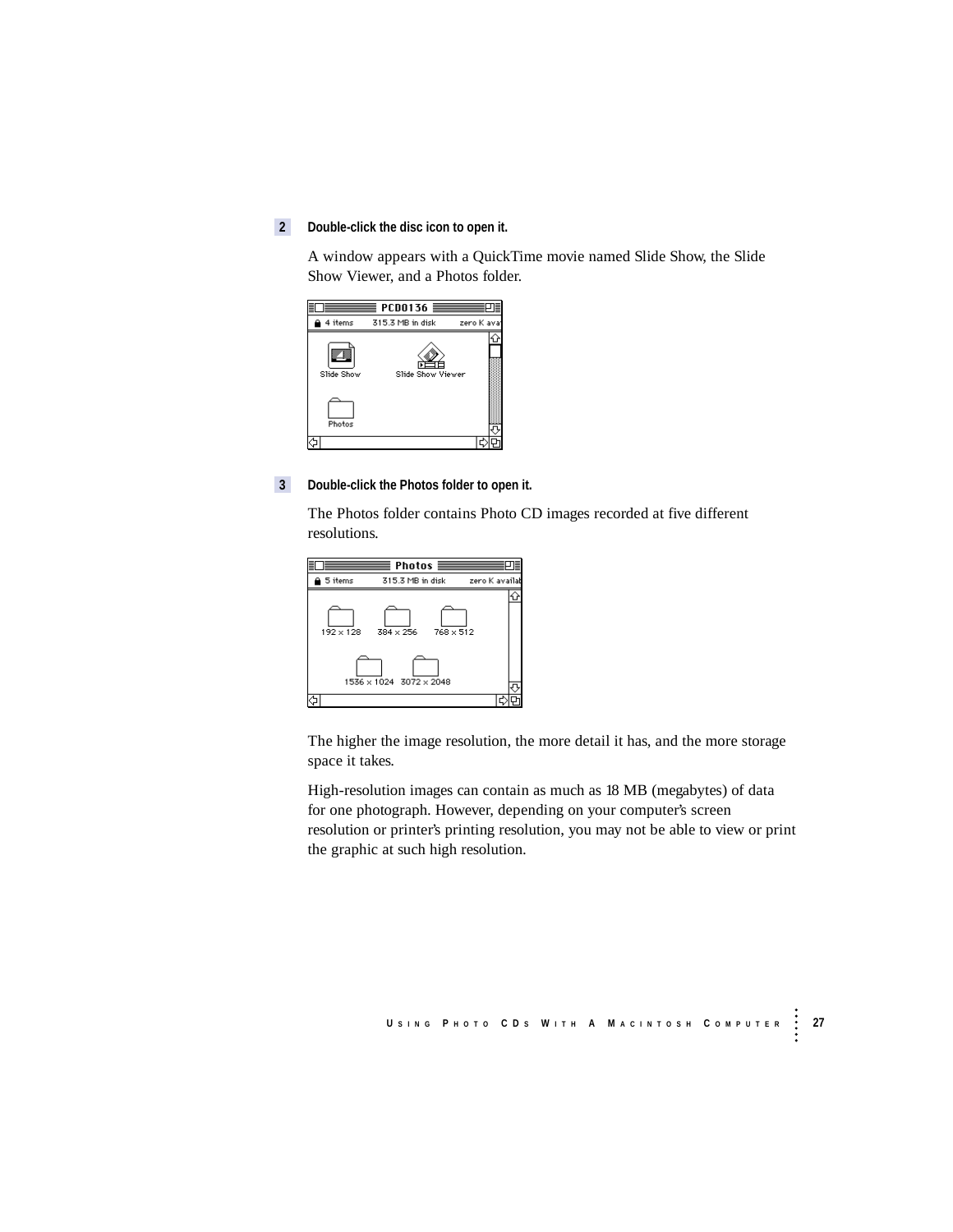Because each Photo CD image is recorded at five levels of resolution, you can work with an image at a resolution appropriate for your display or printing device. For example, you might use a Photo CD image at low resolution for displaying on a TV or computer screen in a multimedia presentation. On the other hand, to produce high-quality color separations from a Photo CD image, you might select a high-resolution image appropriate for the highresolution printing capabilities of an imagesetter.

#### **4 Double-click one of the five folders to open it.**

Within each folder, an icon appears for each Photo CD image. Each icon is a tiny representation of the Photo CD image. The name of each icon corresponds to the index number of the image. (The index comes with your Photo CD.)





# **28 C HAPTER F OUR**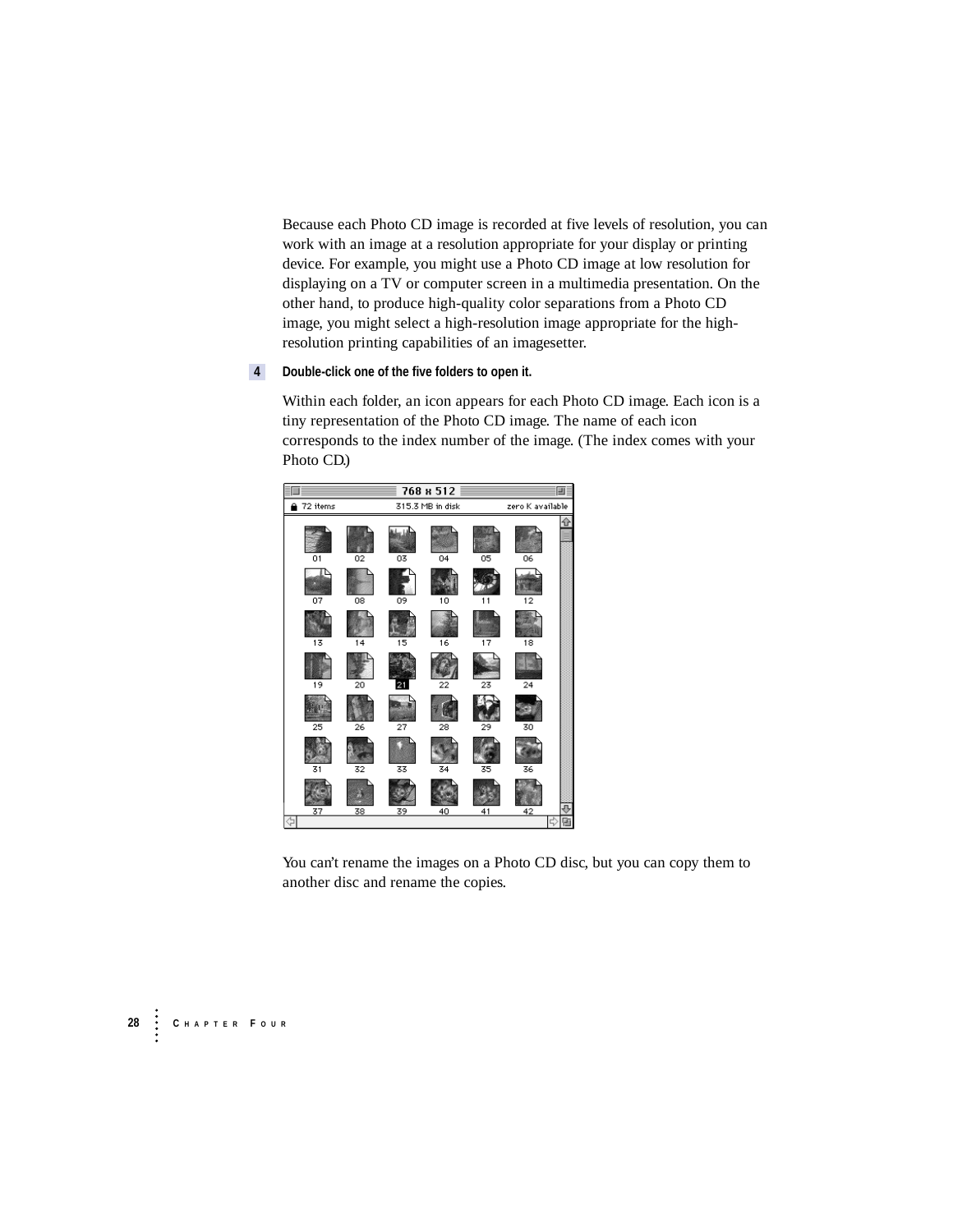**5 Double-click the icon of the image you want to see.**

The image appears in a window.



Unless you have already specified a graphics program you want to have open Photo CD images, the image will be opened by TeachText.

If you prefer, you can have Photo CD images opened by your favorite graphics program. See "Setting Preferences for How Photo CD Images are Displayed" later in this chapter.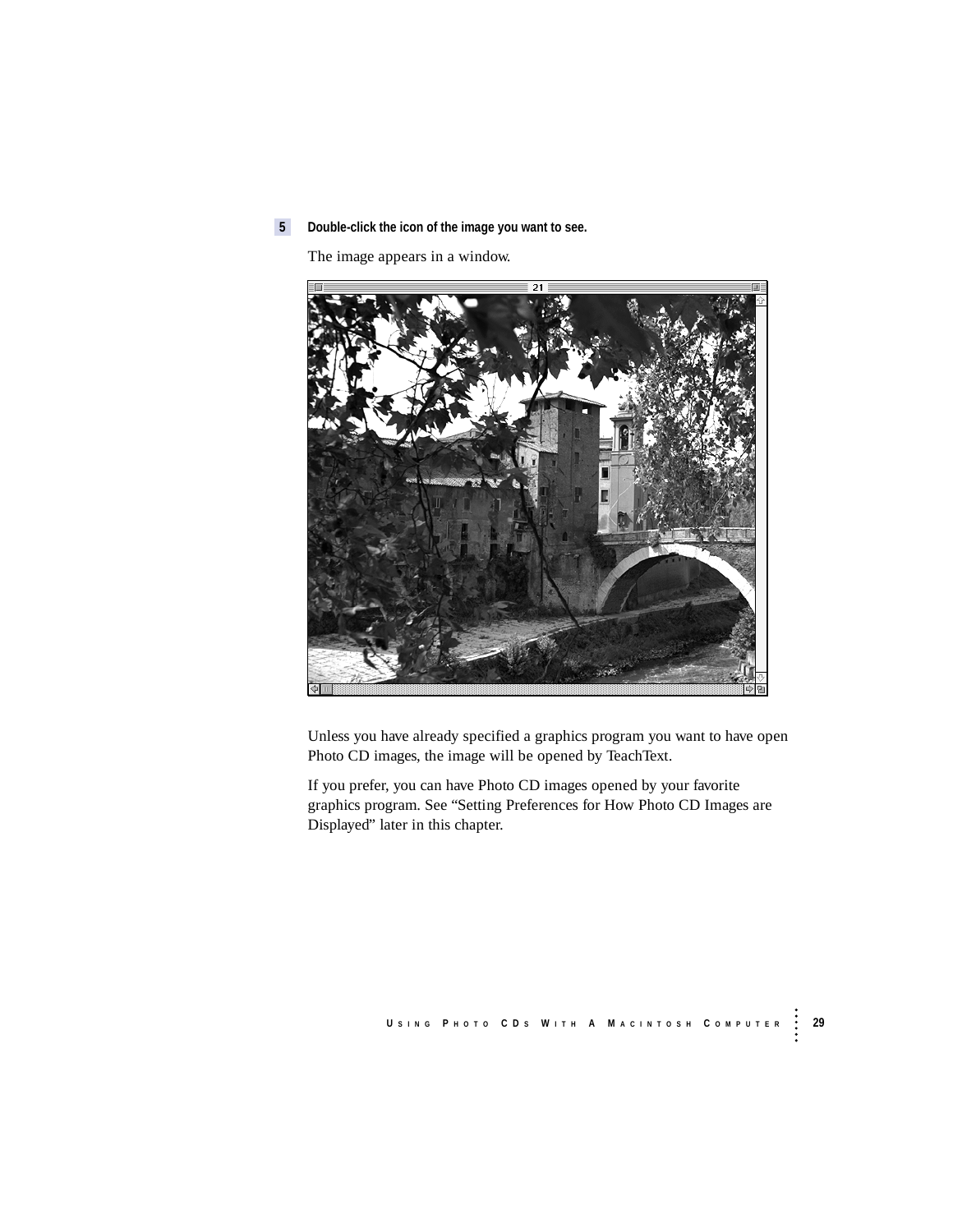# **Viewing several images in sequence**

You can conveniently browse through all your Photo CD images by using the Slide Show movie and Slide Show Viewer in the Photo CD window. The Slide Show file is a QuickTime movie of all your Photo CD images.

To play the Slide Show movie:

**1 Double-click the Slide Show movie icon.**



The Slide Show Viewer automatically begins displaying Photo CD images.

**2 Use the Slide Show Viewer controls to stop or start the movie, scroll to a particular image, or flip forward or backward through the images.**



You can also display an image by typing its number.

**30 C HAPTER F OUR**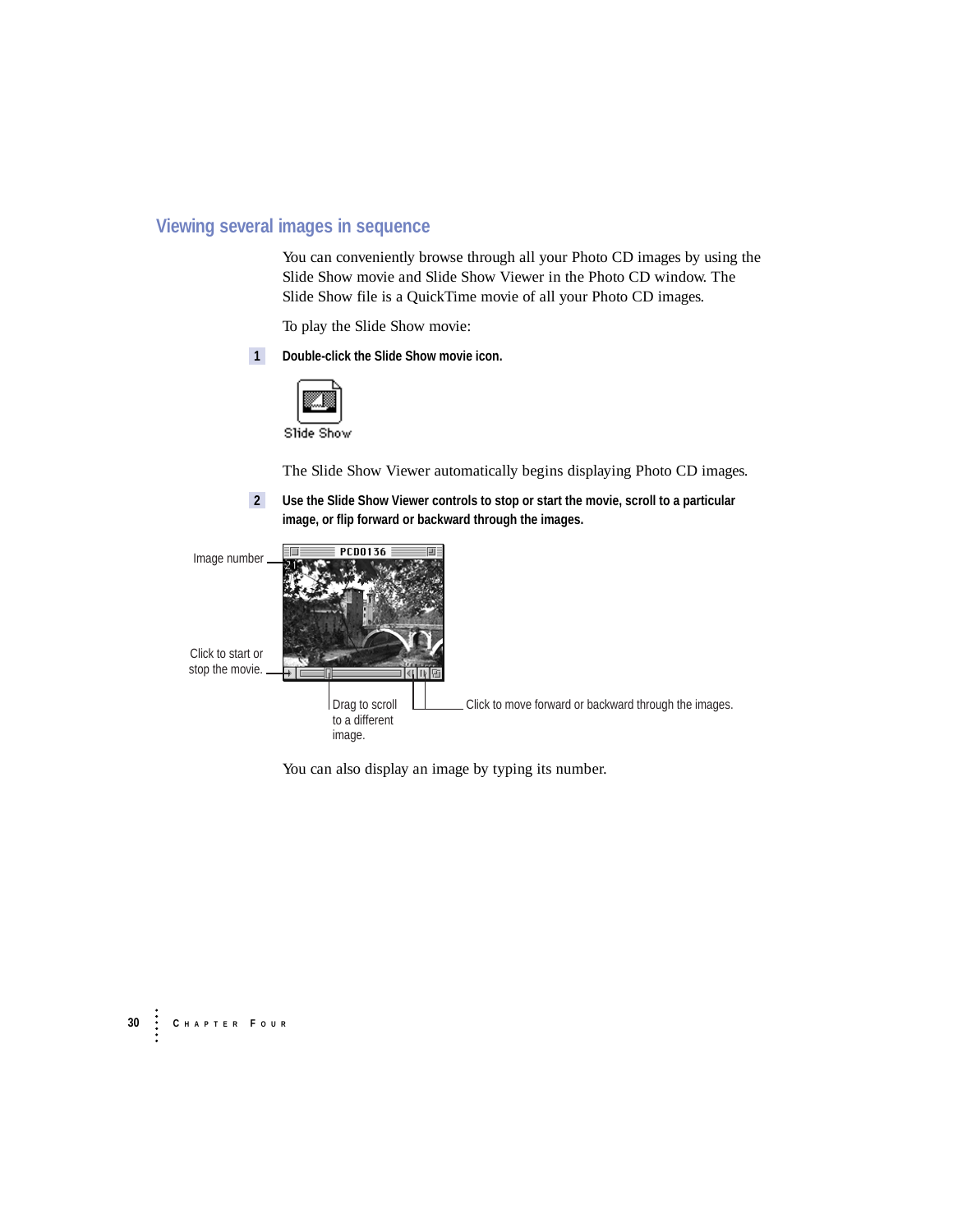### **Opening a Slide Show image in a graphics program**

When you are looking at an image with the Slide Show Viewer, you can copy the image into another program.

m **While the image you want is displayed, choose View or View As from the Photos menu.**

If you choose View, the image opens in the program and at the resolution specified in the Preferences dialog box (described in the next section, "Setting Preferences for How Photo CD Images are Displayed").

If you choose View As, you can specify a program and resolution.

### **Setting preferences for how Photo CD images are displayed**

You can choose:

- $\blacksquare$  which graphics program will automatically open Photo CD images
- $\blacksquare$  which resolution is used
- m how large the images appear on the screen when you view them as a slide show

You set these options by using the Preferences command in the Slide Show Viewer.

**1 Open the Slide Show Viewer by double-clicking its icon.** 



Slide Show Viewer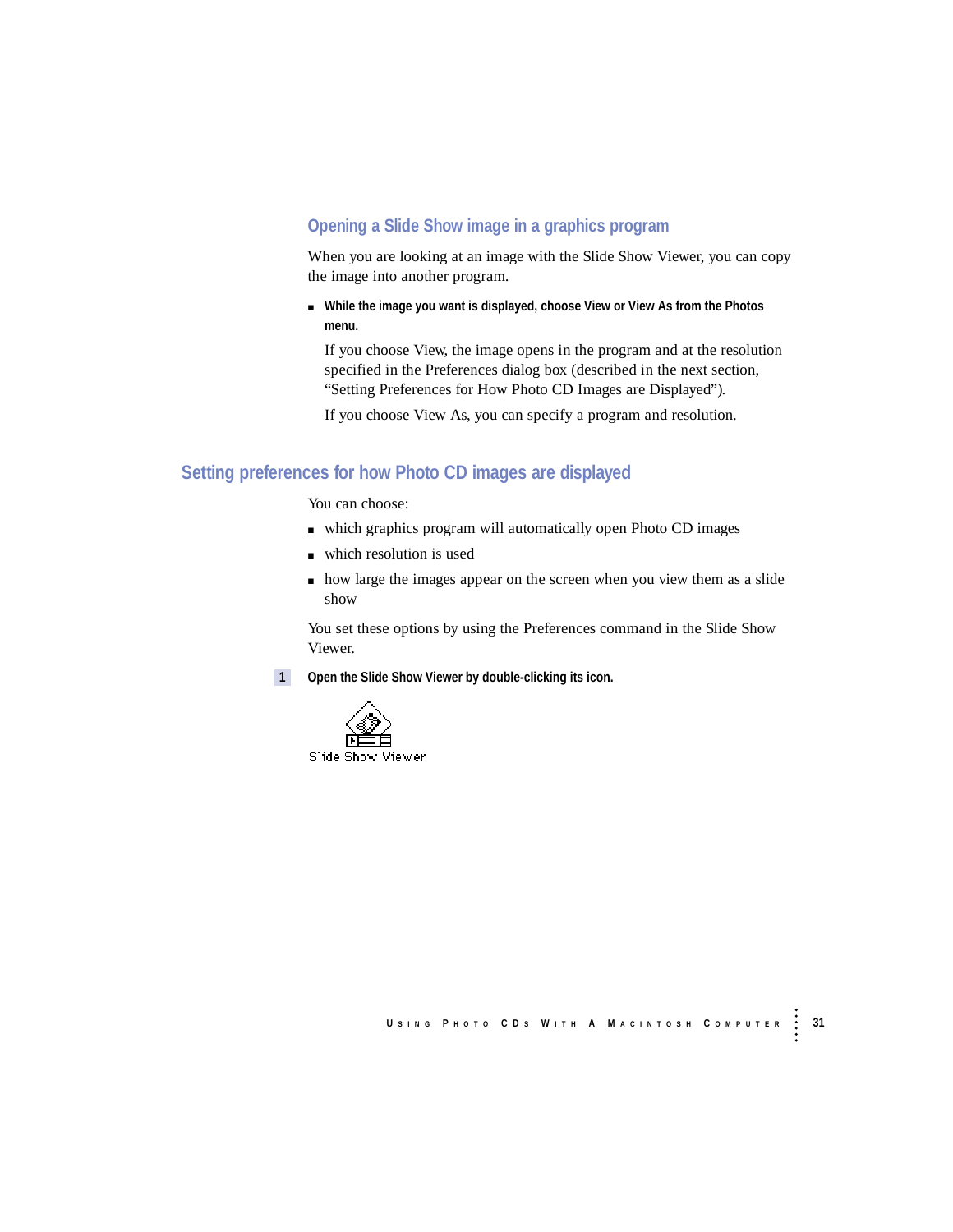#### **2 Choose Preferences from the File menu.**

The Preferences dialog box appears.

|                                                         | <b>Preferences</b>                    |                                        |
|---------------------------------------------------------|---------------------------------------|----------------------------------------|
| Click one of these                                      |                                       |                                        |
| buttons to set the<br>size of the slide<br>show window. |                                       |                                        |
|                                                         |                                       | Choose a resolution from this          |
|                                                         | 768 x 512<br>Size:                    | pop-up menu.                           |
|                                                         |                                       |                                        |
| Click these buttons                                     | <b>面 Picture Compressor</b><br>Using: | Choose a graphics program for opening  |
| to add or remove                                        | Add<br>Remove                         | Photo CD images from this pop-up menu. |
| programs in the                                         |                                       |                                        |
| pop-up menu<br>labeled "Using."                         | Cancel                                |                                        |

**3 After you have chosen the options you want, click OK.** 

Your changes take effect when you restart your Macintosh. After restart, when you double-click a Photo CD image or choose View in the Slide Show Viewer, the image opens in the program and at the resolution you specified.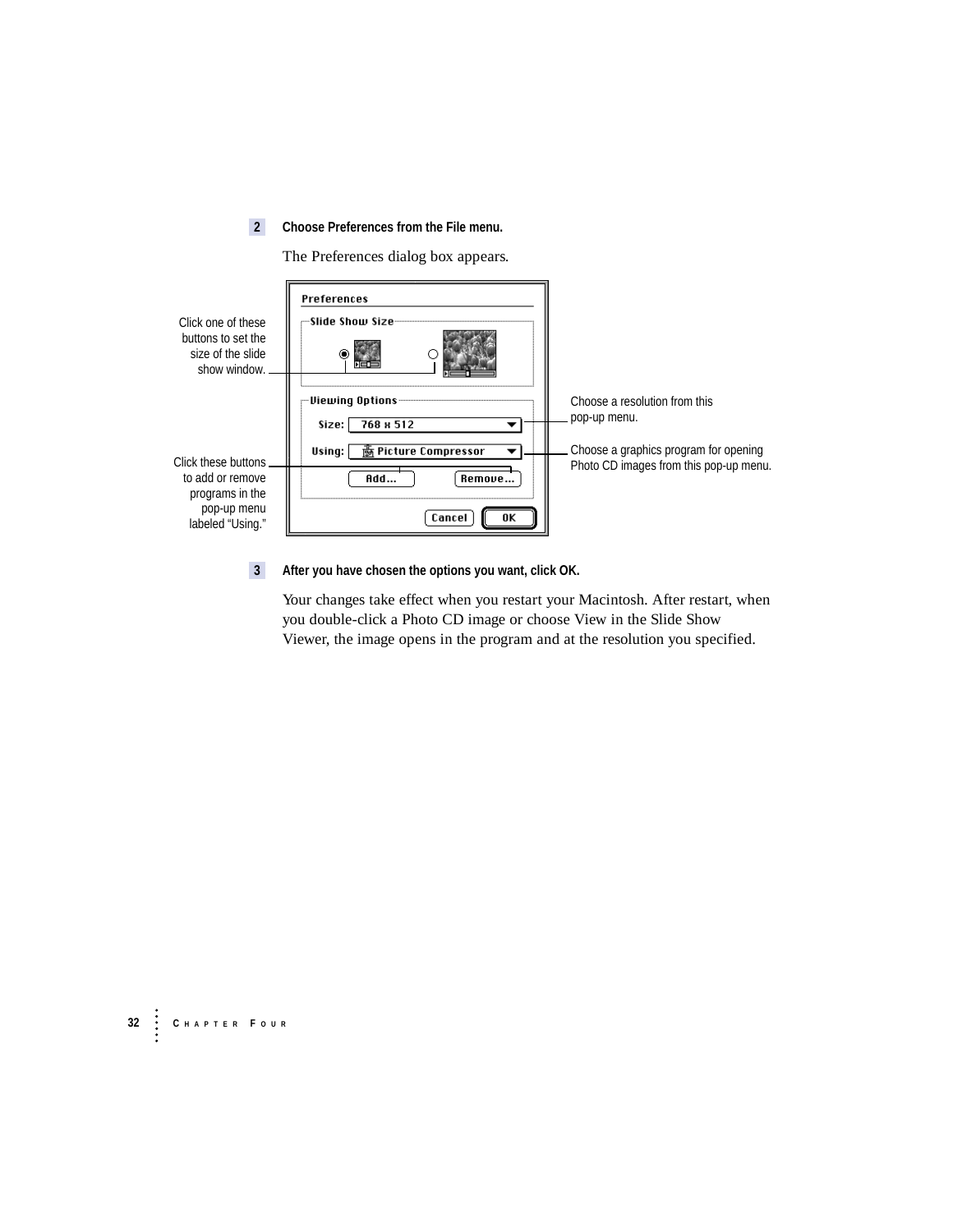### **Copying images from a Slide Show**

You can also copy a Slide Show image using the Clipboard and paste it into any document that accepts images. The image is copied at the resolution chosen in the Preferences dialog box.

- **1 While the image you want is displayed in the viewer, choose Copy from the Edit menu.**
- **2 Open the document you want to paste the image into.**
- **3 Choose Paste from the Edit menu.**

The image appears in your document.

### **Copying a Slide Show image using a different resolution**

You can copy an image displayed in the viewer at a resolution different than the one specified in the Preferences dialog box.

To copy the image at a different resolution:

- **1 While the image you want is displayed, choose Copy As from the Edit menu.**
- **2 In the dialog box that appears, choose the resolution you want from the Size pop-up menu.**

| Copy As |                  |  |  |
|---------|------------------|--|--|
| Size:   | $768 \times 512$ |  |  |
|         | Cancel<br>ΠK     |  |  |

- **3 When you've chosen the resolution you want, click OK.**
- **4 Paste the image into your document.**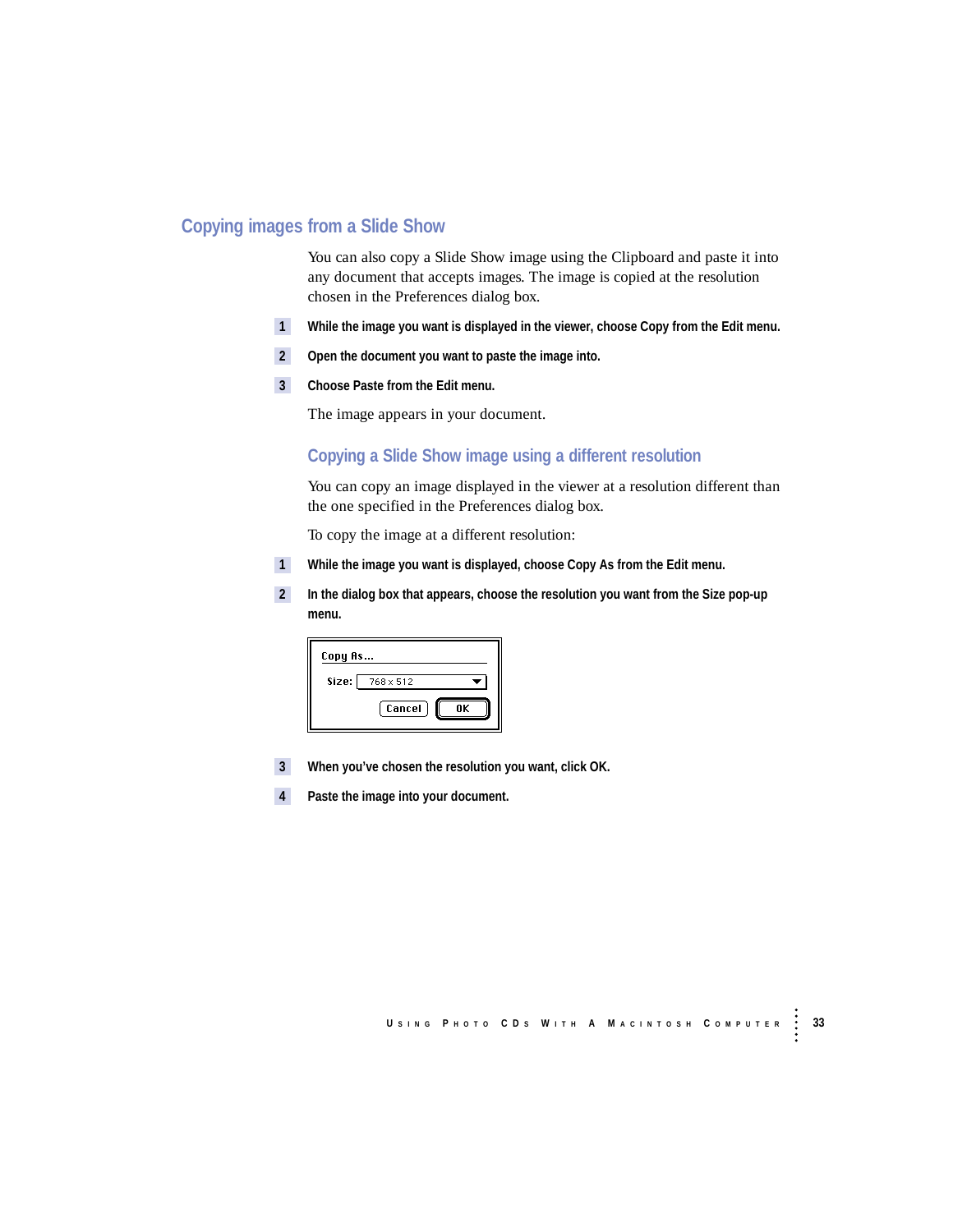### **Copying a Slide Show movie onto another disk**

You can't copy a Slide Show movie by dragging its icon to a different disk, because the links between the movie and the Photo CD are lost. Instead, you need to follow these steps:

- **1 Open the Slide Show Viewer.**
- **2 Choose Save a Copy from the File menu.**
- **3 Choose a location and type a name for the copy. Click Save.**

A file compression dialog box appears.

- **4 If you wish, choose a compression method.**
- **5 Click Save.**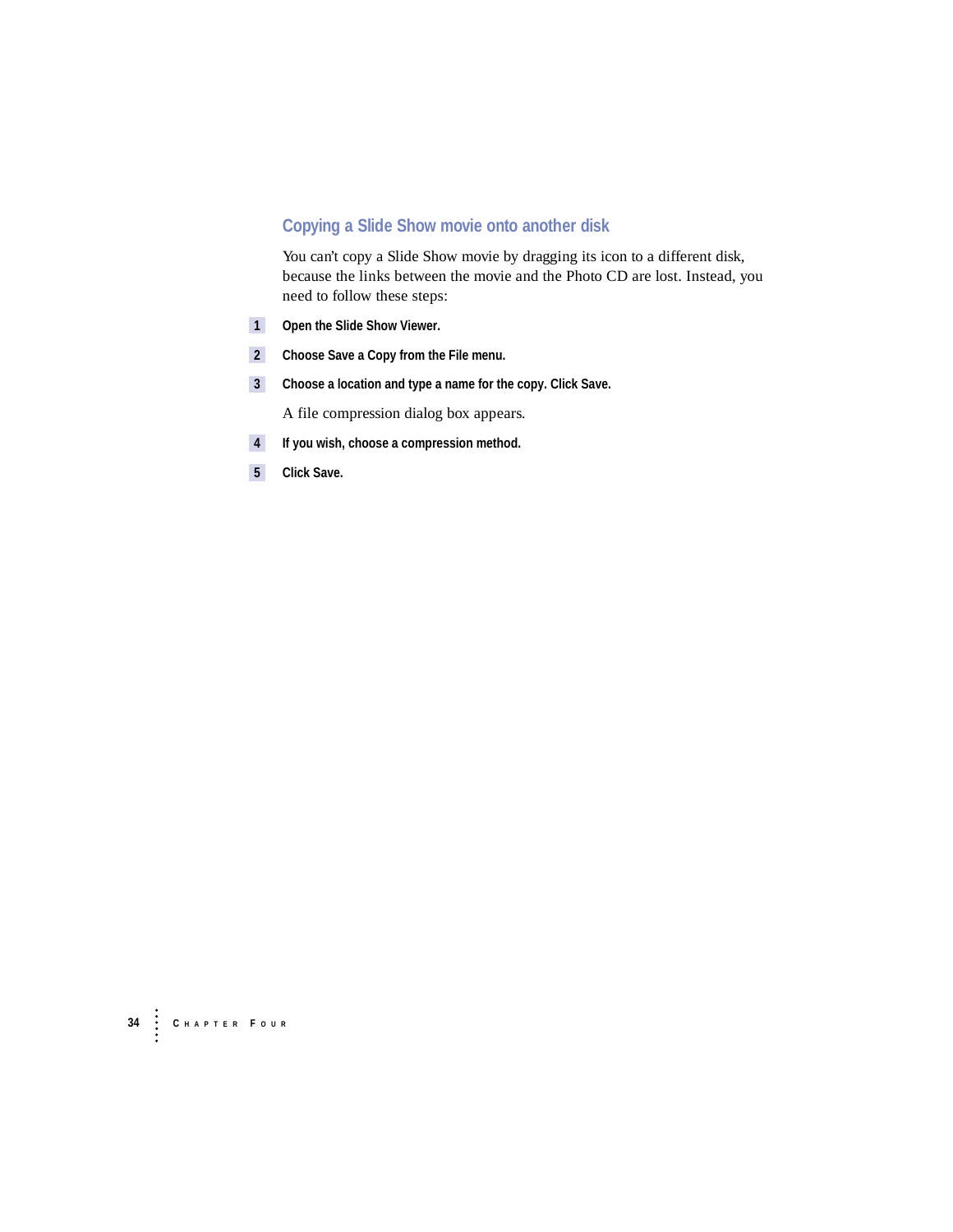

## **5 Using Photo CDs with a television**

### **In this chapter**

- m Using your PowerCD with both a television and a computer
- **Photo CD** basics
- **m** Showing pictures automatically
- $\blacksquare$  Composing pictures on the screen
- **Programming sequences of your favorite pictures**
- m Viewing the original unedited versions of pictures

### **Using your PowerCD with both a television and a computer**

If your PowerCD is connected to both a television and a computer, it will function as a CD-ROM drive for the computer.

In order to view Photo CDs on your television, you must first turn off the computer.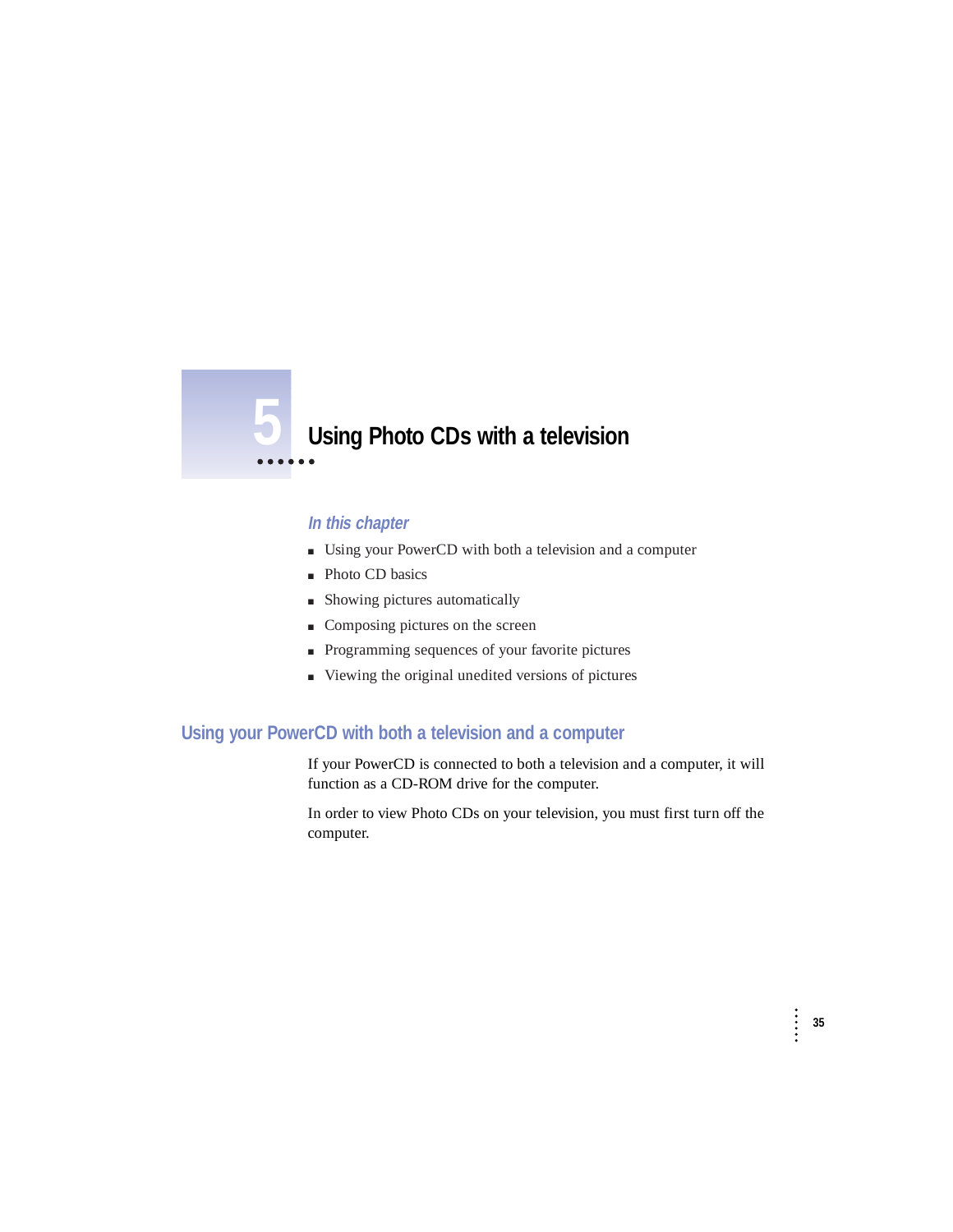### **Photo CD basics**



## **36 C HAPTER F IVE**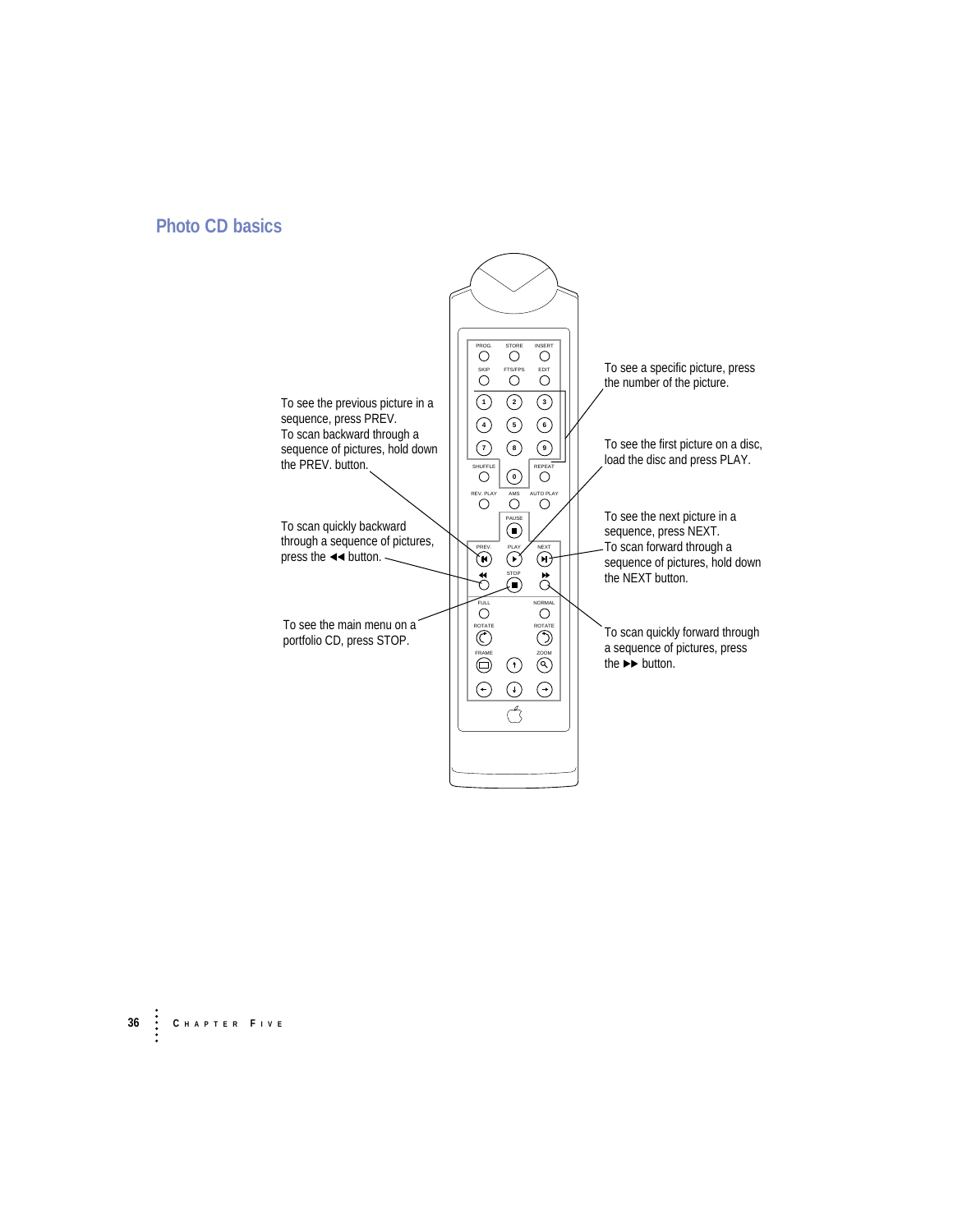### **Showing pictures automatically**

Autoplay shows you all the photos on a disc in sequence, one after the other, automatically.

■ To turn on autoplay, press AUTOPLAY.

Pictures are displayed one after another in sequence.

■ To pause an autoplay sequence, press PAUSE.

To resume play, press PAUSE again.

■ To turn off autoplay, press AUTOPLAY again.

### **Setting the speed of autoplay**

When you turn on autoplay, each picture is shown for 2 seconds. You can choose to display each photo for 2, 4, or 8 seconds.

- To display each photo for 4 seconds, press AUTOPLAY twice quickly when turning **autoplay on.**
- To display each photo for 8 seconds, press AUTOPLAY three times quickly when **turning autoplay on.**

### **Repeating the disc continuously**

■ **To show all the photos on a disc in a repeating loop, press REPEAT on the remote control.**

To turn off repeating, press REPEAT again.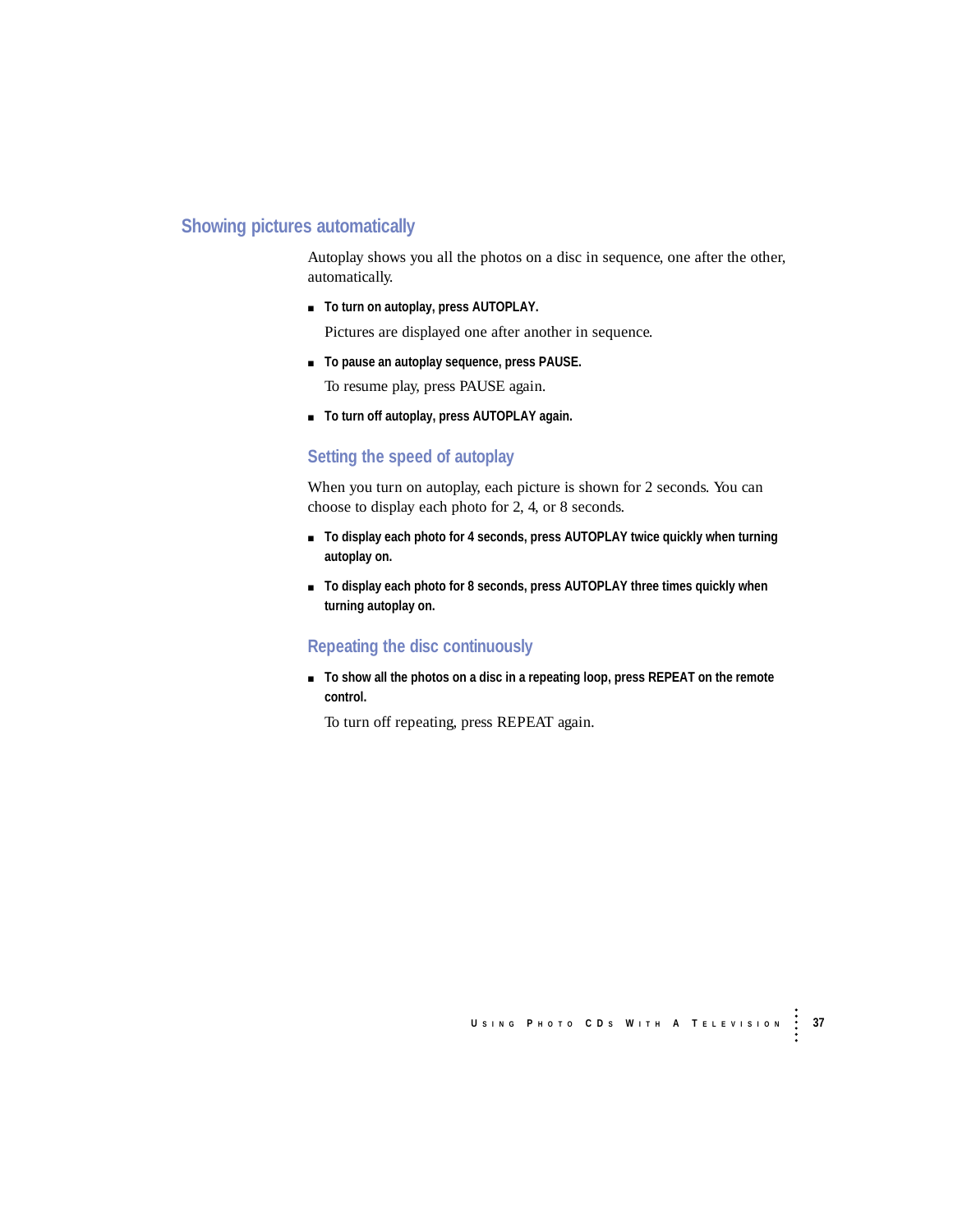## **Composing pictures on the screen**

- m **To see an entire photo, press FULL.**
- To have a photo take up the entire screen (with some parts of the photo hidden), **press NORMAL.**





Full view **Normal view** Normal view

m **To rotate a picture, press either of the two ROTATE buttons.**



Before After



**38 C HAPTER F IVE**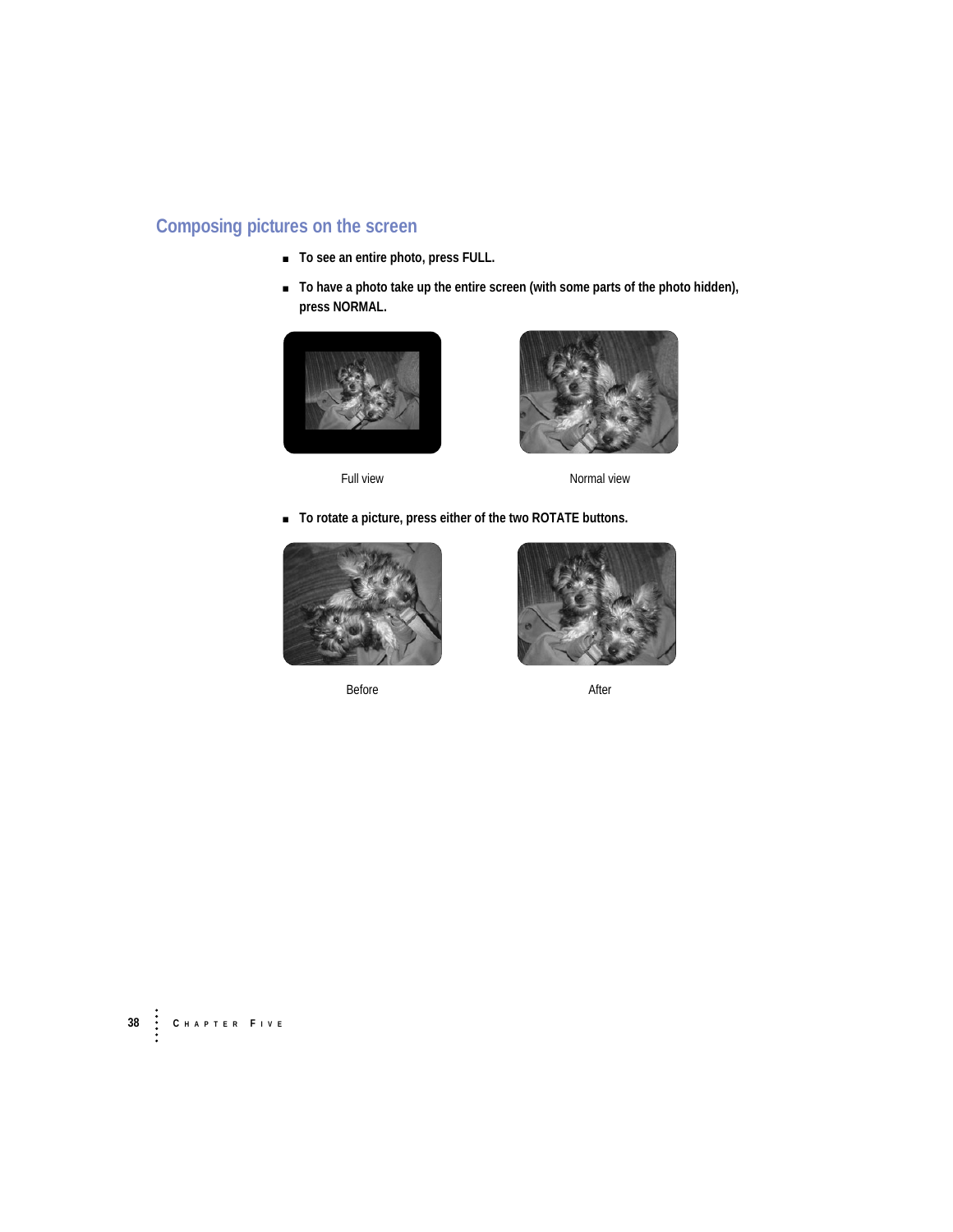### **Enlarging part of picture**

### **1 Press FRAME.**

A rectangular box appears on the screen, indicating the part of the picture to be enlarged.



- **2 Press the arrow keys to move the frame to the part of the picture you want to enlarge.**
- **3 Press ZOOM.**



### **Storing your favorite view of a picture**

**1 Make sure that "FPS" is lit on the message display.**

If FPS (Favorite Picture Selection) is not displayed, you can turn it on by pressing FTS/FPS.

- **2 Set up the picture the way you like it.**
- **3 Press STORE.**

Your favorite view of the picture is stored in the player's memory. The next time you see the picture, it will appear the way you like it.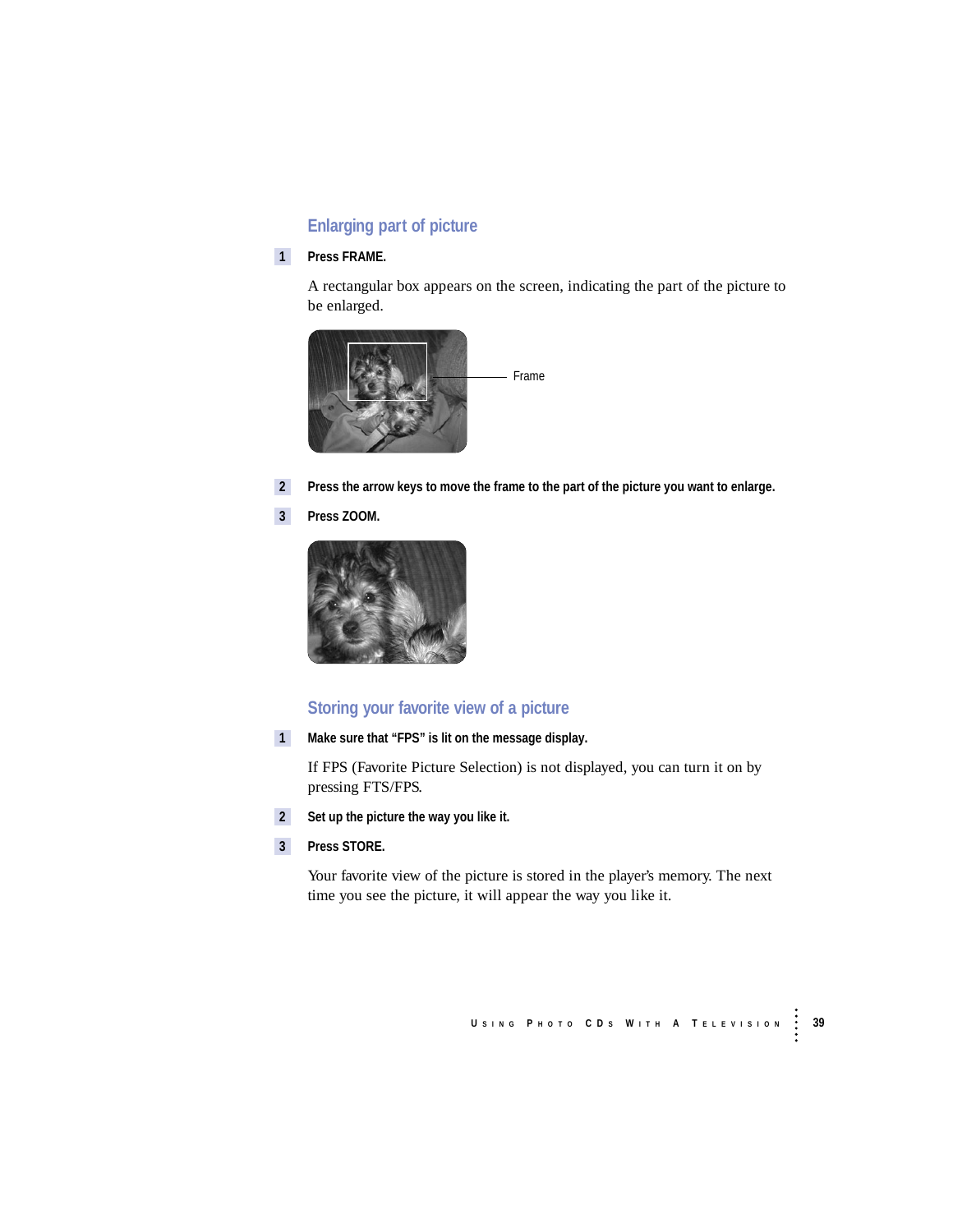### **Programming sequences of your favorite pictures**

On your first showing, photos appear in the order depicted on the index that comes with a Photo CD disc. You can set up your disc so you see only the photos you like in the order you like. Changes are stored in the PowerCD player's memory. They do not affect the original pictures in any way, which are still on your disc so that you can call them back at any time.

### **Inserting a photo in the playing sequence**

You can rearrange photos in the playing sequence by inserting one photo in front of another. For example, you can insert photo number 3 in front of photo number 2.

To insert a photo in the playing sequence:

### **1 Make sure that "FPS" is lit on the message display.**

If FPS (Favorite Picture Selection) is not displayed, you can turn it on by pressing FTS/FPS.

**2 Display a picture.**

The picture you insert will go in front of this one.

**3 Press INSERT on the remote control.**

On the display, the Next Picture number flashes.

- **4 Enter the number of the photo you want to insert, using the number keys or the NEXT/PREV. buttons.**
- **5 Press STORE.**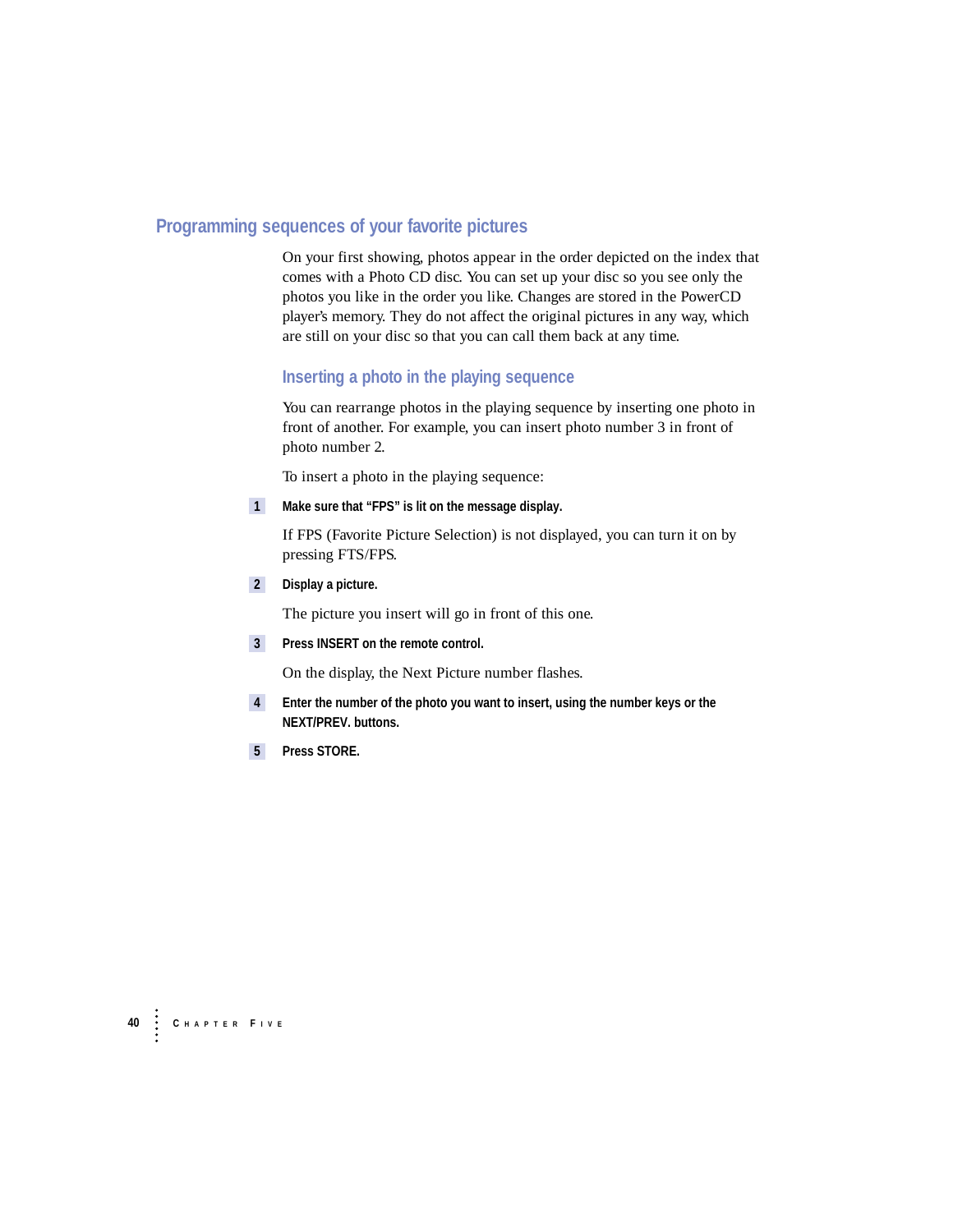### **Removing a photo from the playing sequence**

You can skip the photos you don't like. To remove a photo from the playing sequence:

**1 Make sure that "FPS" is lit on the message display.**

If FPS (Favorite Picture Selection) is not displayed, you can turn it on by pressing FTS/FPS.

- **2 Display the picture by pressing its number on the remote control.**
- **3 Press SKIP.**

### **Restoring a skipped photo**

Skipped photos are still on the disc. To restore a skipped photo to the playing sequence:

**1 Make sure that "FPS" is lit on the message display.**

If FPS (Favorite Picture Selection) is not displayed, you can turn it on by pressing FTS/FPS.

- **2 Display the picture by pressing its number on the remote control.**
- **3 Press STORE.**

### **Viewing the original unedited versions of pictures**

■ To see your pictures as they appeared on your original disc—before you made any **changes—you just turn off FPS (Favorite Picture Selection).**

When FPS is on, the letters "FPS" appear on the message display. You can turn FPS off by pressing FTS/FPS.

To see the pictures as you edited them, press FTS/FPS to turn FPS back on.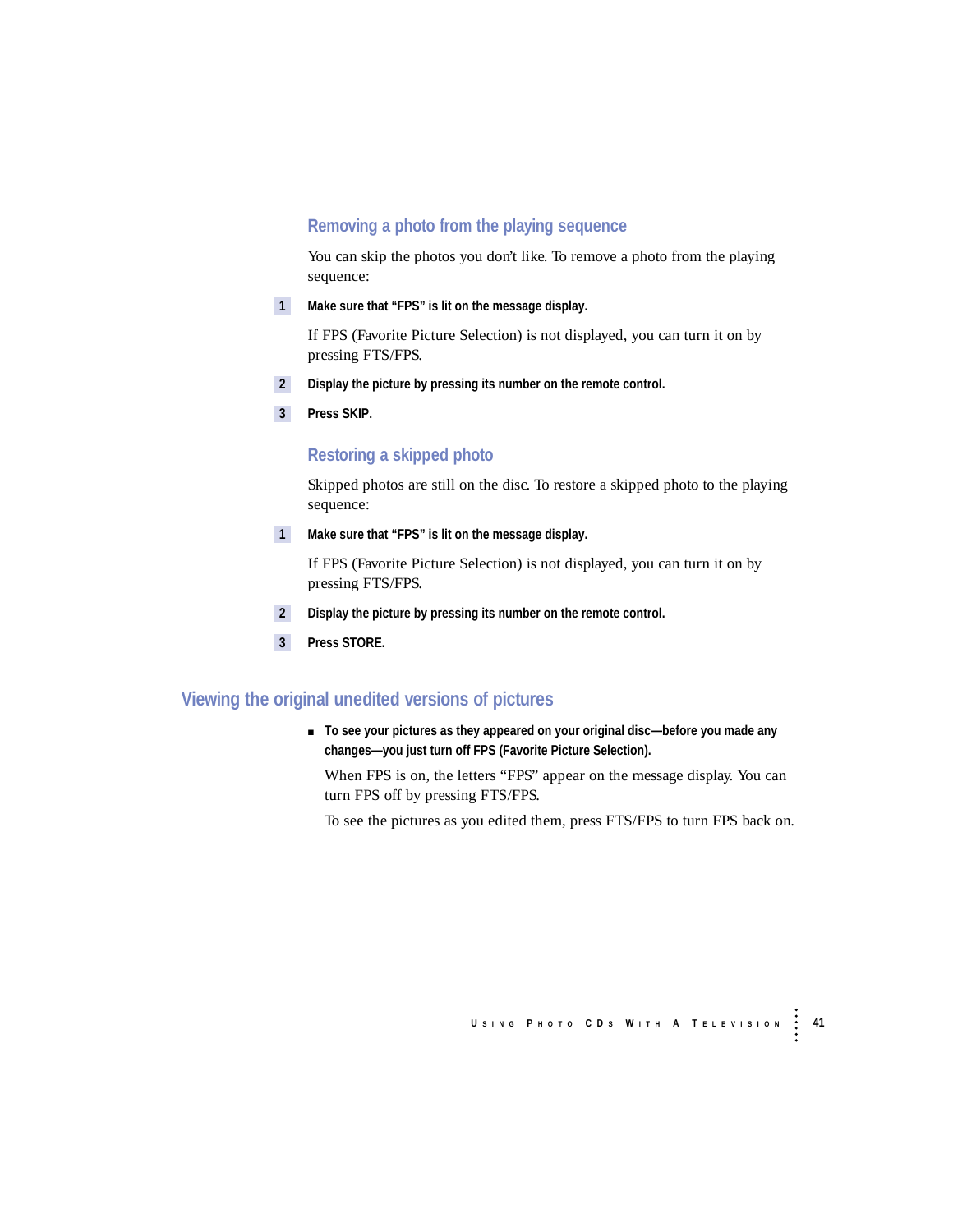

### **In this chapter**

- $\blacksquare$  Audio CD basics
- m Programming a sequence of audio tracks
- m Playing audio for a specified period of time
- m Playing audio CDs with a Macintosh computer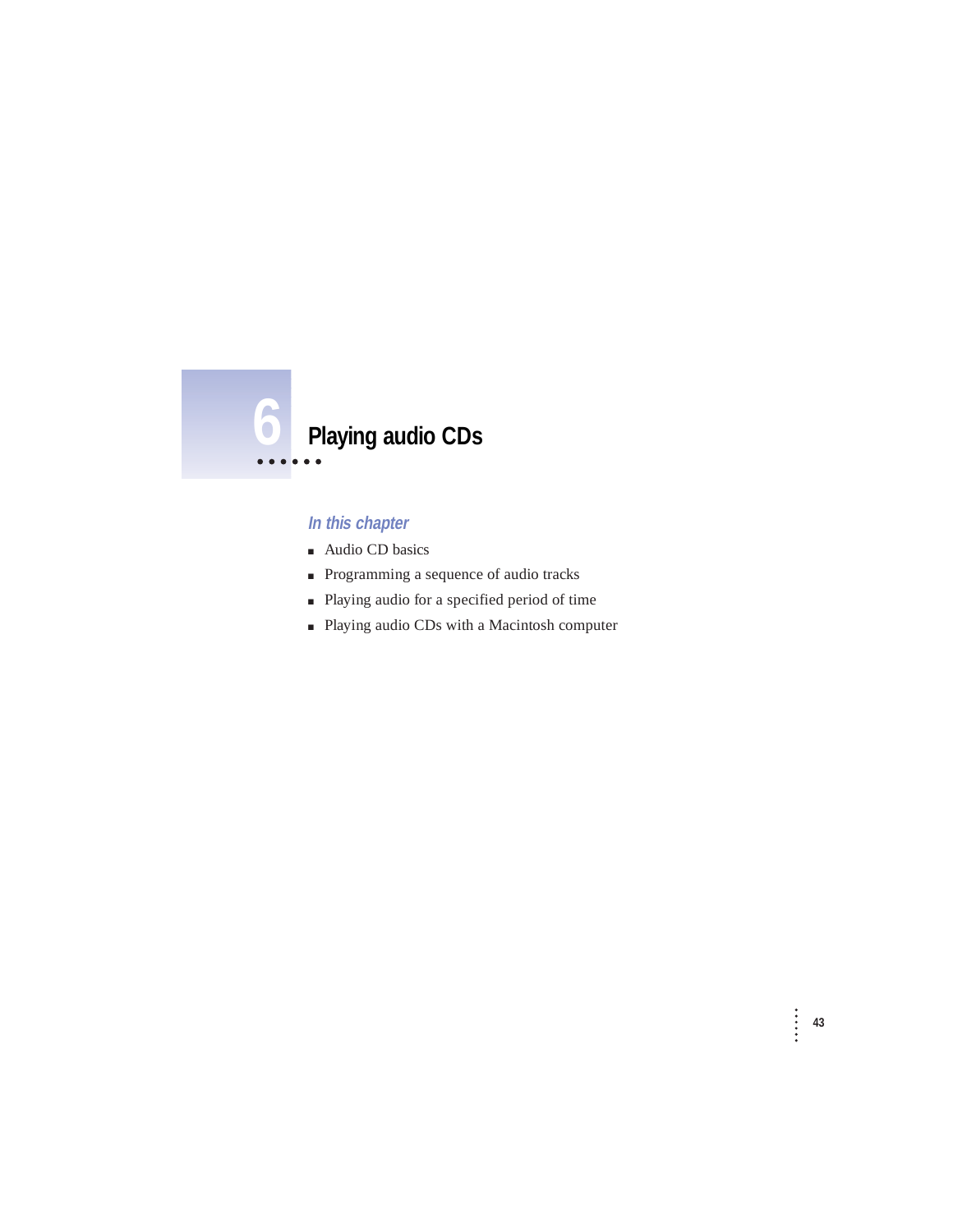### **Audio CD basics**



## **44 C HAPTER S I X**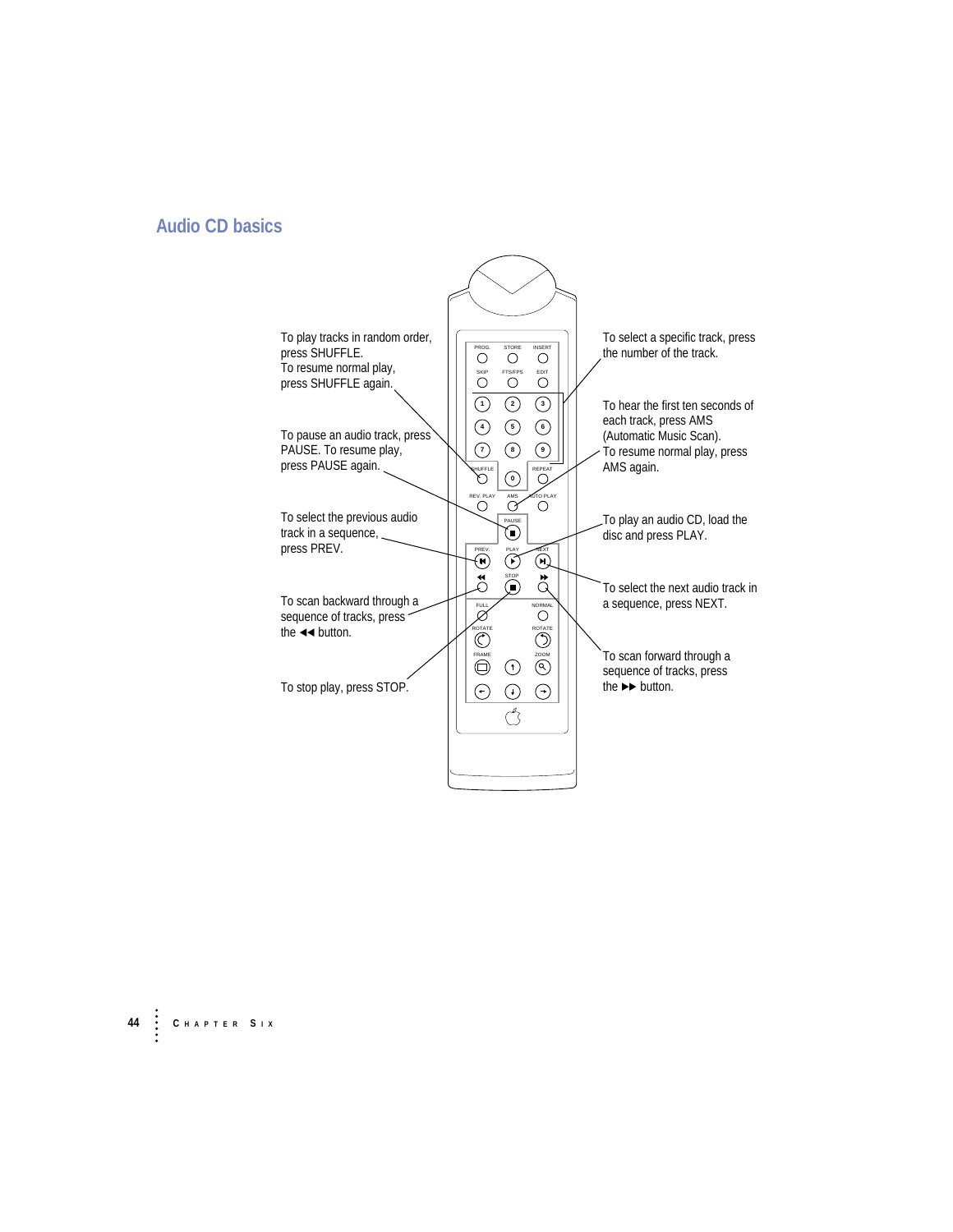### **Programming a sequence of audio tracks**

With a disc loaded, you can set tracks to play in any order you want. You can also store the program permanently in the PowerCD's memory.

### **Creating a program**

- **1 If music is playing, press STOP.**
- **2 Select a track using the number keys or NEXT/PREV.**
- **3 Press PROG.**

PROGRAM appears on the display.

**4 Repeat steps 2 and 3 to add more tracks to your program.**

A program can contain up to 30 tracks.

### **Reviewing a program**

■ To review a program you have created, press PROG.

Each track number appears on the display in the order you set.

### **Playing a program**

■ To play a program you have created, press PLAY.

Play begins with the first track in the program. During program play, you can use all the player's audio functions except program compiling and Time Edit. You can scan only within the track being played.

### **Removing a track from a program**

A track can appear only once in a program. Programming a track a second time removes it from the program.

- **1 Stop the player.**
- **2 Select a track that has already been programmed.**
- **3 Press PROG.**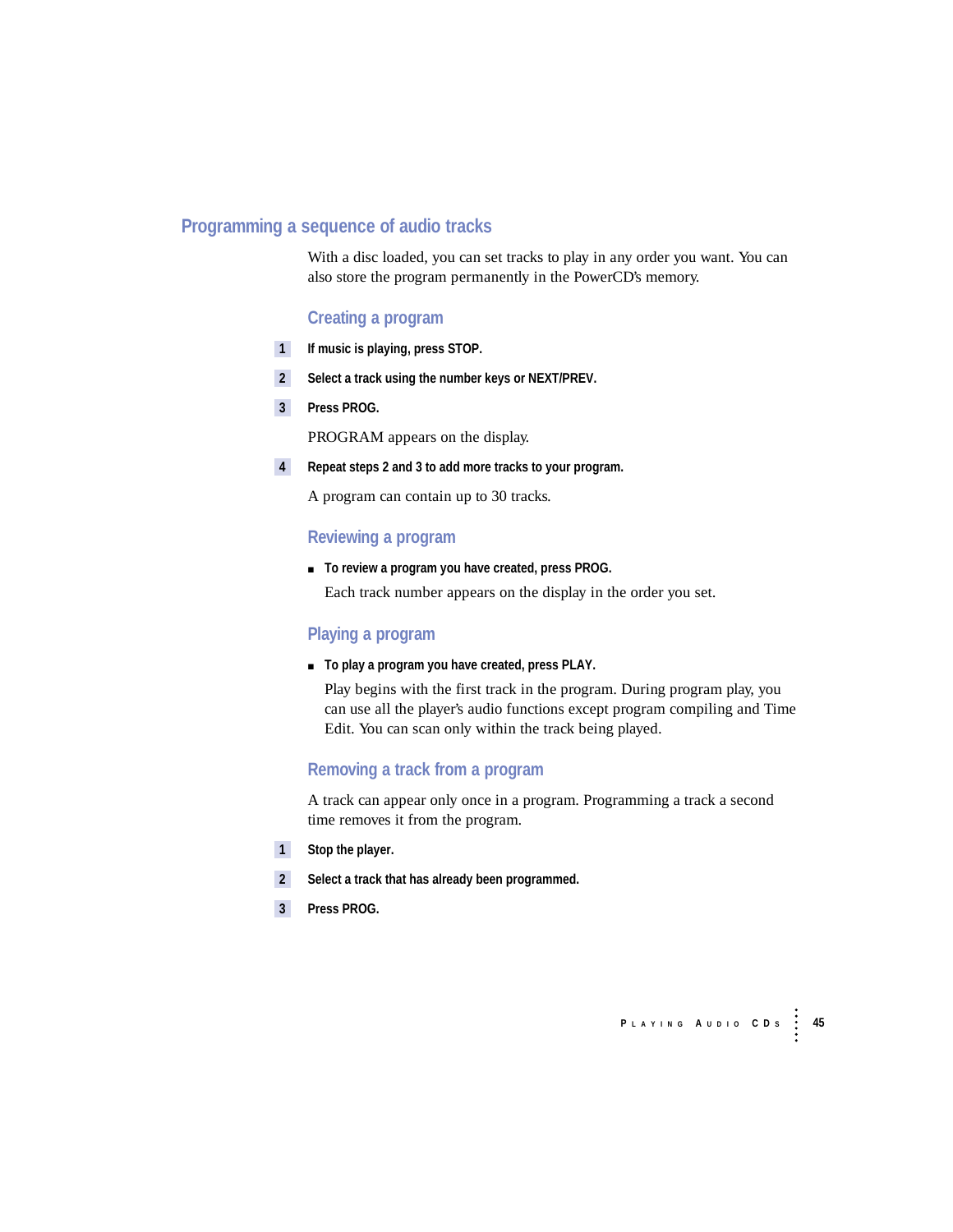### **Clearing a program**

■ To clear a program you have created, press STOP while the player is already stopped.

On the display, PROGRAM disappears. The program is also cleared when you open the disc compartment door or switch the player off.

### **Storing a program in the player's memory**

Unless you store a program in the PowerCD's memory, the program won't be available the next time you load the audio CD. To permanently store a program in memory, follow these steps:

**1 Create a program (as described in "Creating a Program" earlier in this section).**

#### **2 Press FTS/FPS. Then, while "FPS" is flashing on the display, press STORE.**

Your program is stored in memory and FPS stops flashing. The program replaces any previous program you made for that disc.

#### **Playing a program you have stored**

#### **1 Press FTS/FPS. Then, while "FPS" is flashing on the display, press PLAY.**

If a program exists for this disc, play starts with the first track in the program. If not, "Er" appears on the display.

During program play, you use all of the player's audio functions except program compiling and Time Edit. You can scan only within the track being played.

#### **2 To turn off program play, press STOP to stop the player, then press STOP again.**

FPS disappears from the display.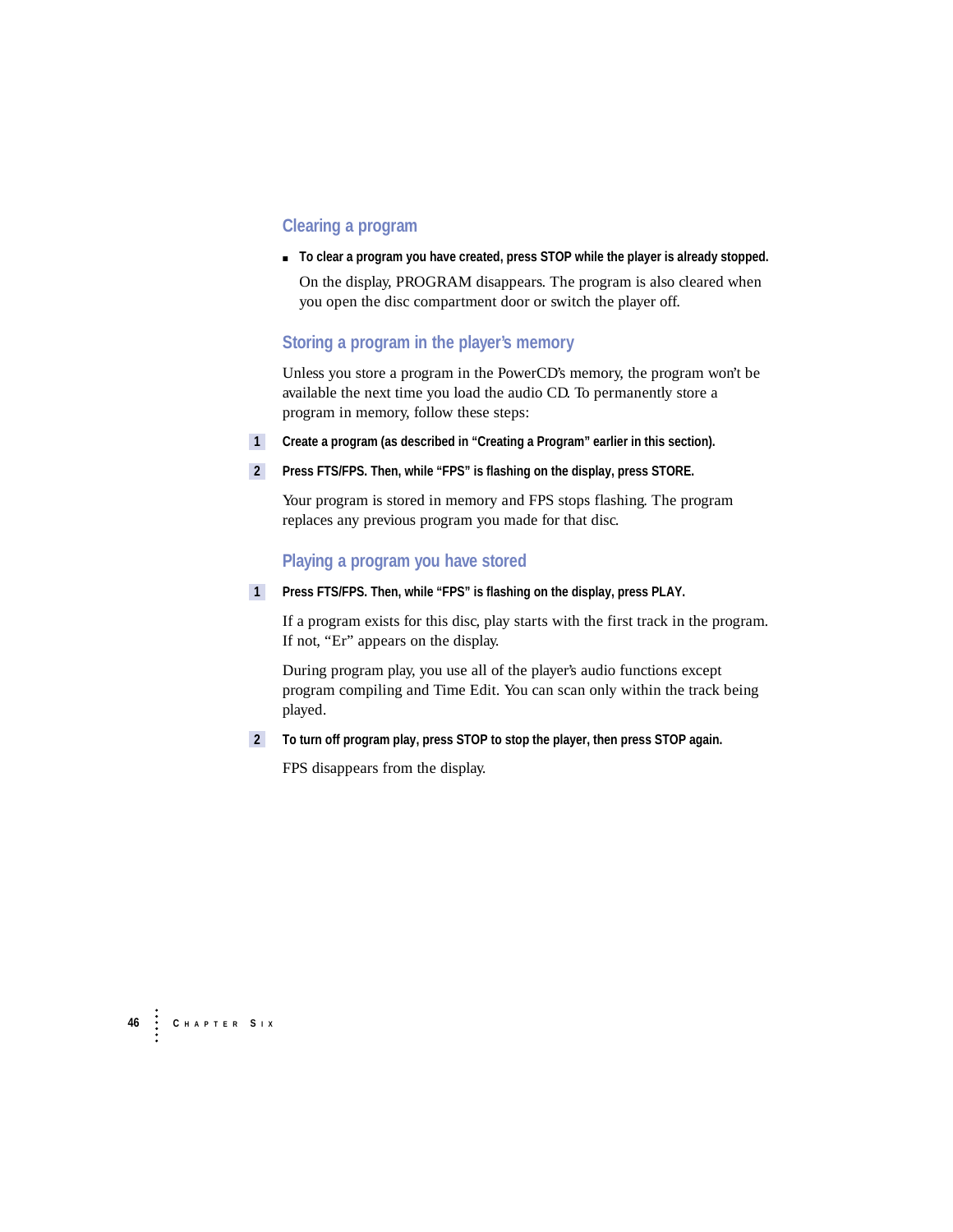### **Playing audio for a specified period of time**

The Time Edit feature of your PowerCD lets you play music for any time up to 99 minutes. This is handy for recording onto cassettes, as a signal that a certain amount of time has passed, or when you are listening to music while falling asleep.

To set the amount of time that audio will play:

- **1 With the player stopped, press EDIT.**
- **2 Enter the required time in minutes using the number keys.**

The Time Edit feature plays complete tracks only, so make sure the time you enter is at least as long as the first audio track.

**3 Press PLAY.** 

Play starts, and the time begins to count down on the display.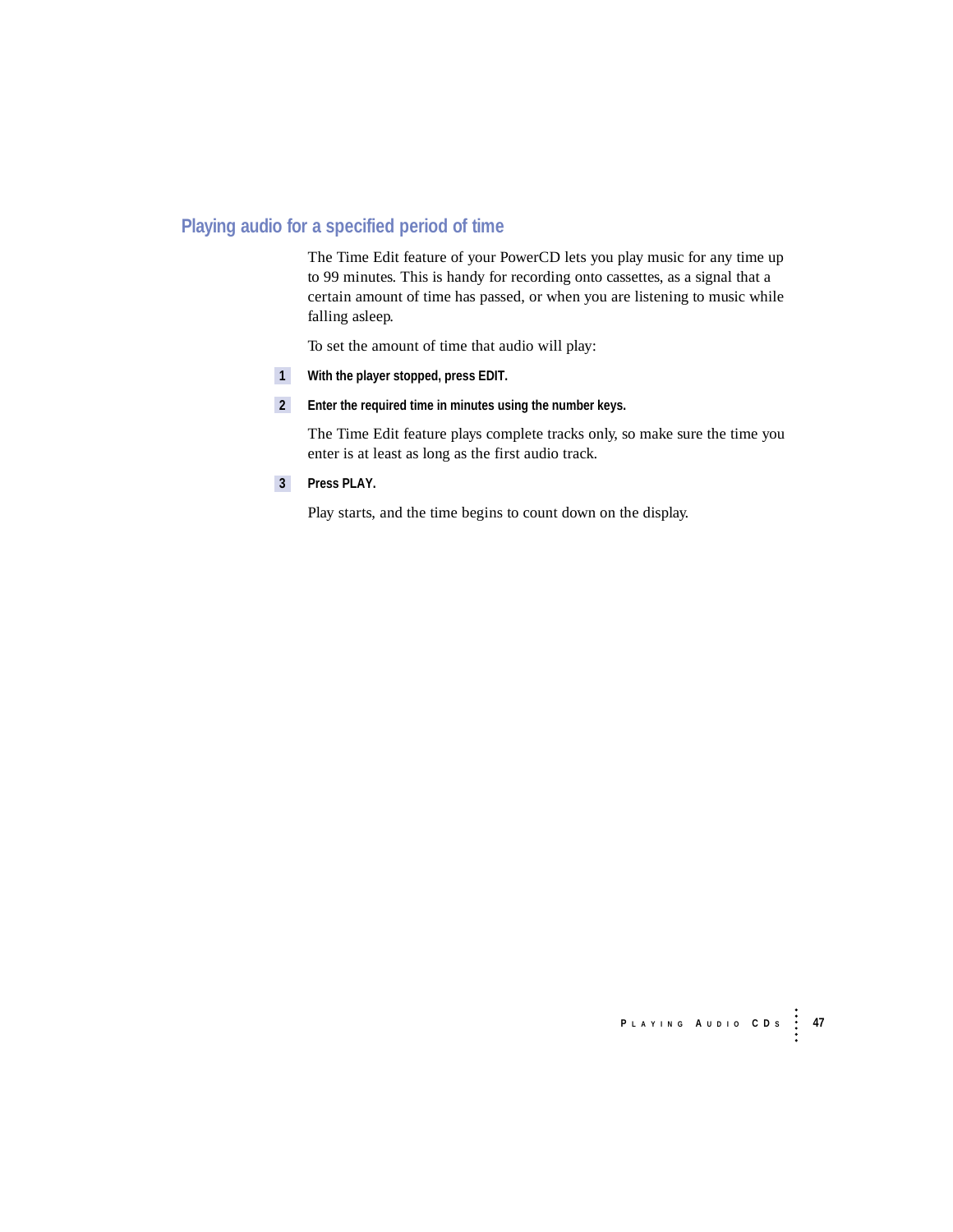### **Playing audio CDs with a Macintosh computer**

If your PowerCD is connected to a Macintosh computer, you can play audio CDs using the PowerCD Audio desk accessory.

■ To open the desk accessory, pull down the Apple ( $\bigcirc$ ) menu and choose PowerCD **Audio.**

The PowerCD Audio desk accessory appears.

If PowerCD Audio is not in the Apple menu, install the PowerCD Setup software as described in Chapter 2.

|                                                | <b>PowerCD Audio</b><br>П                                               |                                                                     |
|------------------------------------------------|-------------------------------------------------------------------------|---------------------------------------------------------------------|
| Click this button to.<br>play or pause a disc. | <b>Track</b><br>$-02$<br>Time<br>-03<br>Stop<br>$-04$<br>$-05$<br>$-06$ | Drag this slider to jump quickly to specific locations on the disc. |
|                                                | <b>E</b> ject<br>Play<br>$-07$<br>$-08$                                 | Click this button to stop or eject a disc.                          |
|                                                | Scan -<br>-09<br>$-10^{-1}$                                             | Press these buttons to scan quickly forward or backward.            |
|                                                | -Track-<br>$-11$<br>ÞН<br>н<br>-12                                      | Click these buttons to select the next or previous track.           |
|                                                | <b>Right</b><br>Left<br>-13<br>47<br>¢Þ<br>10<br>-15                    | Click these buttons to turn the left and right speakers on or off.  |
|                                                | -16<br>$-17$                                                            |                                                                     |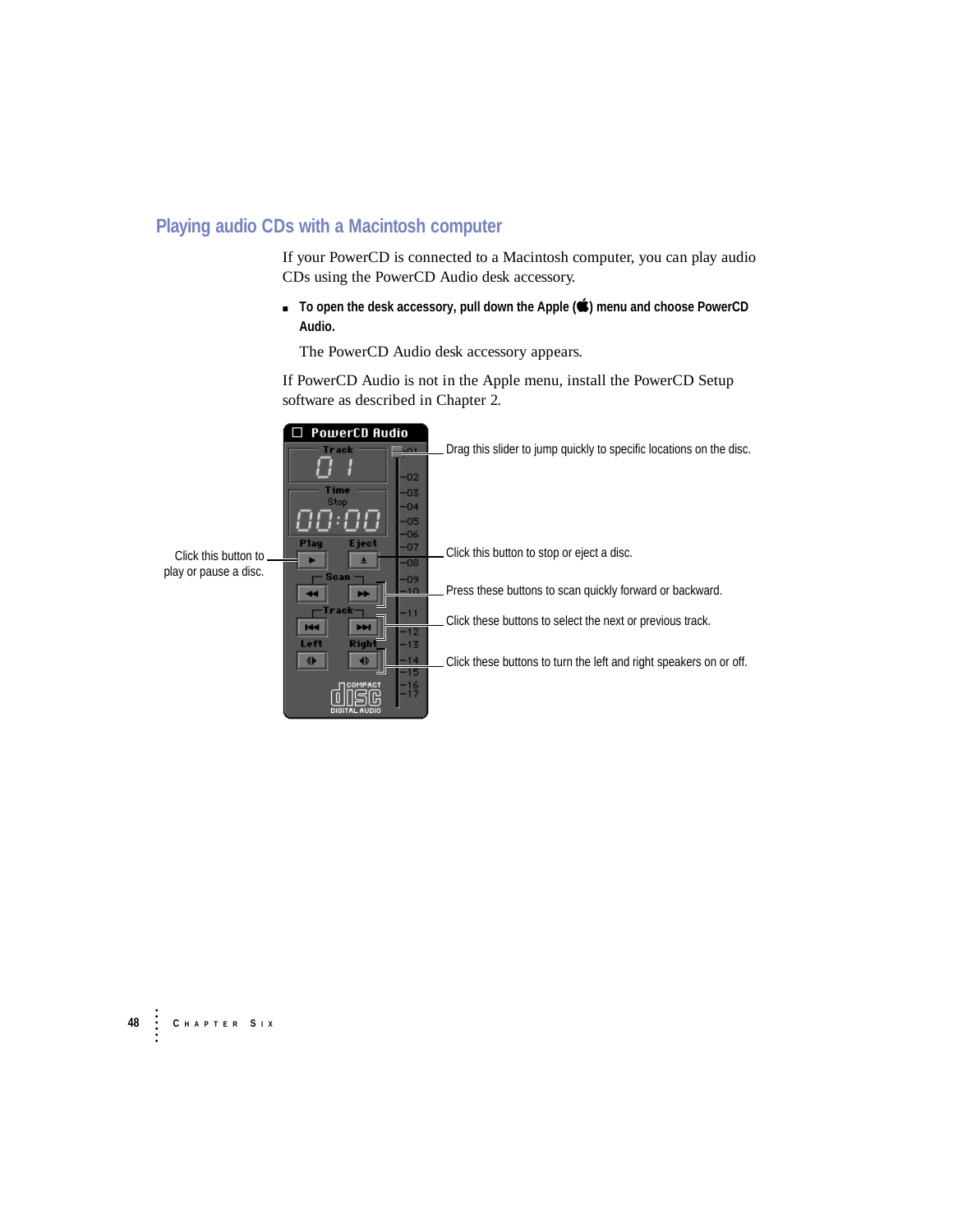

# **Managing the PowerCD player's memory**

### **In this chapter**

- **•** Deleting the program for a disc
- m Deleting the entire contents of your PowerCD's memory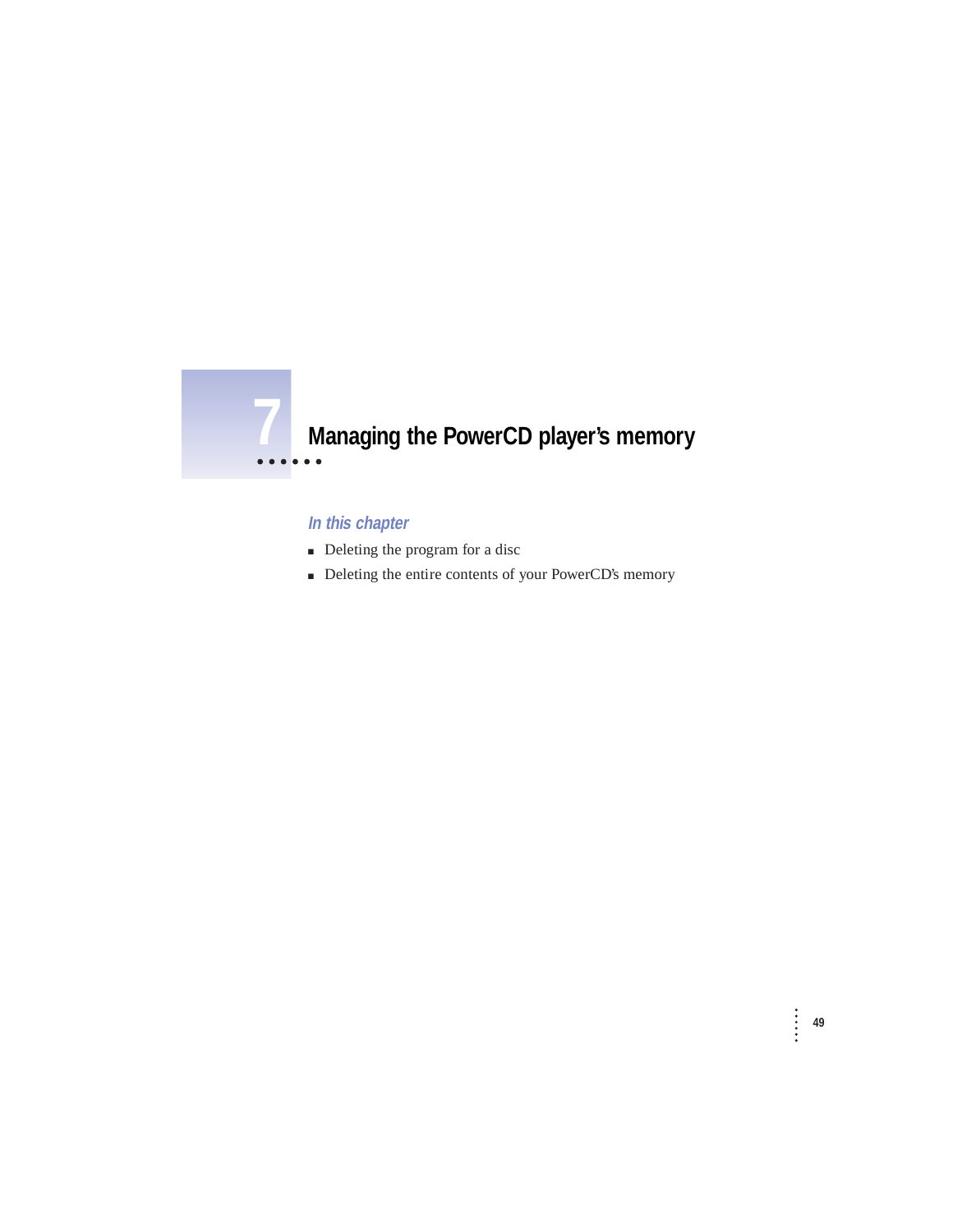### **Deleting the program for a disc**

As you store more photo sequences and audio programs, your PowerCD player's memory gradually fills up. If you see the word "FULL" on the message display, it means you need to clear some programs in order to store additional changes.

To make room available in the player's memory, you can delete the programs for discs that you seldom use.

- **1 Load the disc.**
- **2 Press FTS/FPS on the remote control.**
- **3 While FPS is flashing on the display, press SKIP twice.**

FPS flashes until the program for that disc is deleted from memory.

### **Deleting the entire contents of your PowerCD's memory**

**WARNING** Deleting the entire contents of the player's memory will remove all the programs you have made for all your CDs.

#### **1 Open the disc compartment door.**

**2 Press FTS/FPS on the remote control. Then immediately press REPEAT.**

"A" appears on the display.

(At this point you can still change your mind by pressing any key on the remote control *other than* SKIP.)

### **3 Press SKIP twice.**

"Clr" is displayed until the entire contents of the player's memory is cleared.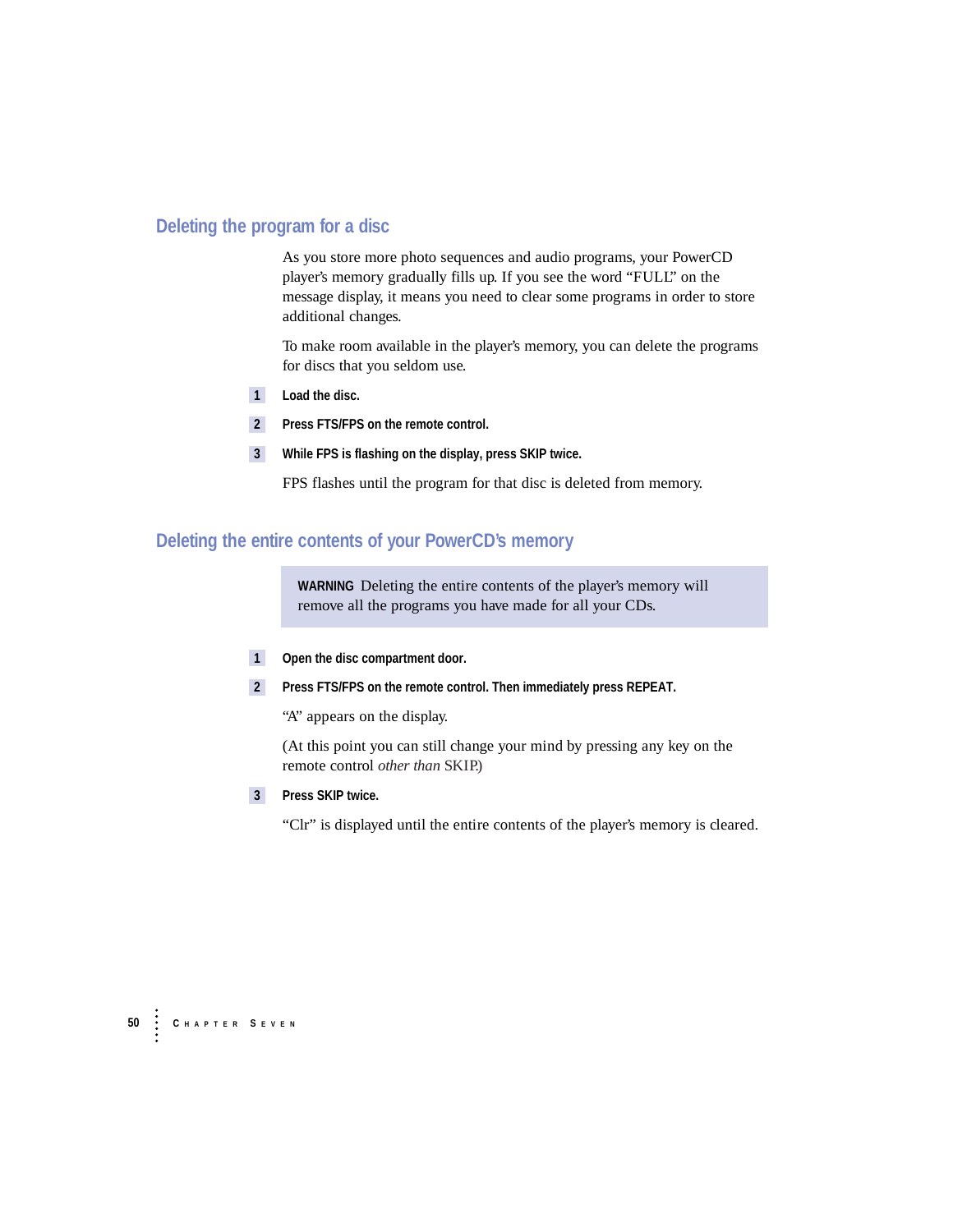

### **In this chapter**

- **m** General problems
- m Problems viewing Photo CDs on TV
- Audio problems
- m Problems using your PowerCD with a Macintosh

This chapter describes solutions to common problems you may encounter while using your PowerCD.

If you have a problem with your PowerCD and nothing in this chapter solves it, take the unit to your authorized Apple dealer or service provider.

**WARNING** If you attempt to repair the PowerCD yourself, you may void the Limited Warranty. Contact your Apple authorized dealer or service provider for additional information about this or any other warranty questions.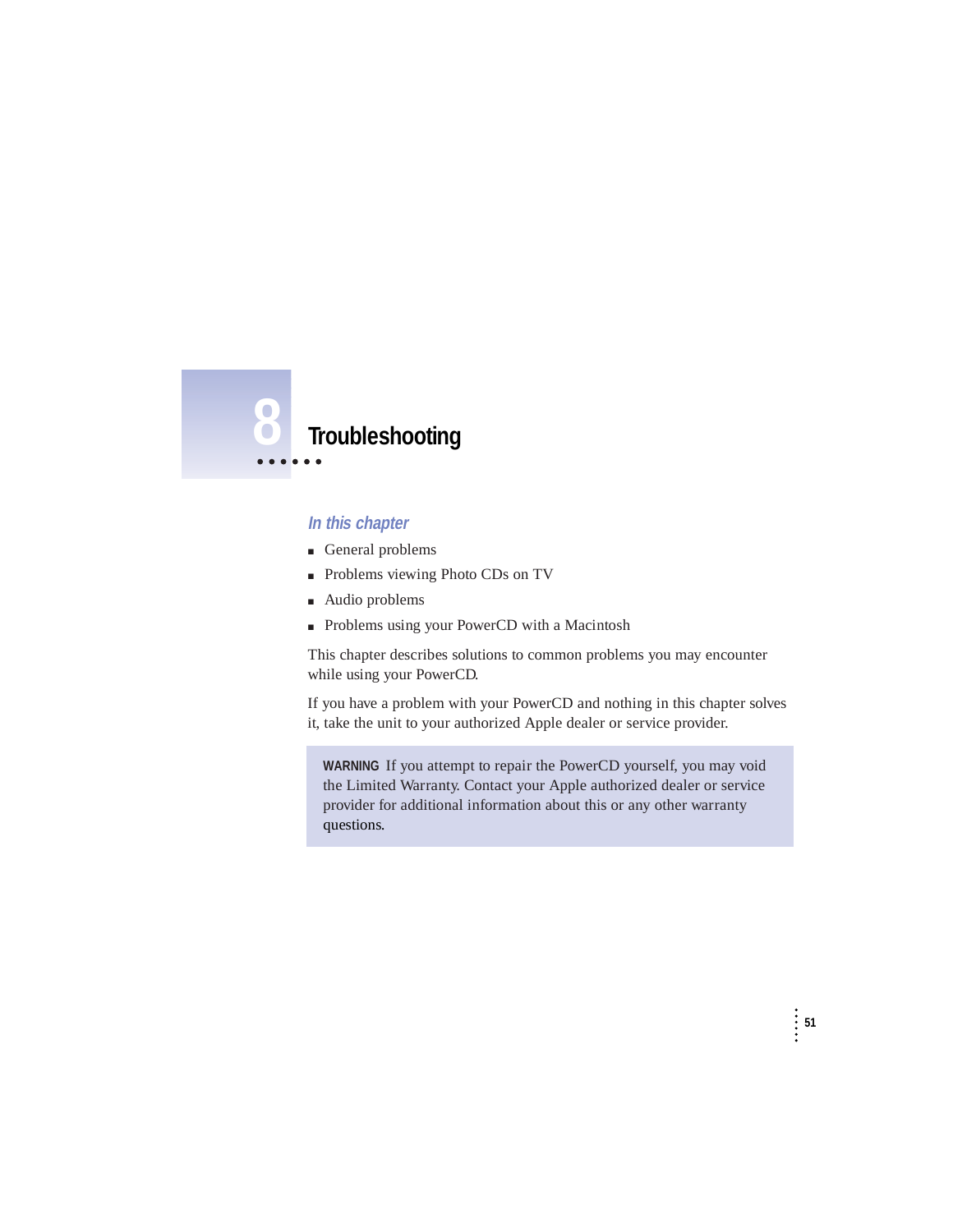### **General problems**

#### **There is no power.**

- m Make sure that the ON/OFF switch is set to on.
- m If you are using batteries, replace the batteries.
- m If your PowerCD is plugged into an electrical outlet, make sure that both ends of the power adapter are properly connected. Also make sure that there is power in the electrical outlet. Plug in another device to check.

#### **The remote control doesn't work.**

- m Aim the remote control at the player.
- Remove any obstacles that may lie in the signal path.
- m Replace the batteries in the remote control.

### **You can't make changes to a program, and the word "FULL" appears on the message display.**

■ The player's memory is full. See Chapter 7, "Managing the PowerCD Player's Memory."

### **Problems viewing Photo CDs on TV**

#### **There is no picture on the TV.**

- m Make sure that the disc is a Photo CD.
- $\blacksquare$  Make sure that the disc label is facing towards the door.
- $\blacksquare$  Make sure that the TV is turned on.
- m Make sure you have selected the correct channel or external source on the TV.
- m If the PowerCD is connected to both the TV and your computer, make sure the computer is turned off.
- $\blacksquare$  Check the video connection.

#### **The picture is distorted.**

- m Check the disc for marks, and clean it with a soft cloth, wiping from center to edge.
- $\blacksquare$  Check if the disc is defective by trying another disc.

## **52 C HAPTER E IGHT**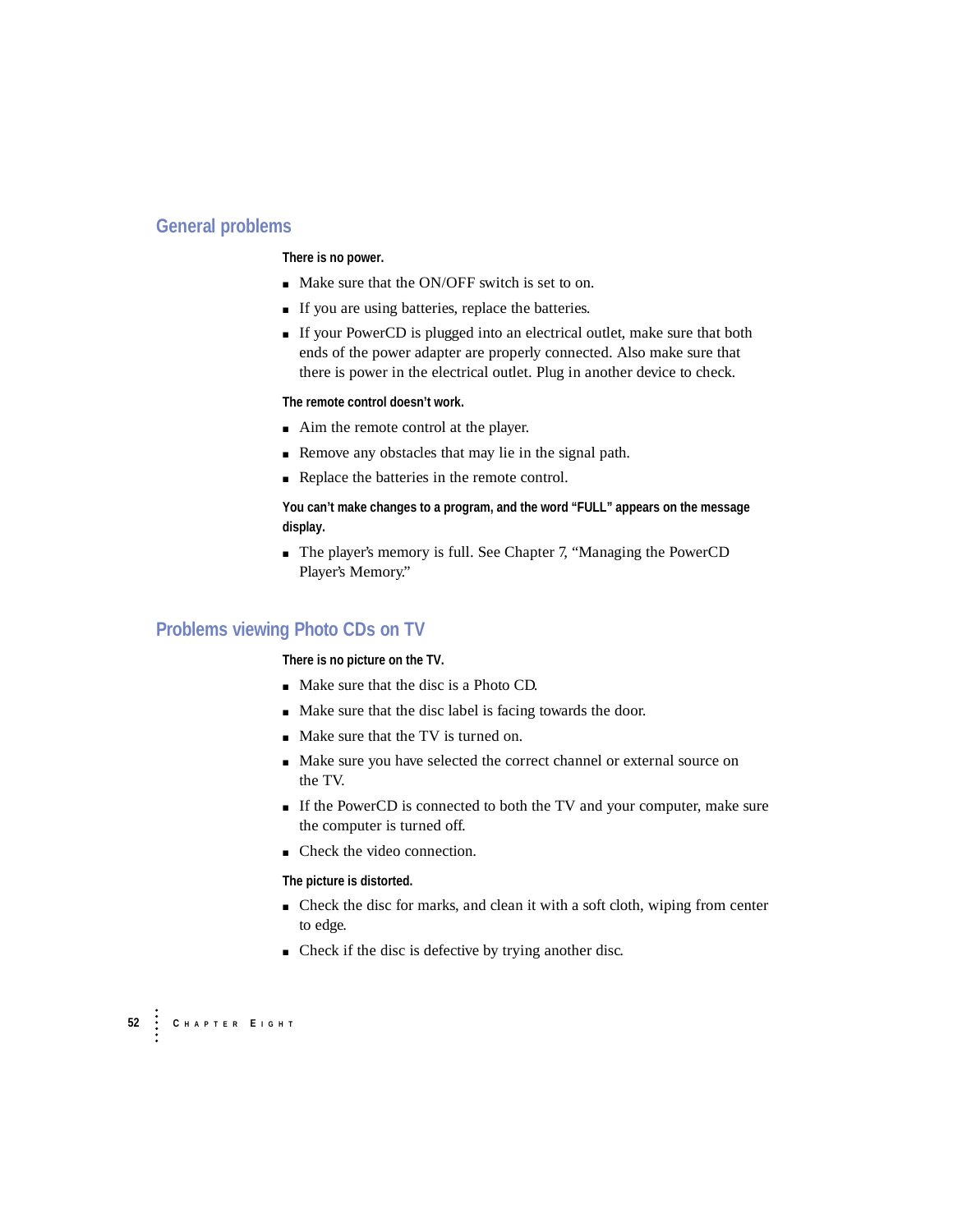### **Audio problems**

#### **There is no sound.**

- m Make sure the volume is turned up.
- m Make sure the disc is an audio CD or a portfolio Photo CD with sound.
- **Make sure the disc label is towards the door.**
- **n** Check all audio connections.
- If you are using headphones, connect the headphones into another sound source to make sure they work.
- m If you are using a high-fidelity amplifier, check whether it is working by trying another sound source.

#### **The sound is distorted.**

- m Check the disc for marks, and clean it with a soft cloth, wiping from center to edge.
- $\blacksquare$  Check if the disc is defective by trying another disc.

#### **Sound from a high-fidelity amplifier is distorted.**

m Check that the audio connections are not made to the amplifier Phono input.

### **Problems using your PowerCD with a Macintosh**

#### **The computer doesn't seem to know that there is a PowerCD.**

- m Make sure the PowerCD is turned on and that a disc is inserted.
- m Make sure the PowerCD software is installed. (See "Installing the PowerCD Software on a Macintosh Computer" in Chapter 2.)
- **Restart your computer.**
- m Check that each SCSI device attached to your computer has a unique SCSI ID number. (See "Setting the SCSI ID Number" in Chapter 2.)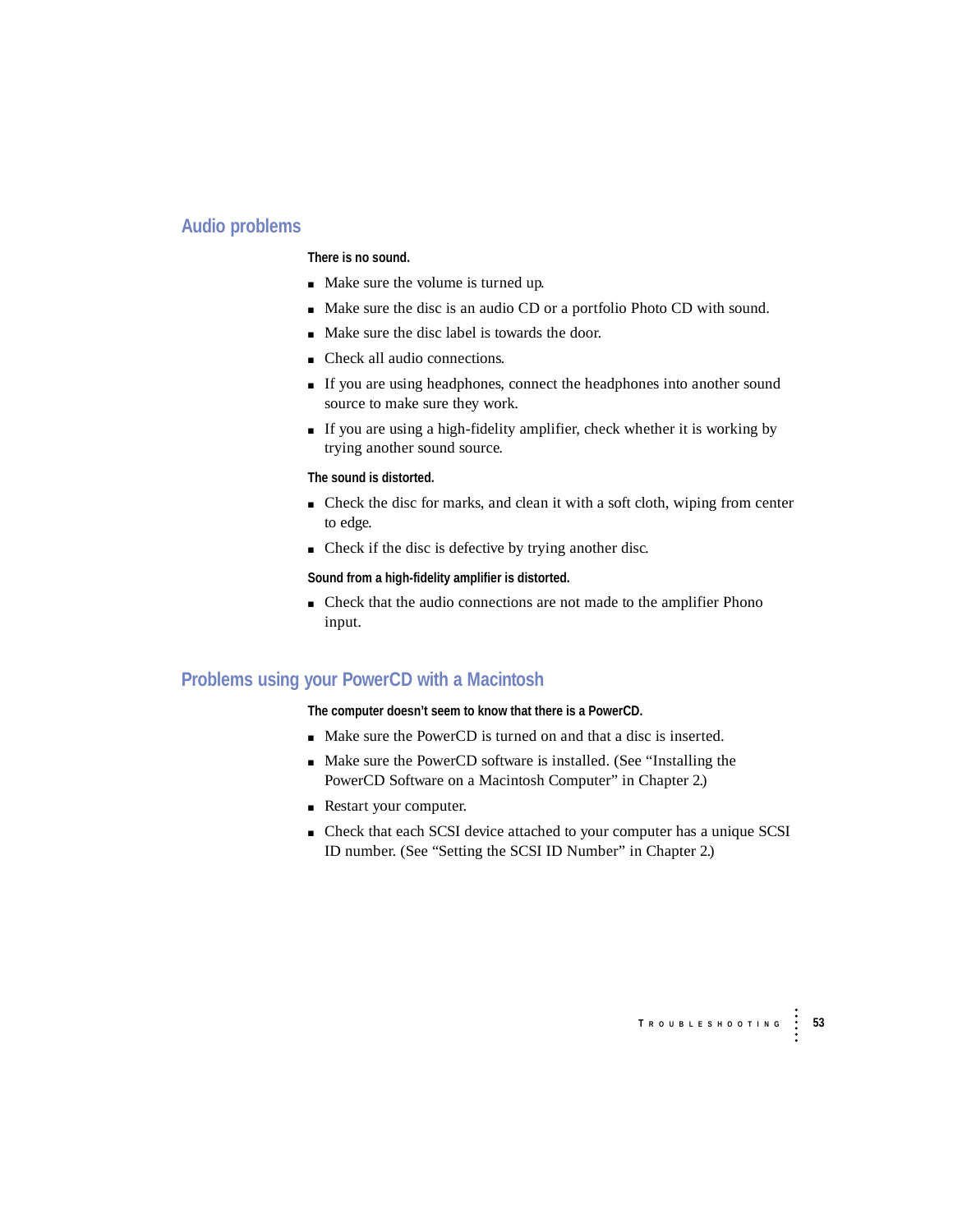### **Your computer won't restart after you've copied software for your PowerCD to the System Folder.**

m If you attempt to install the software for your PowerCD without using the Installer as described in Chapter 2, you may not be able to restart your computer. Restart using another startup disk and install the software according to the instructions in Chapter 2.

#### **You insert a CD-ROM disc but its icon does not appear on the Macintosh desktop.**

- m Make sure the disc label is facing towards the door.
- m Make sure the SCSI cable is connected properly.
- m Make sure the PowerCD software is installed (as described in Chapter 2).
- m Restart the computer.

#### **You can't open documents on a particular CD-ROM.**

- m Try opening an application program first, then opening the document.
- m Read the manual that came with your CD-ROM disc. Some discs come with a separate floppy disk containing the program that reads the information on the disc.

#### **You can't save changes you make to information on a CD-ROM disc.**

m CD-ROM is a read-only medium. That means that information can be read (retrieved) from it, but not written (stored) on it. You can save the changed information on a hard disk or floppy disk.

### **When you insert a disc in your PowerCD, your computer displays the message "This is not a Macintosh disk: Do you want to initialize it?"**

- m Make sure the PowerCD software is installed (as described in Chapter 2).
- $\blacksquare$  The disc may use a format that the Macintosh cannot recognize. Exchange it for a disc that works with your Macintosh.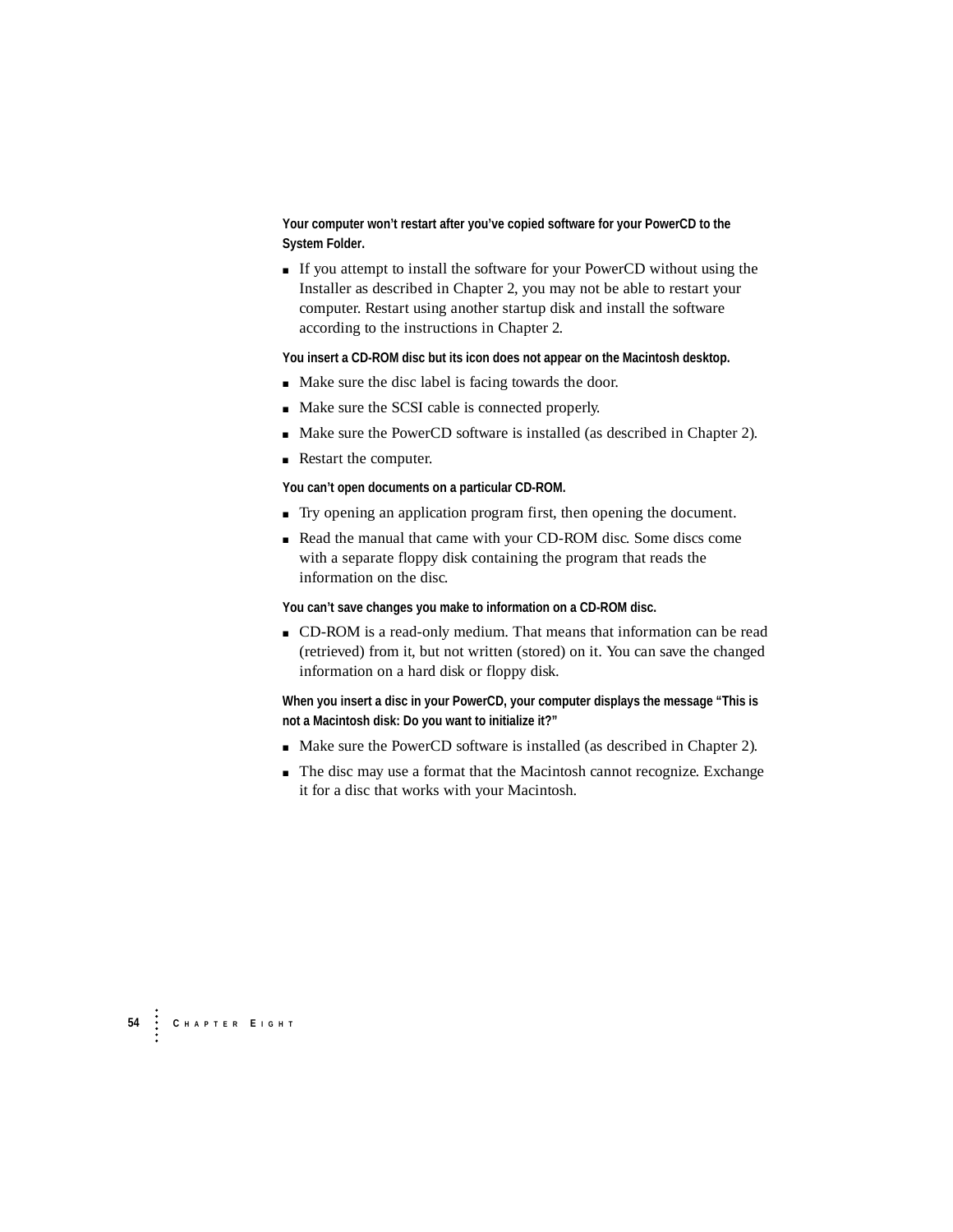#### **You don't hear any sound when you try to use an audio CD.**

- m If you have headphones or speakers connected to the computer, adjust the connector to make sure you have a good connection.
- m Turn up the volume control on the PowerCD player.
- Use the PowerCD Audio desk accessory to start the audio playback.
- $\blacksquare$  Click the Play button.
- Click the Pause button once or twice.
- m Are you using a CD-ROM disc over a network? You can't hear the audio portion of discs you access over a network.

#### **You can't open a track icon on an audio CD.**

■ You can't play tracks on audio CDs by opening track icons. Use the PowerCD Audio desk accessory to play audio tracks.

### **When you double-click the icon of a CD that combines audio tracks and data (while that CD is playing), you cannot open it.**

m You can't open a CD-ROM disc while it's playing an audio track. Click Stop in the PowerCD Audio desk accessory before opening the disc.

#### **You are unable to record sound from an audio CD disc.**

m Check your computer's sound input port to see if a microphone or other device is connected. Connecting a microphone or other device to the port turns off the computer's ability to record from your CD-ROM drive.

#### **Your PowerCD will not open Photo CD discs.**

■ To open Photo CD images, your computer must have both QuickTime and the Photo CD extension installed on your system. Be sure to install the PowerCD software (as described in Chapter 2).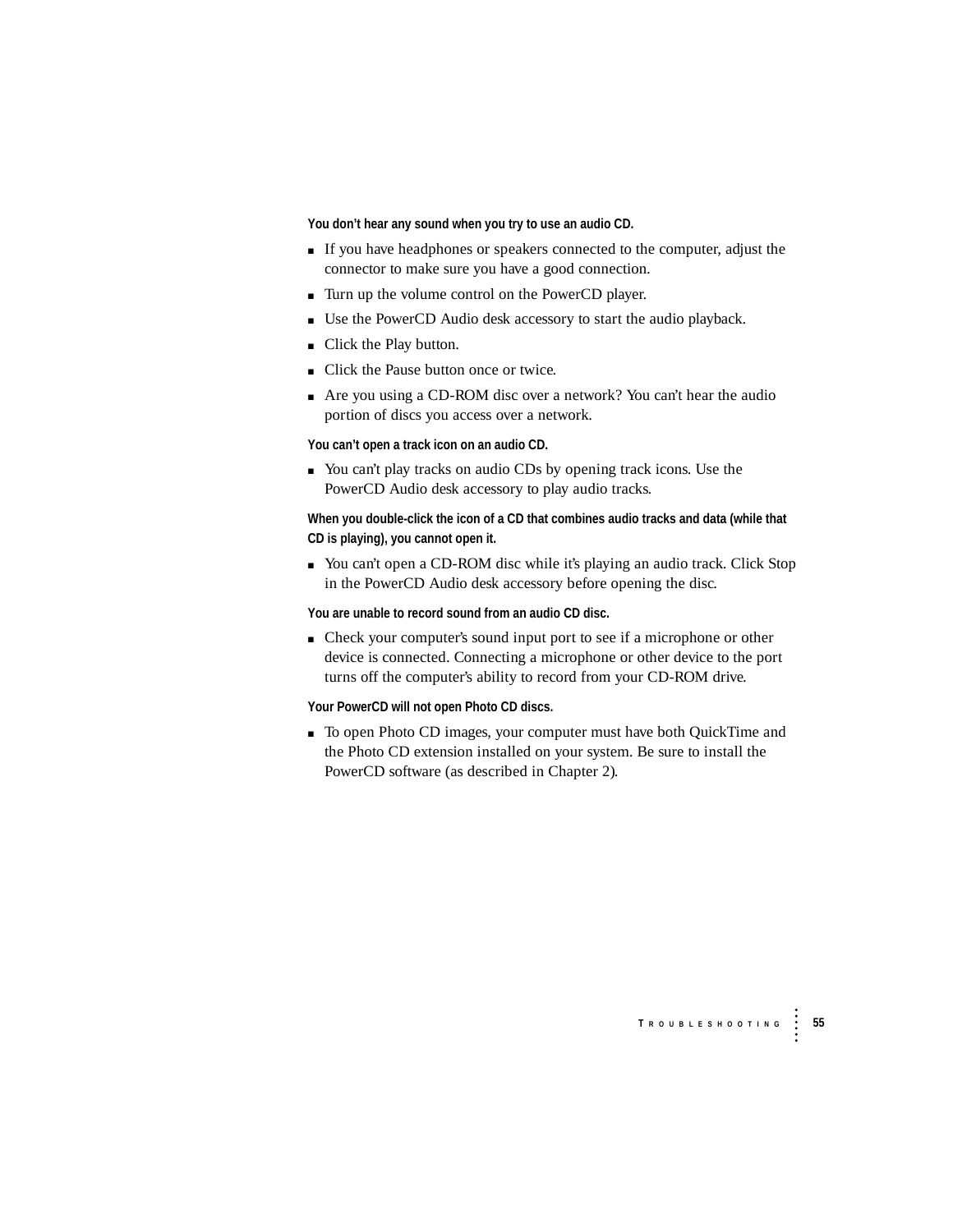

### **General specifications**

### **Weight**

 $1.4$  Kg

### **Dimensions (assembled)**

 $\blacksquare$  165 mm high by 220 mm wide by 125 mm deep

#### **Operating temperature**

 $+ 5^{\circ}$  C to 40° C (+41° F to 104° F)

#### **Operating humidity**

 $\Box$  5% to 90% (no condensation)

#### **Interfaces**

- One video/audio port
- m One 50-pin SCSI interface port
- **n** One stereo output port
- m One headphones port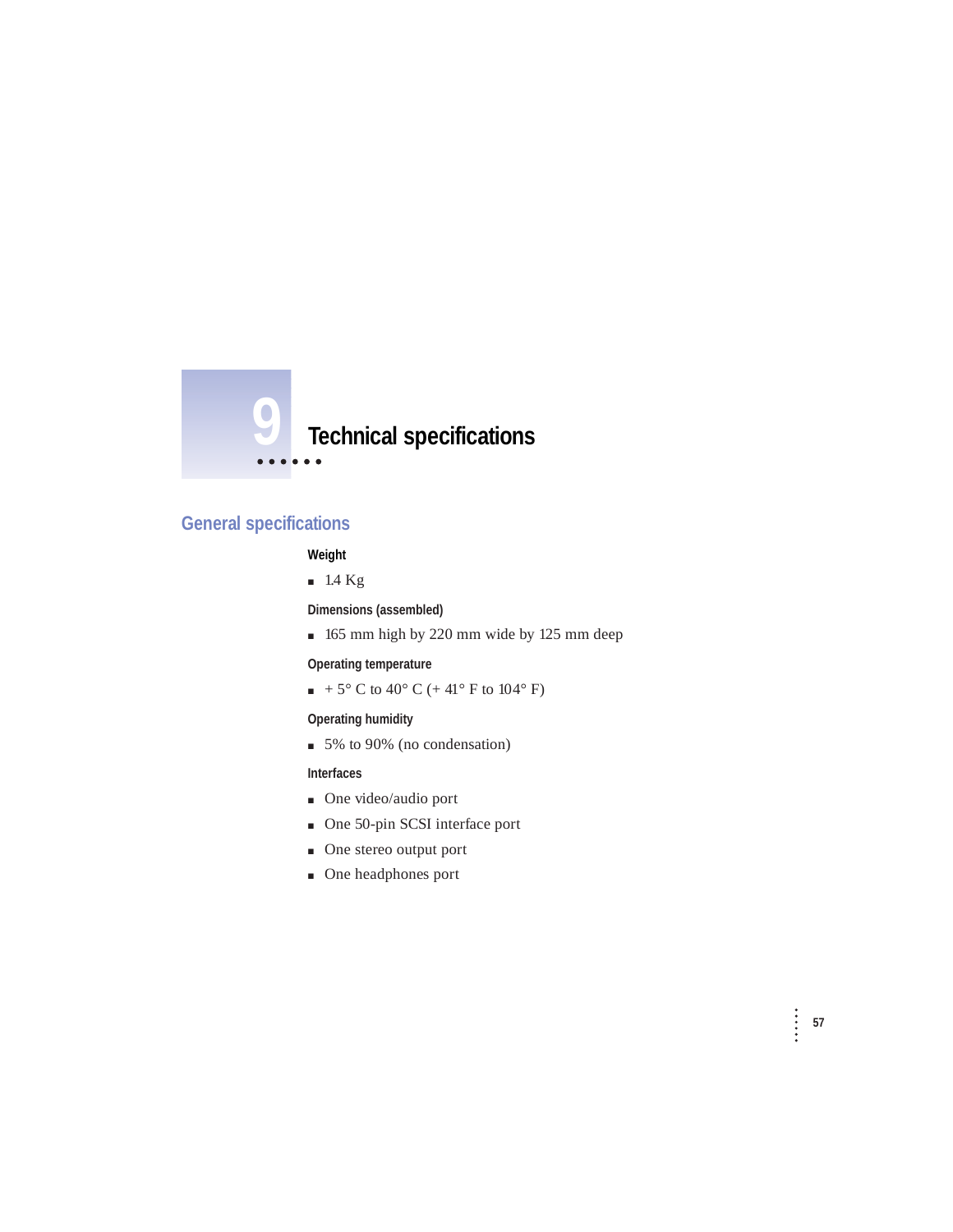### **Power**

### **Power adapter**

 $\blacksquare$  One of the following: 120 V AC, 60 Hz 230 V AC, 50 Hz 100 V AC, 50/60 Hz 240 V AC, 50 Hz 100 to 240 V AC, 50/60 Hz

### **DC input**

■ 7 to 11 V, 1.2 A

#### **Power consumption**

 $15 W$ 

### **Video**

#### **Video out (CVBS)**

 $\blacksquare$  1 Vpp (75-ohm load)

### **Signal-to-noise ratio**

 $\blacksquare$  > 48 dB (PAL)  $> 50$  dB (NTSC)  $\,$ 

#### **Bandwidth**

 $\blacksquare$  > 4.5 MHz (PAL) > 4.2 MHz (NTSC)

## **58 C HAPTER N INE**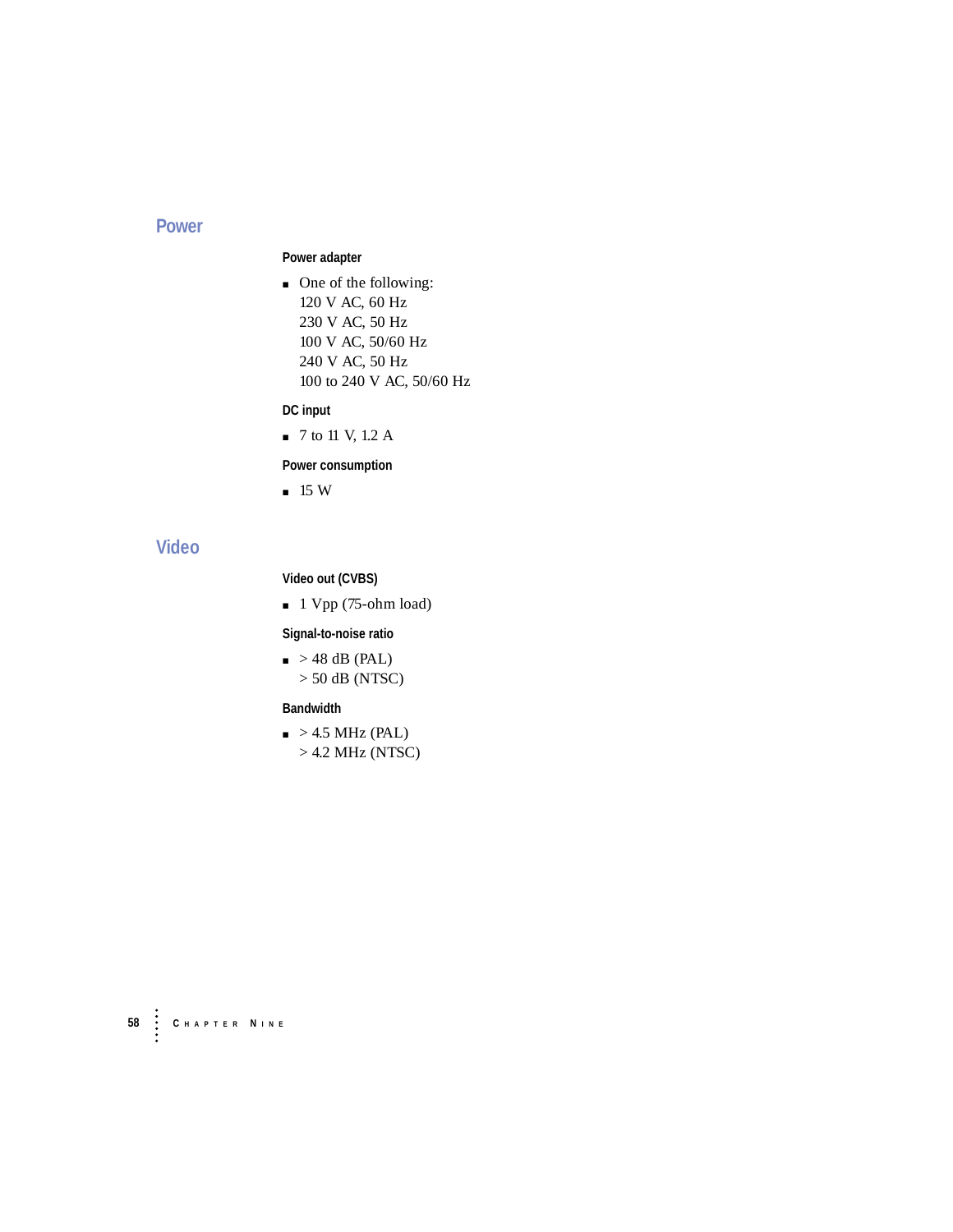### **Audio**

### **Analog output**

 $\blacksquare$  2 Vrms +/- 2 dB

#### **Headphones output power**

 $\blacksquare$   $\geq$  30 mW (47-ohm load)

### **Signal-to-noise ratio**

- $\blacksquare$  ≥ 95 dB (speakers)
	- ≥ 82 dB (headphones)

#### **Dynamic range**

 $\blacksquare$  ≥ 80 dB (speakers) ≥ 84 dB (headphones)

#### **Channel separation**

 $\blacksquare$  ≥ 90 dB (speakers) ≥ 75 dB (headphones)

#### **Total harmonic distortion**

 $\blacksquare$  ≤ 70 dB (speakers) ≤ 75 dB (headphones)

# **T ECHNICAL S PECIFICATIONS 59**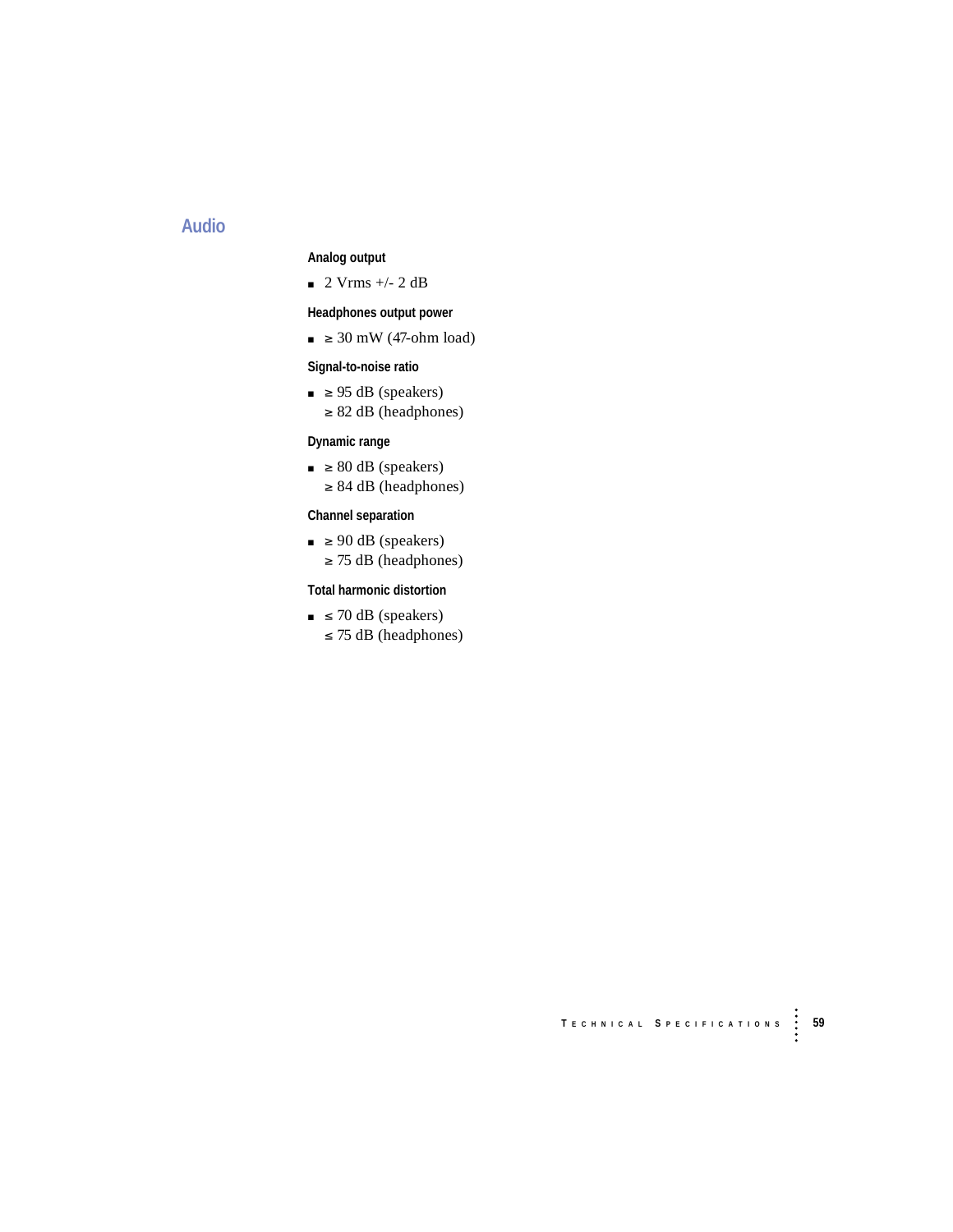### **Data**

### **Data capacity**

 $\bullet$  656 MB, Mode 1 748 MB, Mode 2

### **Number of blocks per disc**

 $270,000$  (typical)

### **Data per block**

 $\Box$  2,048 bytes, Mode 1 2,336 bytes, Mode 2

#### **Address description**

Minutes, seconds, frames

### **Data streaming**

### **Blocks per second**

 $-75$ 

**User bytes per second**

**m** 153.6K, Mode 1 175.2K, Mode 2

#### **SCSI transfer rate**

■ 2.1 MB per second

#### **Buffer size**

 $256K$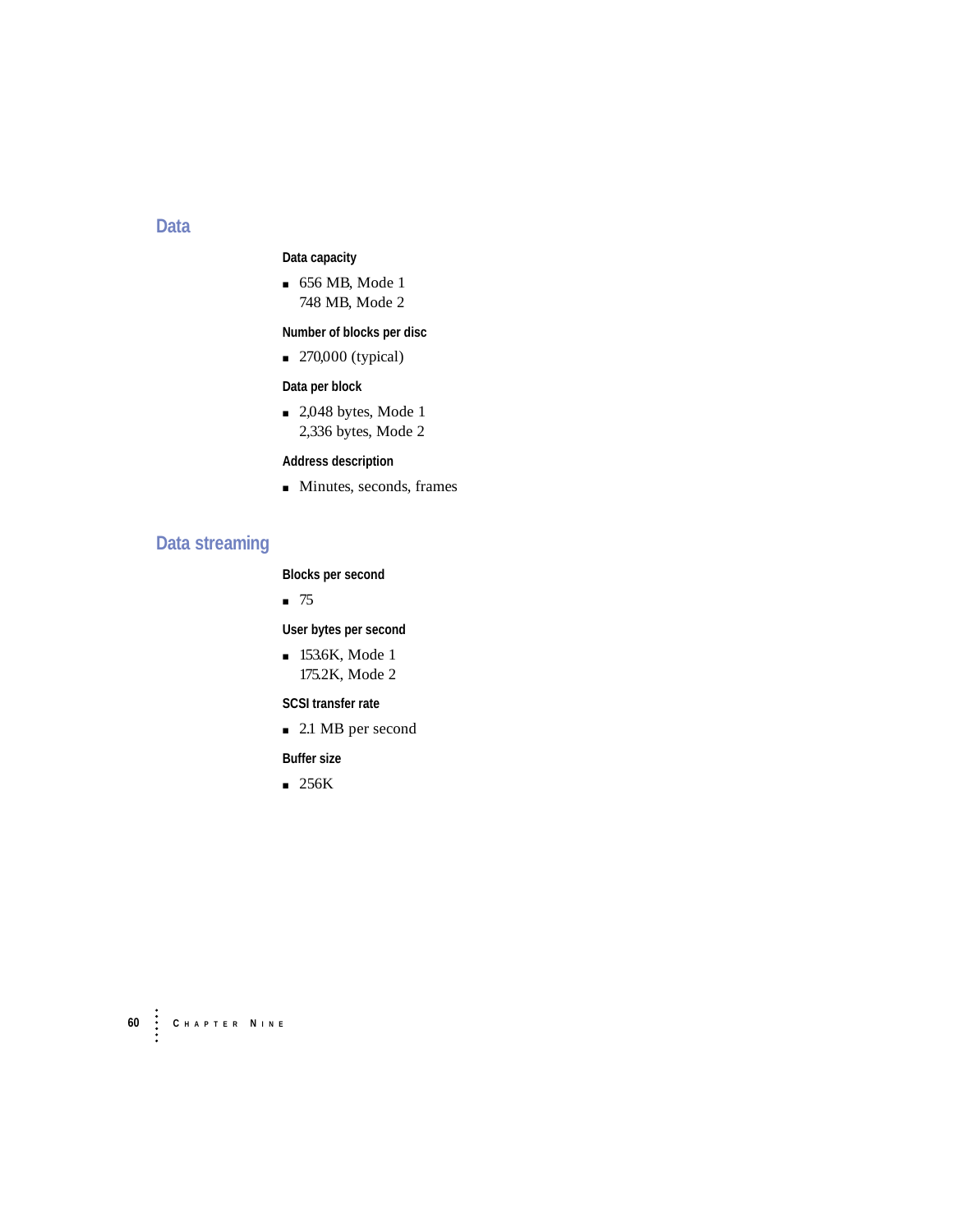### **Laser**

### **Type**

 $\blacksquare$  Semiconductor laser GaAIAs

### **Wavelength**

■ 780 nm

**Output power**

 $\blacksquare$  0.6 mW

**Beam divergence**

 $\blacksquare$  54.8°

**T ECHNICAL S PECIFICATIONS 61**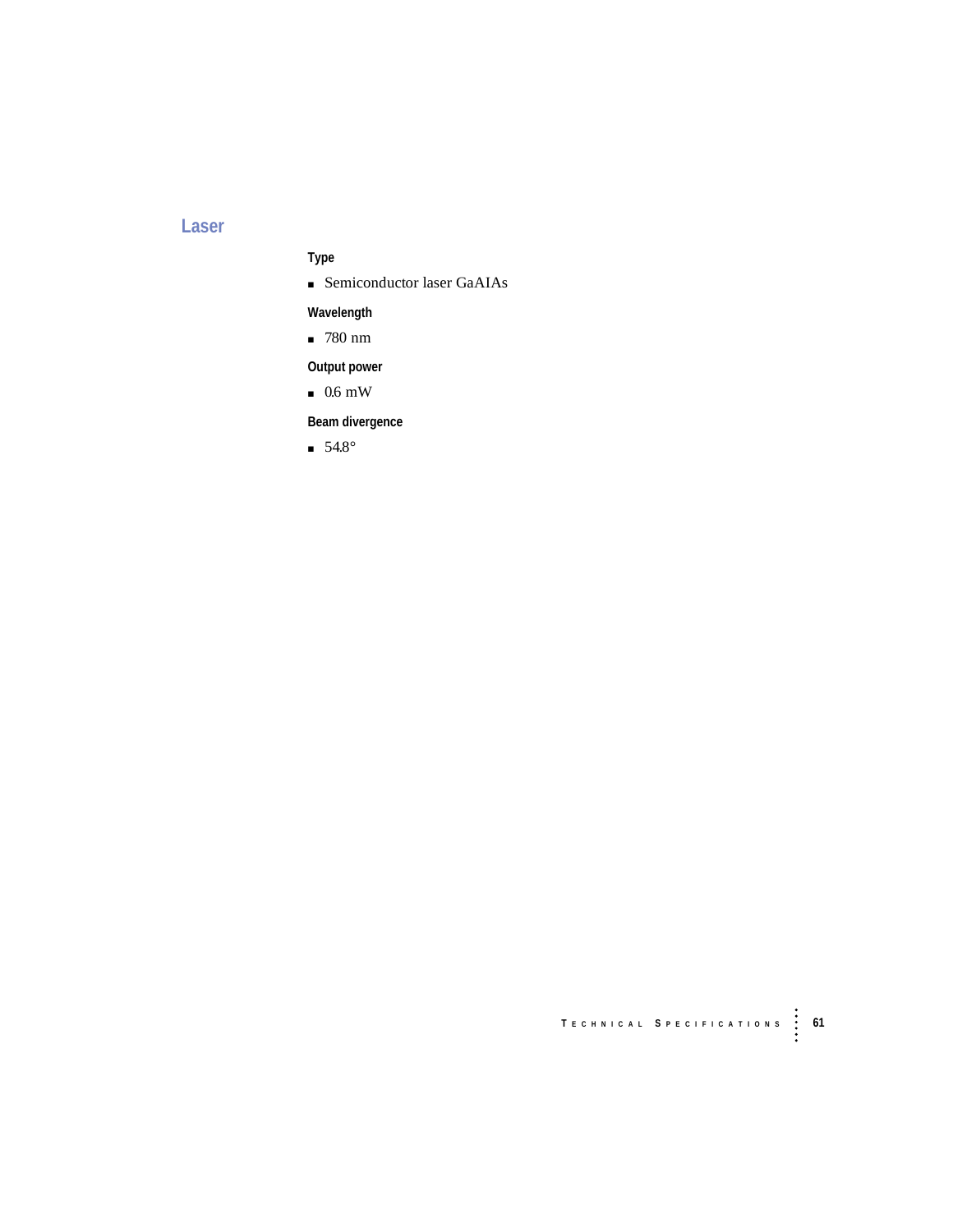## **Index**

### **A**

adapters 9 address description 60 amplifier connecting to 11 troubleshooting 53 AMS (Automatic Music Scan) button 5, 44 analog output 59 arrow buttons 5 audio CDs. *See also* discs basics of 44 clearing a program 46 ejecting with PowerCD Audio 48 messages for 6 modes of play for 2 networks and 55 pausing an audio track 44 playing a program 45 playing a stored program 46 playing for a specified period 47 playing tracks in random order 44 playing with a Macintosh 48 playing with PowerCD Audio 48

programming a sequence of audio tracks 45–46 removing a track from a program 45 reviewing a program 45 scanning 44 scanning with PowerCD Audio 48 selecting a track 44 selecting next or previous track with PowerCD Audio 48 speakers and 48 stopping play 44 storing a program in player's memory 46 troubleshooting 53, 55 audio specifications 59 troubleshooting 53, 55 Automatic Music Scan (AMS) button 5, 44 AUTOPLAY button 37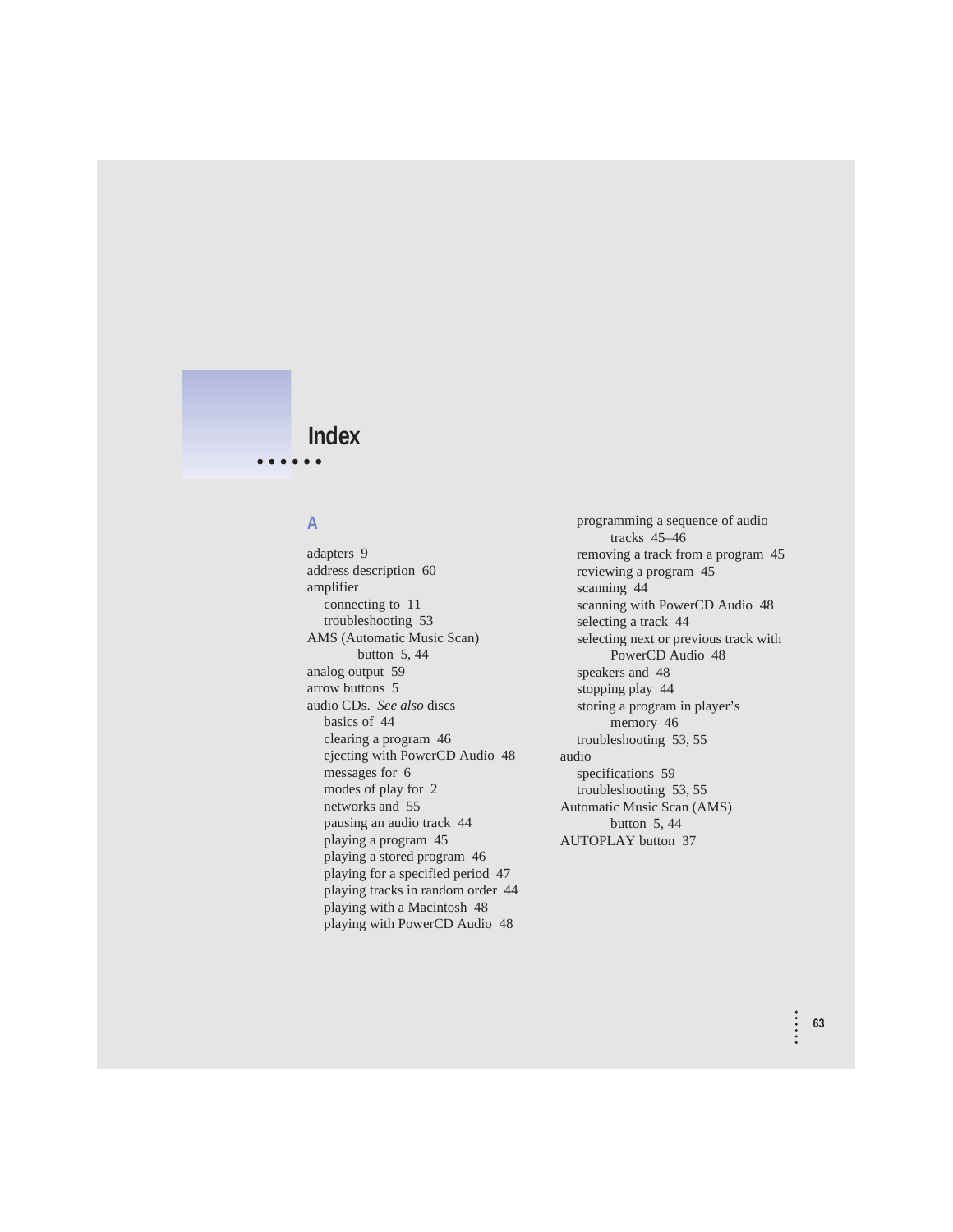### **B**

bandwidth 58 base attaching to player 8 lock/unlock switch 3, 8 batteries 18–19 inserting in player 18 inserting in remote control 19 safety instructions 18 battery level display 6 blocks per disc 60 blocks per second 60 buffer size 60

### **C**

cables 9, 12–13 care and handling of player 19–20 CD-ROM discs. *See also* discs capacity of 22 description of 22 file formats for 22 unloading 17 CDs. *See* audio CDs; CD-ROM discs; discs; Photo CDs; Portfolio CDs chaining SCSI devices 13 channel separation 59 cleaning discs 20, 52 lens inside player 19 compact discs. *See* audio CDs; CD-ROM discs; discs; Photo CDs; Portfolio CDs composing images on screen 38 connecting 9–16 base to player 8 player to chain of SCSI devices 12–13 player to Macintosh 12–16

player to stereo speakers or headphones 11 player to television 9–11 power adapter to socket 9 copying images from a Slide Show 33 Slide Show movies onto another disk 34

### **D**

data specifications 60 DC input 58 deleting memory contents 50 dimensions (assembled) 57 disc icons, opening 27 discs. *See also* audio CDs; CD-ROM discs; Photo CDs; Portfolio CDs blocks per disc 60 cleaning 20, 52 damaging 20 deleting programs from 50 handling 19 loading and unloading 16–17 types of 21–23 dynamic range 59

### **E**

EDIT button 5, 47 electrical hazard 20 enlarging Photo CD images 38–39 erasing audio CD programs 46 audio track from programs 5, 45 memory 50 Photo CD images from playing sequence 41

**64 I NDEX**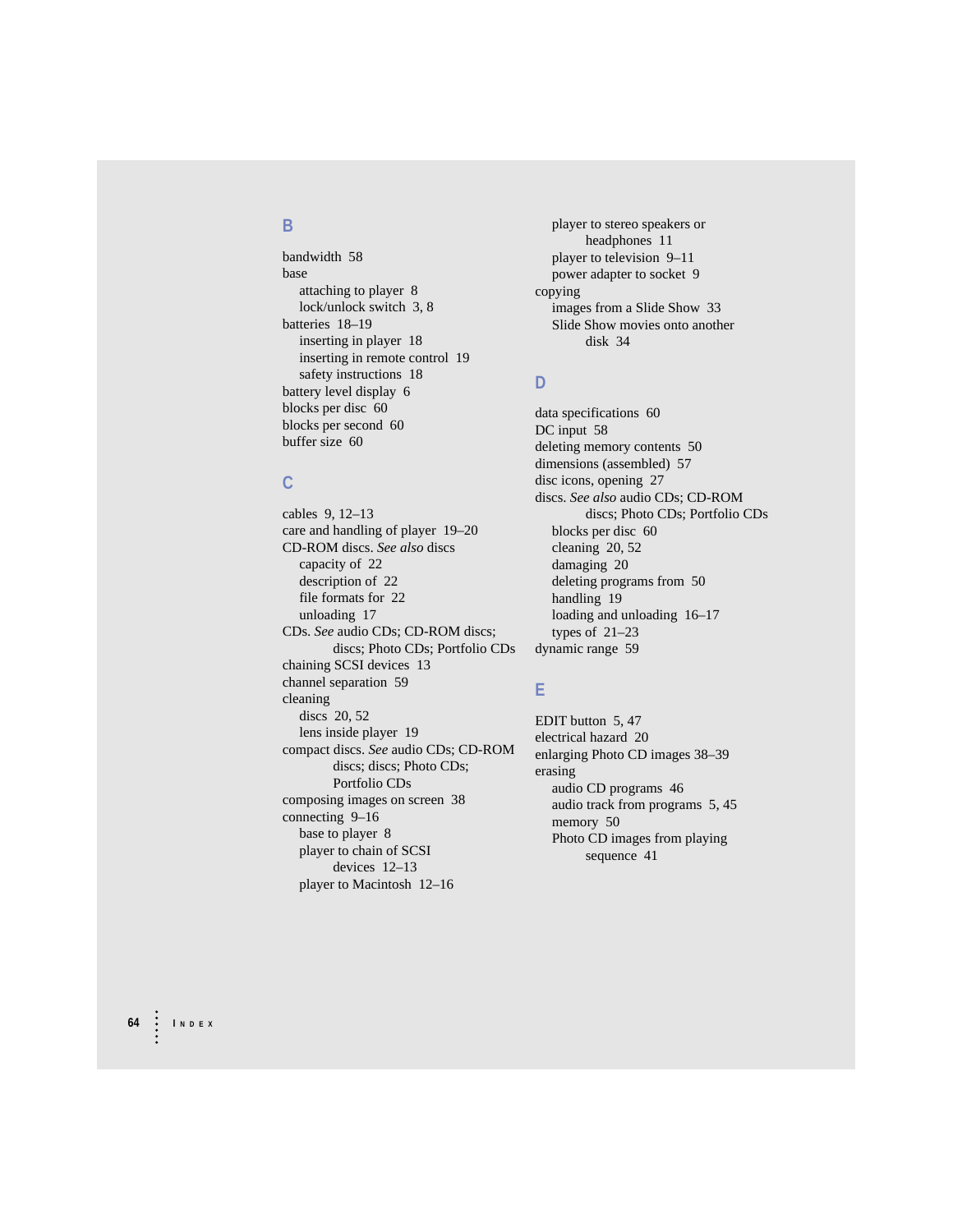### **F**

Favorite Picture Selection (FPS) 6, 39–41 Favorite Track Selection (FTS) 5 file compression 34 file formats 22 FPS (Favorite Picture Selection) 6, 39–41 FRAME button 5, 39 FTS (Favorite Track Selection) 5 FTS/FPS button 5, 39–41 FULL button 5, 38 FULL message 50, 52

### **G**

graphics programs, opening Slide Show images in 31–32

### **H**

handling player and discs 19 harmonic distortion 59 headphone port 3, 11 headphones connecting to 11 output power 59 specifications 59 troubleshooting 53 volume control 3 HFS (Hierarchical File System) format 22 High Sierra format 22

### **I, J, K**

images. *See* Photo CDs; Slide Show movies index number of Photo CD images 28 INSERT button 5, 40

inserting batteries 18 discs 16–17 Photo CD image in playing sequence 40 installing PowerCD software 15–16 troubleshooting 54 interfaces 57 *Introducing PowerCD* disc 17 ISO 9660 format 22

### **L**

laser specifications 61 lens inside player, cleaning 19 loading and unloading discs 16–17

#### **M**

Macintosh connecting to 12–16 installing PowerCD software on 15–16 playing audio CDs with 48 playing Photo CDs with 25–34. *See also* Photo CDs problems using PowerCD with 53–55 System Folder, software in 26 system software 12 turning on 15 memory 49–50 deleting entire contents of 50 deleting program from 50 full 50, 52 storing audio CD programs in 46 storing Photo CD images in 39–41 message display 6, 16 minutes and seconds display 6 MODE button 2 movies. *See* Slide Show movies

### **I NDEX 65**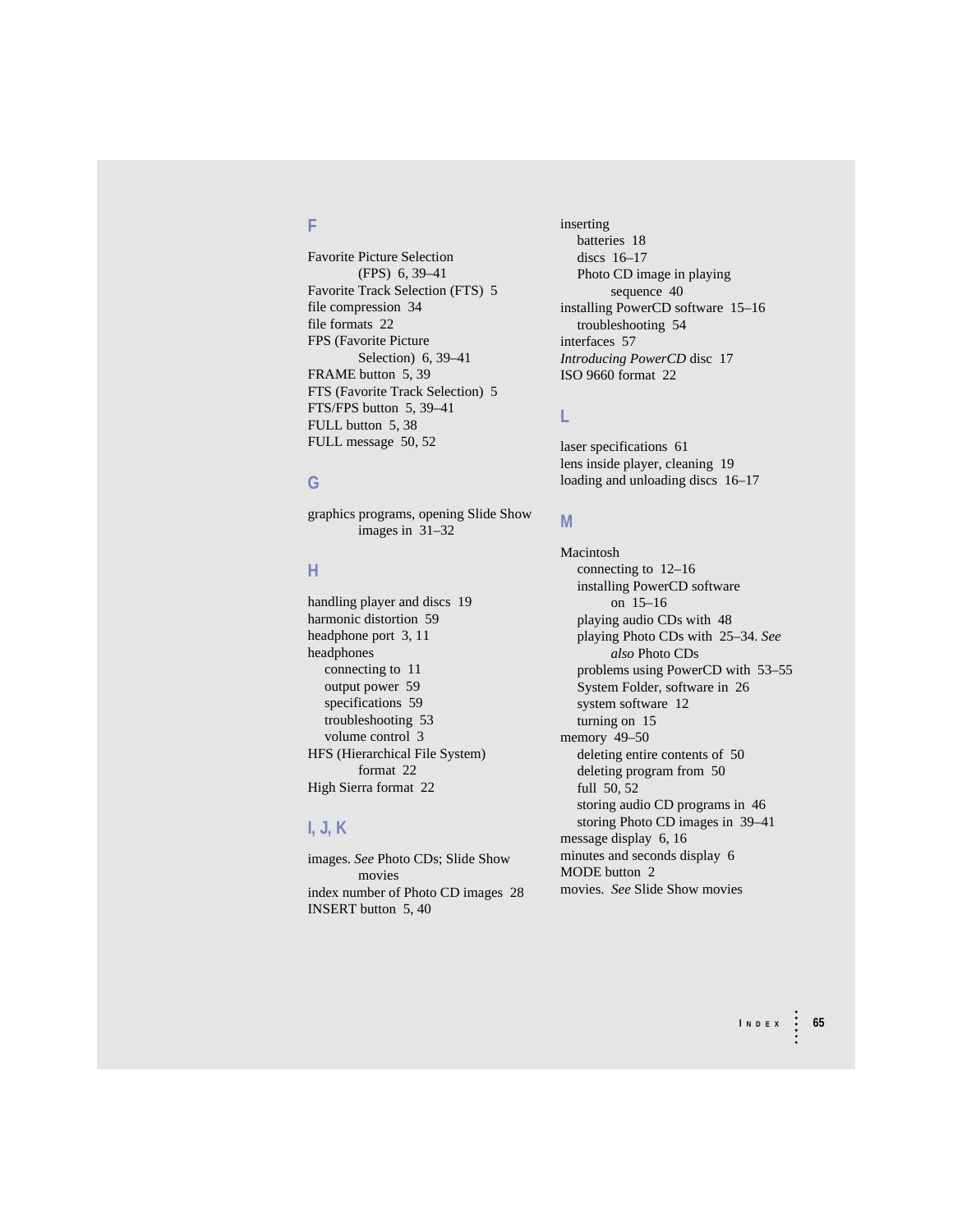### **N**

networks, audio CDs and 55 NEXT button 5, 36, 44 NEXT PICTURE display message 6 NORMAL button 5

### **O**

On/off switch 3, 11 OPEN button 3, 16–17 opening icons 27 Photo CD images 29 Slide Show images in graphics program 31–32 operating temperature and humidity 57

### **P**

Paste command 33 PAUSE button 5, 37, 44 phono plugs 9 Photo CD icons 26 Photo CDs. *See also* discs; Slide Show movies description of 23 loading 26 messages for 6 modes of play for 2 Photo CDs, using with both television and Macintosh 35, 52 Photo CDs, using with a Macintosh 25–34 copying images from a Slide Show 33 copying images into another program 31 copying Slide Show movies onto another disk 34 installing PowerCD software 15–16 opening images 29 opening Slide Show images in graphics program 31–32

playing Slide Show movies 30 renaming copies of images 28 resolution of images 27–28, 32–33 setting preferences for image display 31–32 Slide Show movies 30–34 software, installing 15–16 software in System Folder 26 viewing Photo CD contents 26–31 Photo CDs, using with television 35–41 AUTOPLAY, speed of 37 basics of 36 composing pictures on screen 38 enlarging all or part of picture 38–39 inserting photos in playing sequence 40 programming sequences of favorite pictures 40 removing photos from playing sequence 41 repeating disc continuously 37 restoring skipped photos 41 rotating pictures 38 scanning pictures 36 showing pictures automatically 37 storing favorite view of picture 39 viewing a specific picture 36 viewing entire photo 38 viewing original unedited picture 41 photofinisher 23 photographs, obtaining Photo CD of 23 photos. *See* Photo CDs PICTURE display message 6 pictures. *See* Photo CDs PLAY button 5, 36, 44–45 playing audio CDs 43–48 Photo CDs on a Macintosh 25–34 Photo CDs on a television 35–41 Slide Show movies 30 Portfolio CDs 23 viewing main menu on 36 ports 3, 11

**66 I NDEX**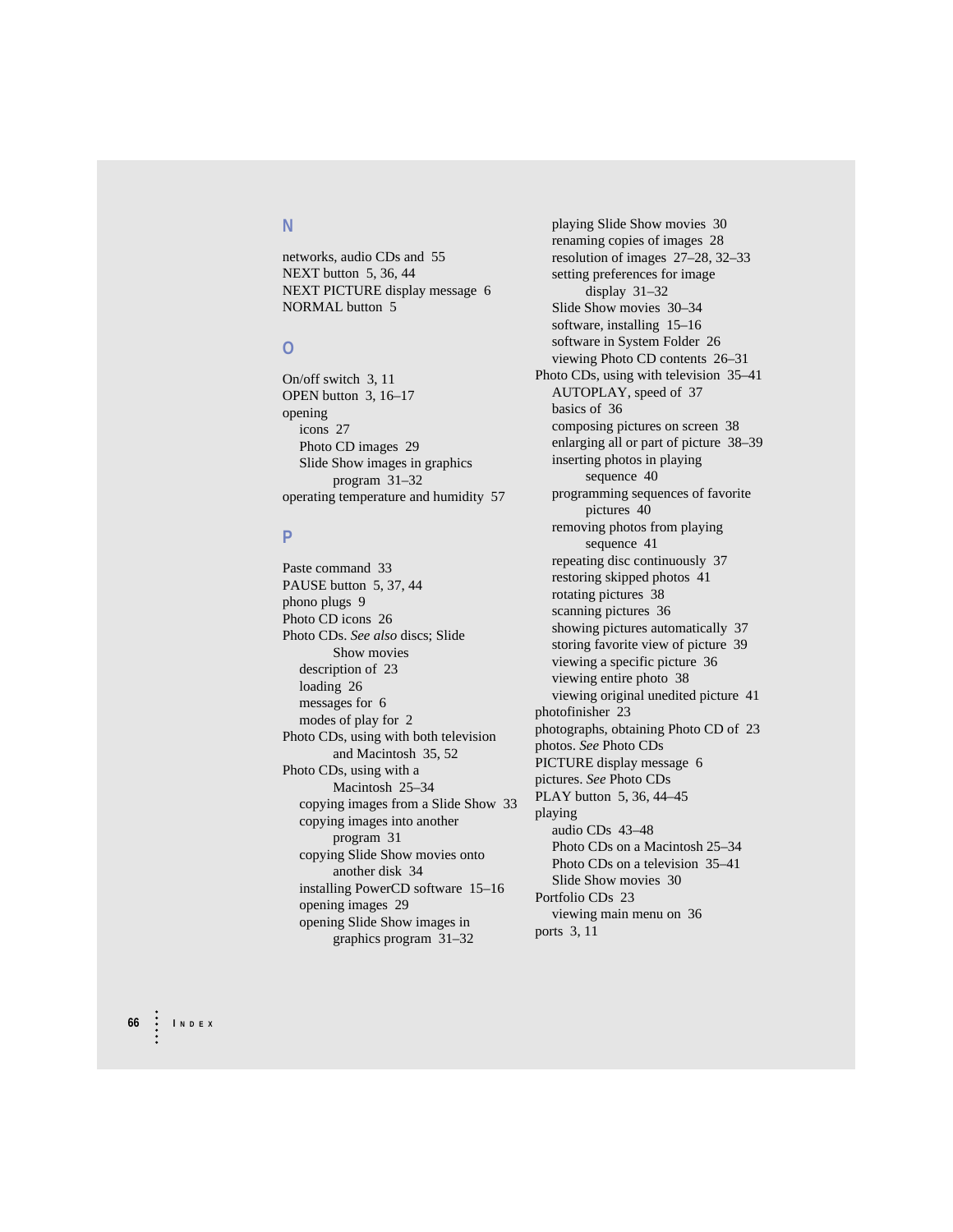power adapter attaching 3, 9 specifications for 58 power specifications for 58 turning on or off 16 troubleshooting 52 PowerCD, turning on or off 16 PowerCD Audio desk accessory 48 *PowerCD Setup* floppy disk 15 PowerCD software, installing 15–16 Preferences command (Slide Show Viewer) 31–32 PREV. button 5, 36, 44 PROG. button 5, 45 PROGRAM display message 6 programming a sequence of audio tracks 45–46 a sequence of images 40

### **Q**

QuickTime installing 15–16 using to view Photo CDs 26–34

### **R**

RCA phono plugs 9 remote control buttons on 5, 36. *See also*  specific button inserting batteries in 19 sensor for 2 troubleshooting 52 removing audio CD programs 46 audio track from programs 5, 45 discs from player 17 images from playing sequence 41 memory contents 50 renaming copied Photo CD images 28 REPEAT button 5, 37, 50

REPEAT display message 6 repeating Photo CD discs continuously 37 resolution choosing 32 copying a Slide Show using different resolution 33 levels of 27–28 restoring skipped photos 41 REVERSE display message 6 REV. PLAY button 5 ROTATE button 5, 38

### **S**

safety instructions 18, 20 Save a Copy command (Slide Show Viewer) 34 saving audio programs 46 Photo CD images (Mac) 33–34 Photo CD images (TV) 39–41 Slide Show images 33–34 scan buttons 5, 36 scanning audio CDs 44 pictures or audio tracks 5, 36 SCSI connector 13 SCSI devices, connecting to chain of 12–13 SCSI ID number 14, 53 SCSI ID switch 3, 14 SCSI peripheral cable 12–13 SCSI port 3 SCSI system cable 12–13 SCSI terminator 12–13 SCSI transfer rate 60 setting up 7–20 SHUFFLE button 5, 44 SHUFFLE display message 6 signal-to-noise ratio audio 59 video 58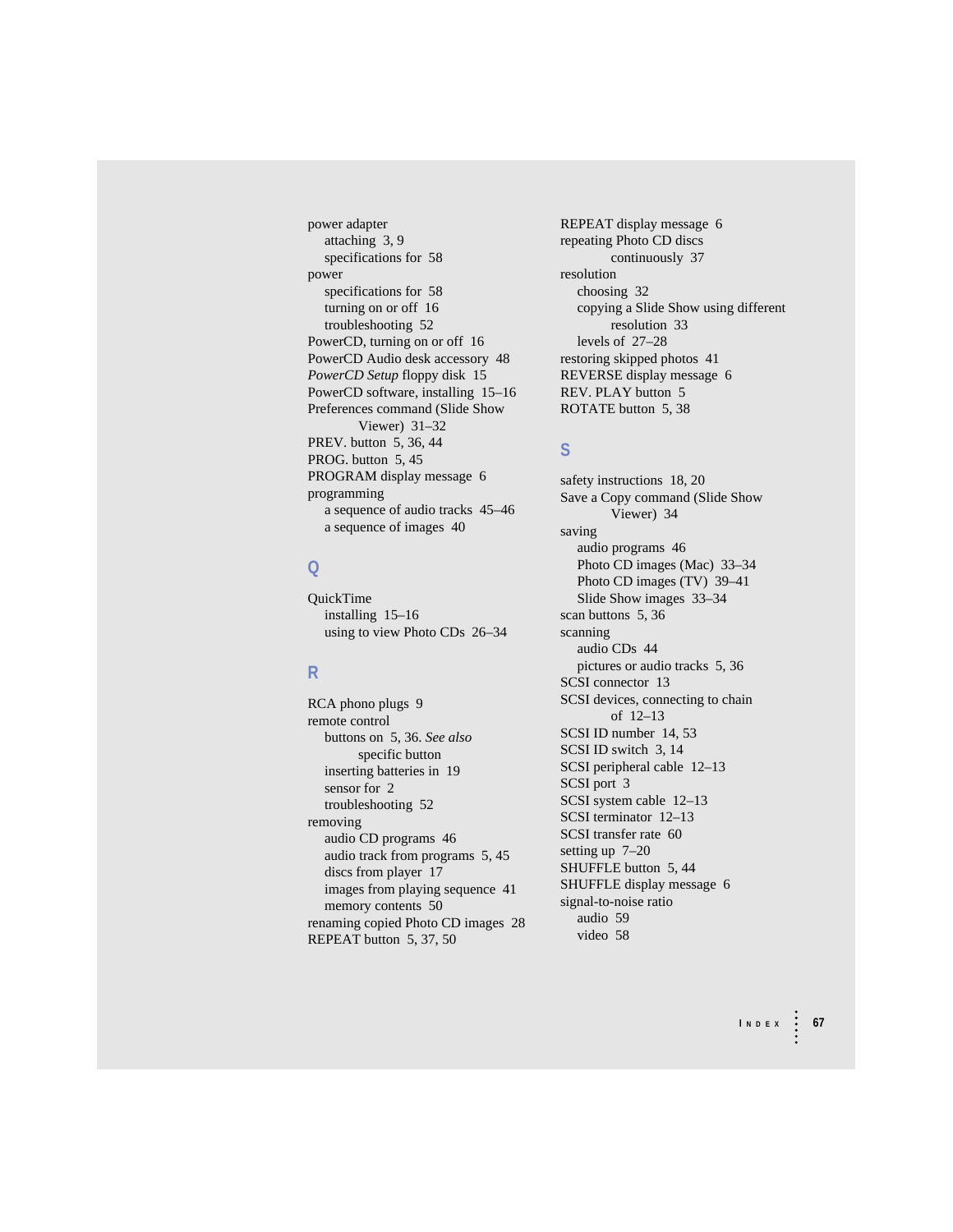SKIP button 5, 41, 50 Slide Show movies 30–34. *See also* Photo CDs controlling 30–32 copying images from 33 copying onto another disk 34 opening images in a graphics program 31–32 playing 30 setting preferences for 31–32 setting window size 32 Slide Show Viewer 30–34 software PowerCD, installing 15–16 System Folder, software in 26 system software, version of 12 sound, troubleshooting 53, 55. *See also* audio CDs sound output port 3 speakers connecting to 11 specifications for 59 turning on and off 48 STOP button 5, 44, 46 STORE button 5, 39–41 storing audio programs 46 Photo CD images 39–41 System Folder, software in 26 system software, version of 12

### **T**

technical specifications 57–61 television 35–41 connecting 9–11 to TV and stereo amplifier 10 to TV and VCR 10 to TV directly 10 to TV using an RF remodulator 11 troubleshooting 52 turning on 11 using Photo CDs with 35–41. *See also* Photo CDs Time Edit feature 47 TRACK display message 6 tracks. *See* audio CDs transporting player 19 troubleshooting 51–55 audio 53, 55 CD-ROM discs 54 memory 52 Photo CD images 52, 55 power 52 remote control 52 using player with a Macintosh 53–55 turning on Macintosh 15 turning on television 11 turning PowerCD on or off 16 turning speakers on or off 48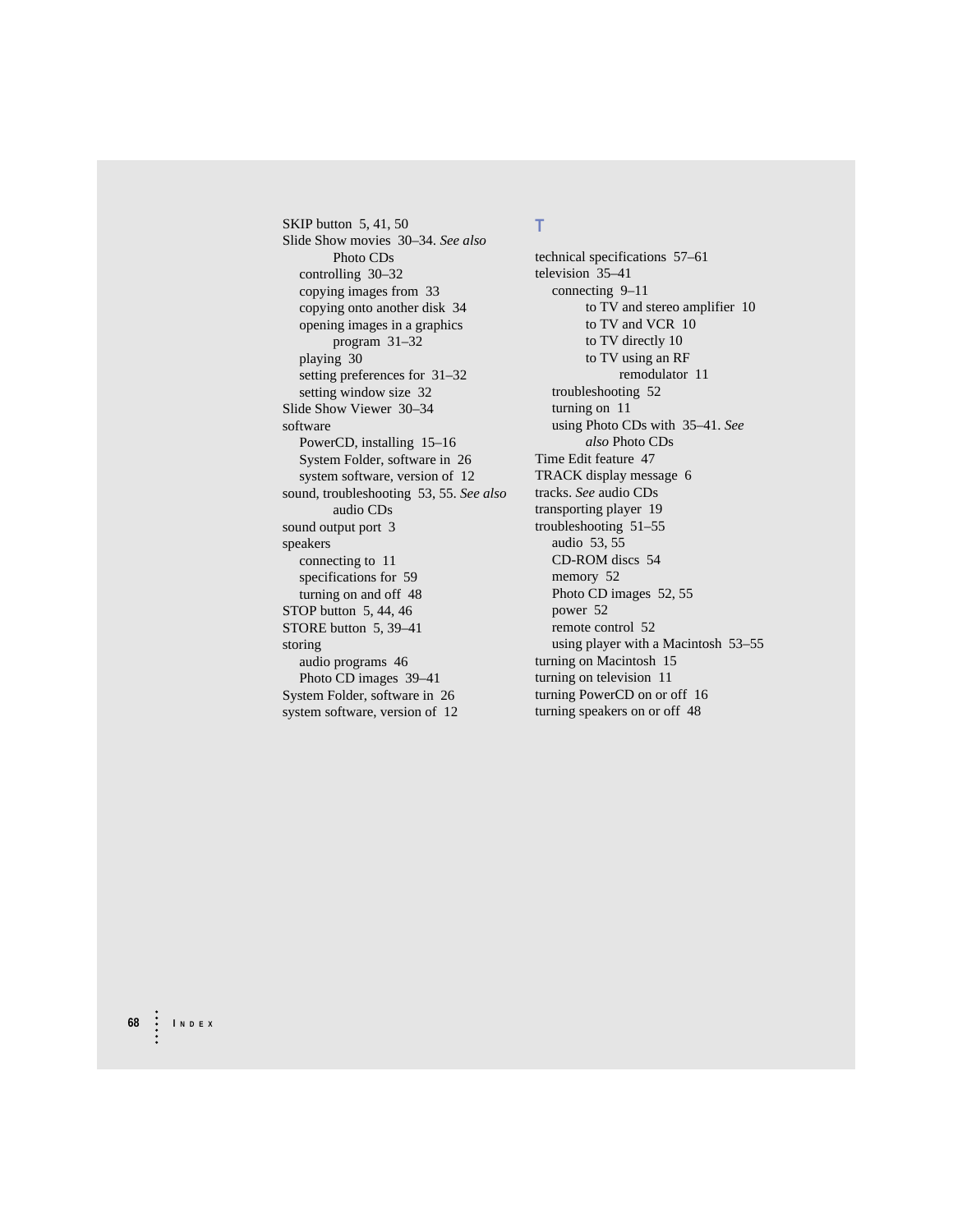### **U**

unloading discs 17 user bytes per second 60

### **V**

video/audio cable 9 video/audio port 3 video specifications 58 View As command (Slide Show Viewer) 31 View command (Slide Show Viewer) 31–32 viewing Photo CDs on Macintosh 26–31 Photo CDs on television 35–41 Slide Show movies on Macintosh 30–34

### **W, X, Y**

warranty, voiding 51 weight specifications 57

### **Z**

ZOOM button 5, 39